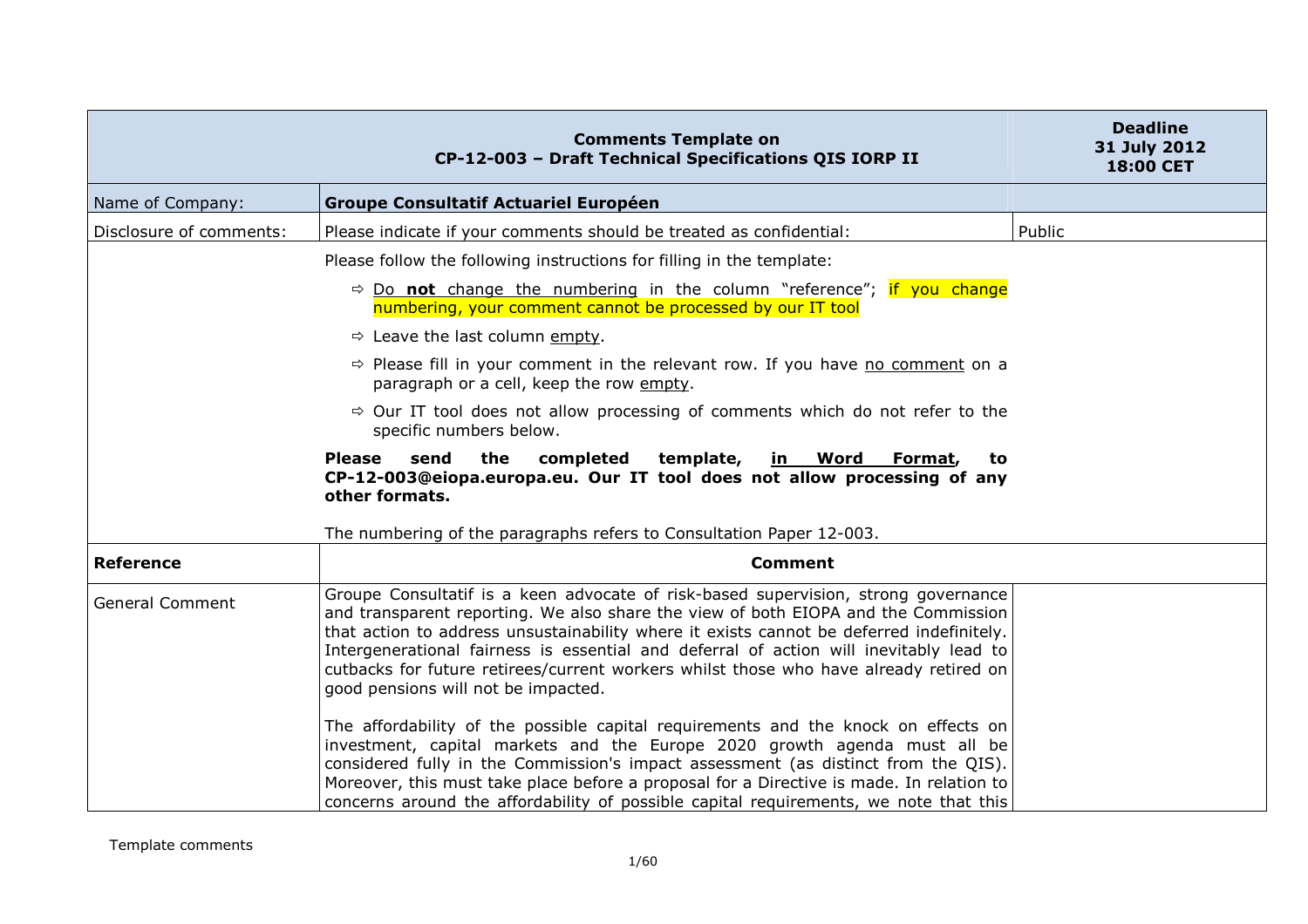| <b>Comments Template on</b><br>CP-12-003 - Draft Technical Specifications QIS IORP II                                                                                                                                                                                                                                                                                                                                                                                                                                                                                                                                                                                                                                                                                                                                                                                                                                                                                                                                                                                                                                                                                                                                                                                                                                    | <b>Deadline</b><br>31 July 2012<br><b>18:00 CET</b> |
|--------------------------------------------------------------------------------------------------------------------------------------------------------------------------------------------------------------------------------------------------------------------------------------------------------------------------------------------------------------------------------------------------------------------------------------------------------------------------------------------------------------------------------------------------------------------------------------------------------------------------------------------------------------------------------------------------------------------------------------------------------------------------------------------------------------------------------------------------------------------------------------------------------------------------------------------------------------------------------------------------------------------------------------------------------------------------------------------------------------------------------------------------------------------------------------------------------------------------------------------------------------------------------------------------------------------------|-----------------------------------------------------|
| could be ameliorated by calibrating initially to the current (average) level and/or<br>appropriately designed transitional arrangements.                                                                                                                                                                                                                                                                                                                                                                                                                                                                                                                                                                                                                                                                                                                                                                                                                                                                                                                                                                                                                                                                                                                                                                                 |                                                     |
| If a new IORP regime is to be based on the principles underpinning Solvency II for<br>insurers, EIOPA and the Commission must not lose sight of the fact that some<br>elements of that regime, in particular the "market consistent" approach, remain under<br>review. The use of market-consistent valuation techniques in financial reporting and<br>solvency assessment for long-term liabilities has, over the last decade, emerged as a<br>global standard in insurance and it has the appeal of offering the most objective<br>measure of an entity's economic reality. However, experience in the insurance sector<br>has highlighted that there is inevitably significant expert judgment required in<br>applying market-consistent valuation principles to highly illiquid, long-term liabilities.<br>This will apply to pension liabilities even more so than to insurance and, while not a<br>reason to abandon market consistency, it is clear that further work is required in this<br>highly technical area before decisions on IORPS are reached. It should also be noted<br>that regulators in a number of countries - Netherlands, Denmark and USA for example<br>- have all recently considered it appropriate to reassess the approach to be used to<br>discounting the liabilities of pension plans. |                                                     |
| In our view, the timescale that the EC has imposed upon EIOPA is unrealistic and risks<br>a set of conclusions based on unclear, incomplete and unreliable QIS answers; it<br>would be unwise and potentially damaging to produce a proposal based on these. We<br>acknowledge the benefit of having in place challenging targets, but do not support the<br>Commission's insistence that a proposal for a review of the Directive will be published<br>by June 2013. This would allow time for a single QIS only, which would need to<br>consider in detail all of the aspects which may or may not be included in such<br>proposal. Any such specification would need to be comprehensive (most likely, to the<br>point of not being understandable to most IORPs).<br>The draft QIS on which EIOPA is consulting does not fulfil this criterion. In some places<br>(where it has been possible to copy and paste directly from QIS 5 for Solvency II) it is                                                                                                                                                                                                                                                                                                                                                           |                                                     |
| very detailed. In others - notably the new elements specific to IORPs - thinking<br>appears to be at an early stage and often the rationale for the calculations is not                                                                                                                                                                                                                                                                                                                                                                                                                                                                                                                                                                                                                                                                                                                                                                                                                                                                                                                                                                                                                                                                                                                                                  |                                                     |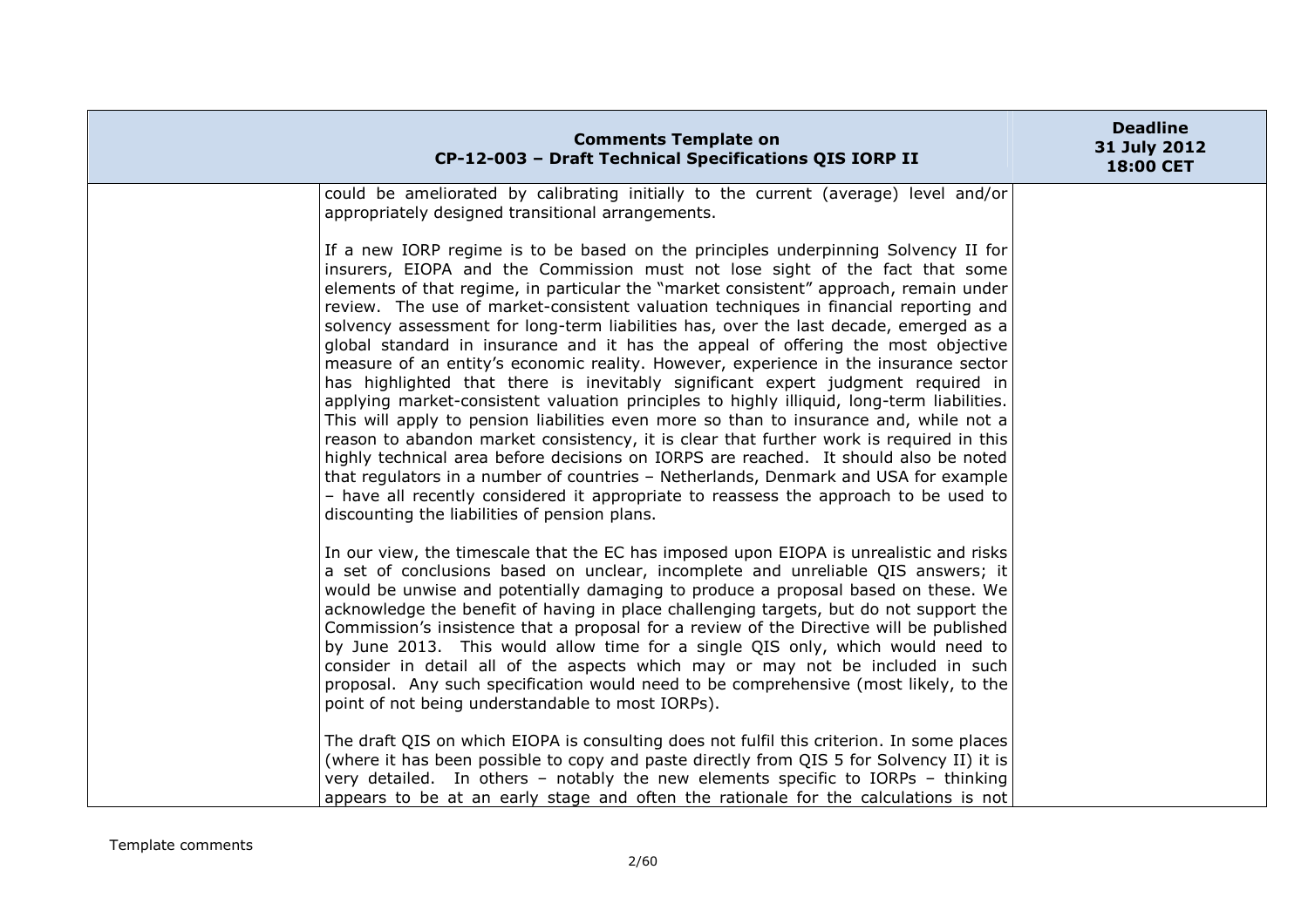| <b>Comments Template on</b><br>CP-12-003 - Draft Technical Specifications QIS IORP II                                                                                                                                                                                                                                                                                                                                                                                                                                                                                                                                                                                                                                                                                               | <b>Deadline</b><br>31 July 2012<br>18:00 CET |
|-------------------------------------------------------------------------------------------------------------------------------------------------------------------------------------------------------------------------------------------------------------------------------------------------------------------------------------------------------------------------------------------------------------------------------------------------------------------------------------------------------------------------------------------------------------------------------------------------------------------------------------------------------------------------------------------------------------------------------------------------------------------------------------|----------------------------------------------|
| given. IORPs will find it difficult to understand or engage with the process and this is<br>likely to be exacerbated by the fact that EIOPA intends to provide a "black box"<br>spreadsheet to calculate some of the numbers.                                                                                                                                                                                                                                                                                                                                                                                                                                                                                                                                                       |                                              |
| The QIS will be conducted in 8 countries, which represent a majority (but not all) of<br>those with defined benefit IORPs in Europe. However, actual IORPs will participate in<br>the exercise only in a few States, with the relevant pensions' supervisors undertaking<br>or obtaining "aggregate" calculations in others. Although this is a pragmatic<br>approach, the study would yield far more reliable and informative results if IORPs in<br>each Member State were exposed to the process at this early stage.                                                                                                                                                                                                                                                            |                                              |
| We suggest that EIOPA should give serious consideration to staging of the QIS. A<br>staged process would allow an initial QIS to be extended to all relevant Member<br>States, focusing on key issues such as discount rates, longevity, asset volatility and<br>(where relevant) sponsor support. Results would then help to inform policy makers on<br>the high level impact of policy alternatives and, once decisions had been taken on<br>these, further QIS(s) could explore details of the proposed direction and provide<br>information on the calibration necessary to achieve any desired implementation result.                                                                                                                                                          |                                              |
| Conceptually, the merits of the Holistic Balance Sheet (HBS) are clear - to enable<br>IORPs to be regulated in a consistent manner, and provide the same level of security<br>for pension promises, across Europe. However, differences in the national systems<br>(and social and labour law and cultures) will present serious challenges to delivering<br>on these. The HBS endeavours to bolt on the quantification of sponsor support, benefit<br>adjustment mechanisms and pension protection schemes to the Solvency II<br>framework so that these IORP-specific issues can be addressed. However, these<br>features do not apply in all Member States and can even vary between different types<br>of IORP within a single Member State. This adds considerable complexity. |                                              |
| It is undoubtedly important to recognise sponsor covenant as a key contributor to the<br>security of the pension promise where there is recourse to the employer (either<br>contractual or "moral") but there are many concerns about the validity of calculating a<br>single number which can be slotted into the HBS to quantify this. Any calculation                                                                                                                                                                                                                                                                                                                                                                                                                            |                                              |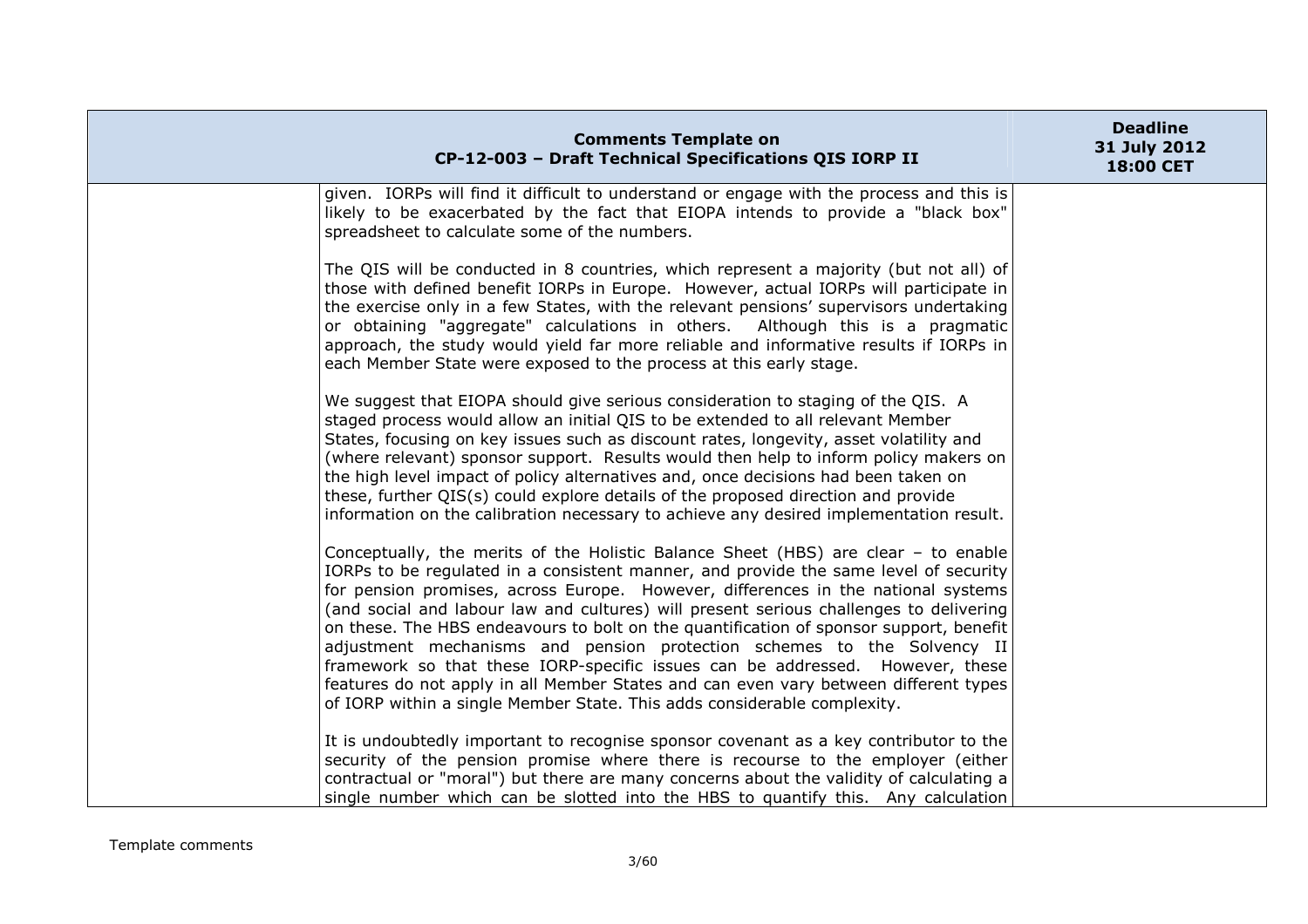| <b>Comments Template on</b><br>CP-12-003 - Draft Technical Specifications QIS IORP II                                                                                                                                                                                                                                                                                                                                                                                                                                                                                                                                                                                                                                                                                                                                                                                                                                                                                                                                                                                                                                                                                                                                                                                                                                                     | <b>Deadline</b><br>31 July 2012<br>18:00 CET |
|-------------------------------------------------------------------------------------------------------------------------------------------------------------------------------------------------------------------------------------------------------------------------------------------------------------------------------------------------------------------------------------------------------------------------------------------------------------------------------------------------------------------------------------------------------------------------------------------------------------------------------------------------------------------------------------------------------------------------------------------------------------------------------------------------------------------------------------------------------------------------------------------------------------------------------------------------------------------------------------------------------------------------------------------------------------------------------------------------------------------------------------------------------------------------------------------------------------------------------------------------------------------------------------------------------------------------------------------|----------------------------------------------|
| which attempts to place a present value on cash flows that are potentially available<br>over the medium to long term should take into account the likely future potential of<br>the sponsor to generate sufficient income to finance its pension and other<br>commitments. This will depend, among other things, on the quality of the sponsor's<br>business, the prospects for the sector in which it operates and its position within it,<br>the prevailing economic conditions in its key markets, and the risk that these cash<br>flows will not be available to the IORP due to other claims on the company or in<br>extremis, its insolvency. It is reasonable, therefore, to question whether such factors<br>can be captured in sufficiently robust terms to enable a single, reliable figure to be<br>calculated for comparison with the liabilities (the latter of course being subject to<br>many assumptions themselves).<br>Conversely, concern has been expressed that if a single figure is calculated, this could<br>lead analysts and shareholders to factor it into their assessment of the company, or to<br>give rise to demands from workers for pension enhancements based on that amount<br>being available for this purpose. Transparent communication with all stakeholders can<br>help to protect against this. |                                              |
| Inevitably, a balance will be needed and the choice may be eased by a better<br>understanding of the purpose and the policy options that may flow from the results.<br>There are also other methods of valuing sponsor support that we believe EIOPA should<br>consider; some might be simpler and perhaps less market consistent, others more fit<br>for purpose but requiring further research. The Groupe would be happy to elaborate<br>on these separately.<br>The proposal to include pension protection schemes in the HBS is justifiable if one is<br>considering the members' perspective: clearly promises are more secure if such an<br>arrangement exists than if there is no such protection and benefits could be reduced<br>on IORP and/or sponsor default. However, from a scheme management perspective,<br>it might be more practical to consider these as tools to mitigate the effect of default if<br>it happens, rather than lowering the regulatory hurdles in cases where they may<br>potentially come into play. Such an approach would also eliminate the moral hazard<br>of IORPs and/or sponsors taking excessive risks because of the safety net which is<br>available.                                                                                                                                      |                                              |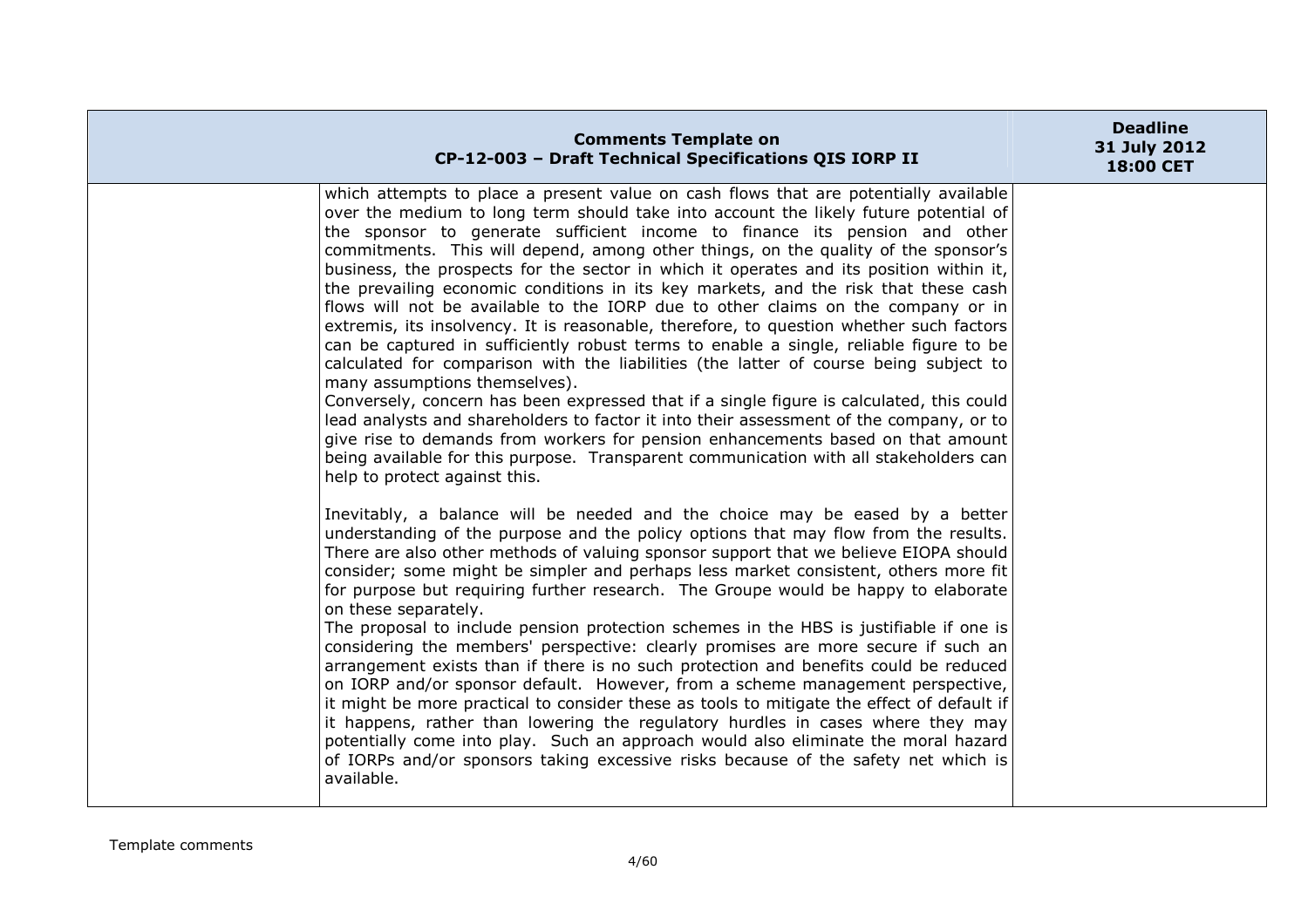| <b>Comments Template on</b><br>CP-12-003 - Draft Technical Specifications QIS IORP II                                                                                                                                                                                                                                                                                                                                                                                                                                                                                                                                                                                                                                                                                                                                                                                                     | <b>Deadline</b><br>31 July 2012<br>18:00 CET                                 |
|-------------------------------------------------------------------------------------------------------------------------------------------------------------------------------------------------------------------------------------------------------------------------------------------------------------------------------------------------------------------------------------------------------------------------------------------------------------------------------------------------------------------------------------------------------------------------------------------------------------------------------------------------------------------------------------------------------------------------------------------------------------------------------------------------------------------------------------------------------------------------------------------|------------------------------------------------------------------------------|
| Similarly, we question whether the ability to reduce benefits ex post or as a last resort<br>should feature within the HBS. In the absence of constraints (such as where an<br>adjustment is conditional on obtaining prior regulatory approval, or union support) it<br>would always be possible to balance the HBS by assuming that benefits would be<br>reduced to the level which could be supported. Even where there is a formula that<br>limits this power, the message "your benefits are secure because we can cut them"<br>would appear much less meaningful than "your benefits are not fully secure, and it<br>may be necessary to cut them". Conditional benefits which can be adjusted in a<br>manner set out ex ante are a different matter and it seems appropriate that such a<br>"steering mechanism" should be incorporated in the HBS.                                |                                                                              |
| Finally, while we understand the reason for its omission, we regret the absence of any<br>indication of the supervisory actions that might be taken based on an IORP's HBS.<br>The answers to many of the specific questions in this consultation depend on a clearer<br>understanding of how the HBS will be used and it is those same answers that will be<br>key to determining the impact of the capital requirements within the broader macro-<br>economic assessment.                                                                                                                                                                                                                                                                                                                                                                                                               |                                                                              |
| Do stakeholders agree with the general set-up of the QIS exercise as put forward in<br>the Introduction (Chapter 1)? What improvements do stakeholders suggest?                                                                                                                                                                                                                                                                                                                                                                                                                                                                                                                                                                                                                                                                                                                           |                                                                              |
| In our opinion, the timescale imposed upon EIOPA by the EC is too ambitious. While<br>many of the issues within the QIS have already been considered within Solvency II for<br>insurers, the extent to which these need adjustment for application to IORPs requires<br>detailed consideration. Moreover, and presenting a greater challenge, there are many<br>new concepts, such as security mechanisms, to consider. These are complex - a<br>complexity compounded by interdependencies - and it is clear that some of the<br>thinking around these is at an early stage. This is in stark contrast to the elements<br>taken from Solvency II, which have been developed over years through a process of<br>iterative QISs. However, even with these it is unclear that all of the elements that<br>have been imported from QIS 5 of Solvency II need to be included. Indeed, in some |                                                                              |
|                                                                                                                                                                                                                                                                                                                                                                                                                                                                                                                                                                                                                                                                                                                                                                                                                                                                                           | cases their relevance to IORPs, at least in some countries, is questionable. |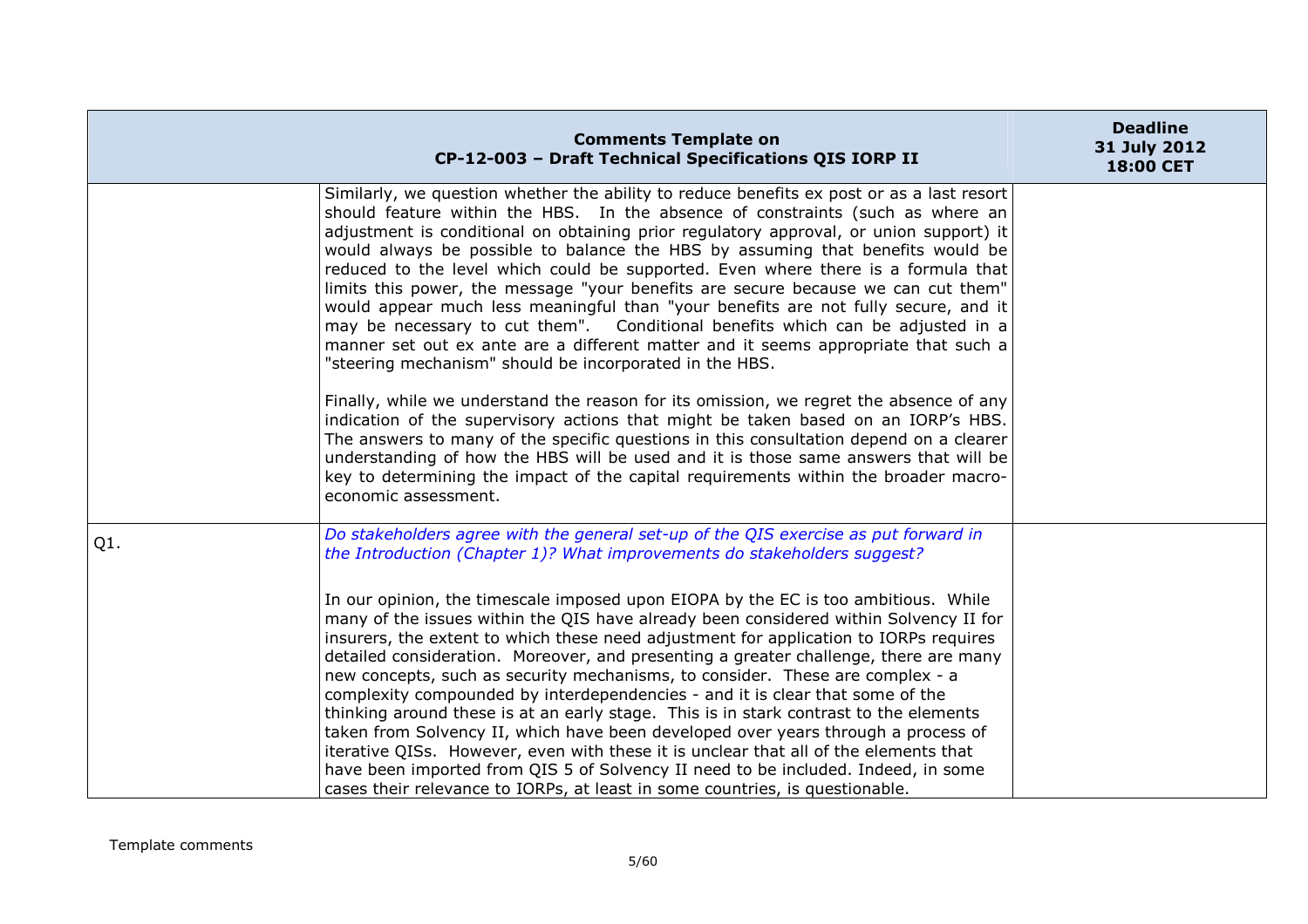|        | <b>Comments Template on</b><br>CP-12-003 - Draft Technical Specifications QIS IORP II                                                                                                                                                                                                                                                                                                                                                                                                                                                                                                                                                                                                                                                                                                                                                                                                                                                                     | <b>Deadline</b><br>31 July 2012<br>18:00 CET |
|--------|-----------------------------------------------------------------------------------------------------------------------------------------------------------------------------------------------------------------------------------------------------------------------------------------------------------------------------------------------------------------------------------------------------------------------------------------------------------------------------------------------------------------------------------------------------------------------------------------------------------------------------------------------------------------------------------------------------------------------------------------------------------------------------------------------------------------------------------------------------------------------------------------------------------------------------------------------------------|----------------------------------------------|
|        | Undoubtedly, there will also be unforeseen issues that arise during the QIS and these<br>will require further time if they are to be considered appropriately.                                                                                                                                                                                                                                                                                                                                                                                                                                                                                                                                                                                                                                                                                                                                                                                            |                                              |
|        | We suggest that EIOPA gives serious consideration to some staging of the QIS as<br>happened in the development of Solvency II. The initial QIS could be extended to<br>IORPs and/or supervisory authorities in all relevant Member States, focusing on key<br>issues such as discount rates, longevity, asset volatility, the valuation of conditional<br>and discretionary benefits and (where relevant) sponsor support. The results would<br>help to inform policy makers on the high level impact of policy alternatives and, once<br>decisions have been taken on these, further QIS(s) could explore details of the<br>proposed direction and provide information on the calibration necessary to achieve<br>any desired implementation result. This approach would also help to maximise the<br>robustness and applicability of any simplifications and, ultimately, ensure that outputs<br>are as useful as possible for supervisory authorities. |                                              |
|        | It will be important to consider the overall aggregate capital impact of any regulatory<br>framework that might be introduced. We therefore strongly urge EIOPA and the<br>European Commission to include at least a first draft or outline of the prudential<br>framework envisaged.                                                                                                                                                                                                                                                                                                                                                                                                                                                                                                                                                                                                                                                                     |                                              |
|        | There is a serious risk that pension funds will not have enough time or resource to<br>reply to the consultation on this technical specification, let alone the QIS itself. The<br>resources needed to run a QIS-style solvency process will be expensive to the vast<br>majority of IORPs. If, as seems likely, the sample of IORPs that reply to the<br>consultation is biased towards only the largest pension plans, those responses will not<br>be representative and the concept and usability of the proposals will remain<br>untested/unreliable                                                                                                                                                                                                                                                                                                                                                                                                  |                                              |
| $Q2$ . | Do stakeholders believe that the adjustment (discretionary and conditional benefits,<br>last resort benefit reductions) and security mechanisms (sponsor support, pension<br>protection schemes) IORPs dispose of are taken into account adequately?                                                                                                                                                                                                                                                                                                                                                                                                                                                                                                                                                                                                                                                                                                      |                                              |
|        | We agree that the adjustments and security mechanisms represent one approach of<br>taking these features into account. However, there appears to be considerable scope                                                                                                                                                                                                                                                                                                                                                                                                                                                                                                                                                                                                                                                                                                                                                                                    |                                              |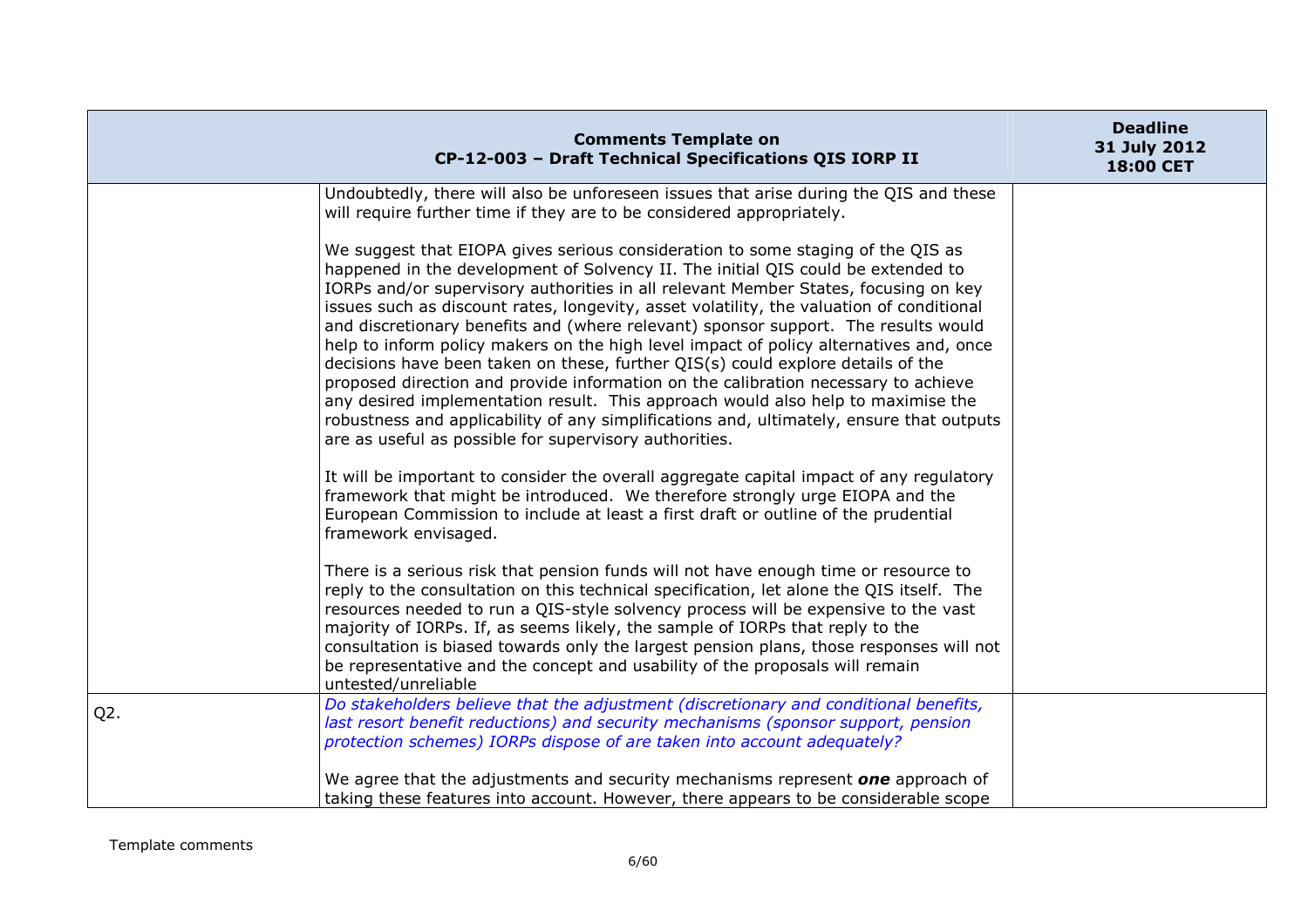| <b>Comments Template on</b><br>CP-12-003 - Draft Technical Specifications QIS IORP II                                                                                                                                                                                                                                                                                                                                  | <b>Deadline</b><br>31 July 2012<br>18:00 CET |
|------------------------------------------------------------------------------------------------------------------------------------------------------------------------------------------------------------------------------------------------------------------------------------------------------------------------------------------------------------------------------------------------------------------------|----------------------------------------------|
| for different Member States (or, within an individual country, different IORPs) to make<br>their own judgements as to whether a particular benefit is unconditional, conditional,<br>discretionary or mixed. Inconsistency in this area could bring into question the<br>reliability of the results. A more iterative process - staging of the QIS - would help to<br>ensure greater consistency and reliability.      |                                              |
| In our view, the issue of valuing 'sponsor support' in particular would benefit from<br>further consideration. Sponsor structures are complex and the valuation methodology<br>proposed does not deal with this adequately. For example -                                                                                                                                                                              |                                              |
| the IORP sponsor might be one of a group of associated (and even non-<br>associated) undertakings;<br>there may be several IORPs sponsored by various entities within the group;<br>within groups, there may be explicit or implicit cross-entity guarantees<br>Where the IORP stands in priority of creditors in the event of sponsor support will vary<br>from country to country and even from one IORP to another. |                                              |
| All these facets need to be assessed in placing a value on sponsor support.                                                                                                                                                                                                                                                                                                                                            |                                              |
| Furthermore, the proposed approach to valuing sponsor support seems technically<br>complex and precise. A number of seemingly arbitrarily-determined variables are<br>included in certain critical points, such as the                                                                                                                                                                                                 |                                              |
| • Maximum of 50% recovery rate (HBS 6.17);<br>assessment of future profits and sponsors' earnings (HBS 6.36);<br>proportion of shareholder funds available for the IORP;<br>$\bullet$                                                                                                                                                                                                                                  |                                              |
| leaving the output open to claims of spurious accuracy.                                                                                                                                                                                                                                                                                                                                                                |                                              |
| We suggest that other methods of taking account of these adjustments and<br>mechanisms should be considered also and we will be happy to elaborate on these<br>separately, but we have been unable to do so within the timescale for this<br>consultation.                                                                                                                                                             |                                              |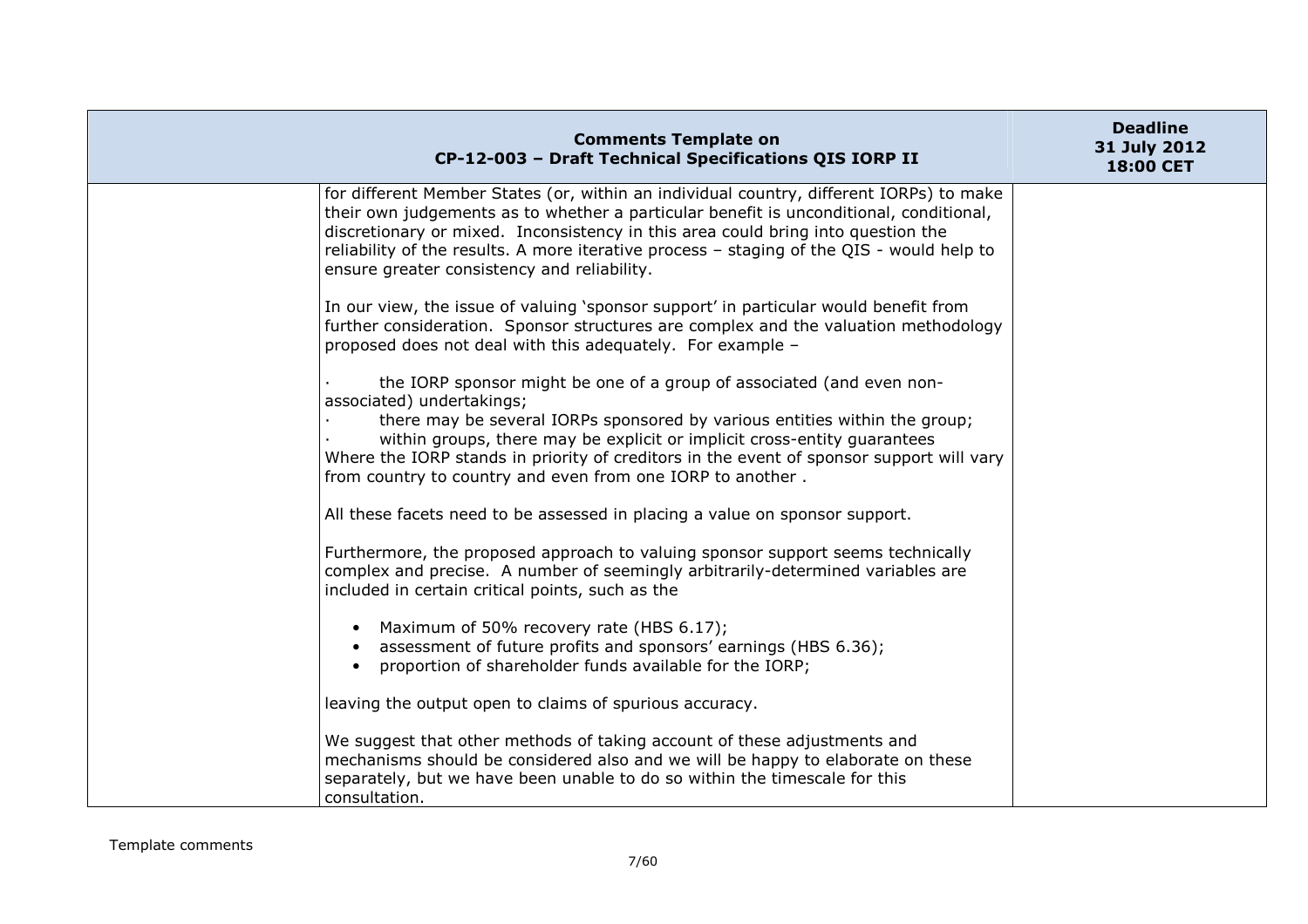|                  | <b>Comments Template on</b><br>CP-12-003 - Draft Technical Specifications QIS IORP II                                                                                                                                                                                                                                                                                                                                                                                                                                                                     | <b>Deadline</b><br>31 July 2012<br>18:00 CET |
|------------------|-----------------------------------------------------------------------------------------------------------------------------------------------------------------------------------------------------------------------------------------------------------------------------------------------------------------------------------------------------------------------------------------------------------------------------------------------------------------------------------------------------------------------------------------------------------|----------------------------------------------|
|                  |                                                                                                                                                                                                                                                                                                                                                                                                                                                                                                                                                           |                                              |
| Q <sub>3</sub> . | Do stakeholders believe that the draft technical specifications provide enough<br>information and are sufficiently clear and understandable? Which parts could be<br>improved upon?                                                                                                                                                                                                                                                                                                                                                                       |                                              |
|                  | We consider that the technical specification is too complex to be widely understood,<br>e.g. the arithmetic involved in calculating the net and gross SCR and the use of loss<br>distributions (SCR.6.14. In addition, the derivation of many of the parameters and<br>formulae is not explained adequately, e.g. the parameter in the risk margin, the<br>correlation matrices in the SCR, the parameter used in the calculation of the intangible<br>assets SCR and the parameters in the simplifications for the risk adjusted value of<br>collateral. |                                              |
|                  | Without background information on these parameter choices, it is difficult to assess<br>their reasonability for IORPS.                                                                                                                                                                                                                                                                                                                                                                                                                                    |                                              |
|                  | In our view, rather less detailed information would be more appropriate, since we<br>believe that for the review to result in a regime flexible enough to apply across the EU,<br>it would be better to set out higher level principles to be interpreted according to local<br>circumstances. There are also several very detailed subsections, requiring complex<br>calculations, where the risks that these computations seek to consider might be<br>insignificant. Staging of the QIS could help to address these issues also.                       |                                              |
| Q4.              | Do stakeholders believe that the calculations proposed in the technical specifications<br>are feasible at appropriate costs and with appropriate accuracy within the given<br>timeframe of the QIS?                                                                                                                                                                                                                                                                                                                                                       |                                              |
|                  | We expect that only a small number of the largest IORPs would be able to undertake<br>the calculations themselves and, even then, they would undoubtedly need to employ<br>significant simplifications and approximations (quite probably with insufficient time to<br>analyse their impact). This could introduce biases into the results of the QIS that<br>could make the results difficult to interpret meaningfully. In addition, certain elements<br>of the calculations are formulaic with some elements of the formulae appearing to be           |                                              |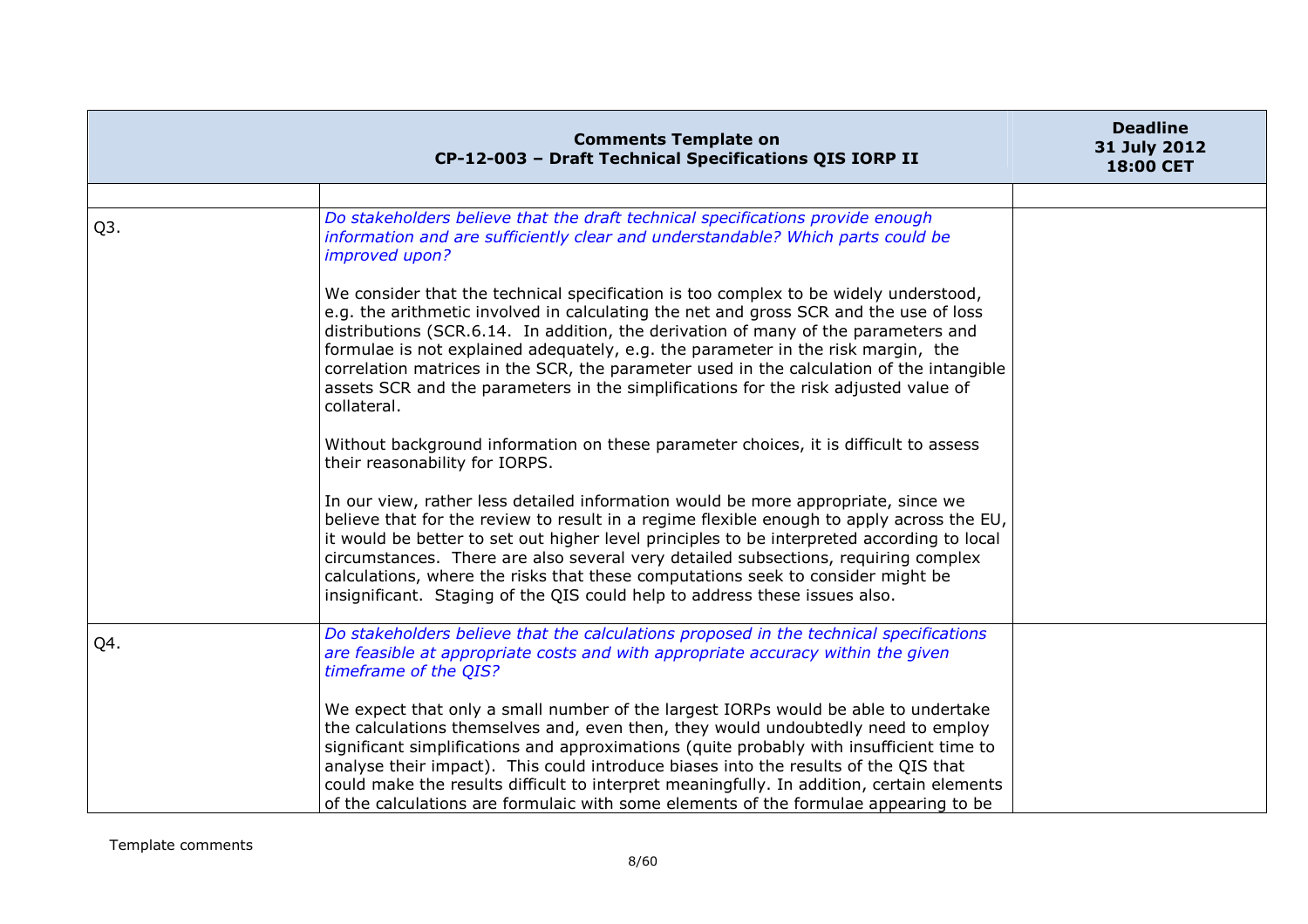|     | <b>Comments Template on</b><br>CP-12-003 - Draft Technical Specifications QIS IORP II                                                                                                                                                                                                                                                                                                                                                                                                                                                                                                                                                                                                                                                                                                                                                                                                                                  | <b>Deadline</b><br>31 July 2012<br>18:00 CET |
|-----|------------------------------------------------------------------------------------------------------------------------------------------------------------------------------------------------------------------------------------------------------------------------------------------------------------------------------------------------------------------------------------------------------------------------------------------------------------------------------------------------------------------------------------------------------------------------------------------------------------------------------------------------------------------------------------------------------------------------------------------------------------------------------------------------------------------------------------------------------------------------------------------------------------------------|----------------------------------------------|
|     | arbitrary and/or subjective. These include<br>Maximum of 50% recovery rate (HBS 6.17);<br>assessment of future profits and sponsors' earnings (HBS 6.36);<br>proportion of shareholder funds available for the IORP;<br>50 bp adjustment to allow for the illiquidity premium (HBS 8.12);<br>inflation and salary increase assumptions (HBS 8.23 and 8.24, respectively);<br>mortality and longevity shocks of 15% and 20 % (SCR 7.17 and 7.29,<br>respectively); and<br>figures in the counter-party default risk module<br>$\bullet$                                                                                                                                                                                                                                                                                                                                                                                 |                                              |
|     | There is no certainty that arbitrary elements used for the purpose of the QIS will be<br>carried through to the final regime and so the results of the QIS appear likely to<br>require subjective adjustment before they are appropriate for making policy decisions.<br>This again militates in favour of a staged QIS process.<br>The approximate methods that must inevitably be adopted for the QIS risk materially<br>understating both the results and the resources required to provide results under the<br>new regime, as implied by the QIS specification.                                                                                                                                                                                                                                                                                                                                                   |                                              |
| Q5. | Do stakeholders believe that the draft technical specifications provide enough<br>guidance on how to set up and value the holistic balance sheet as discussed<br>in Chapter 2? If not, which parts could be improved upon and in what way?<br>Partly. The technical specifications provide guidance on the implementation of the<br>holistic balance sheet, but they are at a high level: how exactly the implementation of<br>many of the valuation mechanisms should be done does not become clear, other than<br>some general principles such as market consistency. Specifically, permitted ranges for<br>parameter values (for example for means and volatilities used in the valuation of<br>sponsor support and non-unconditional benefits) are missing, so that in practice<br>identical security mechanisms may end having wildly varying values depending on the<br>underlying assumptions in the valuation. |                                              |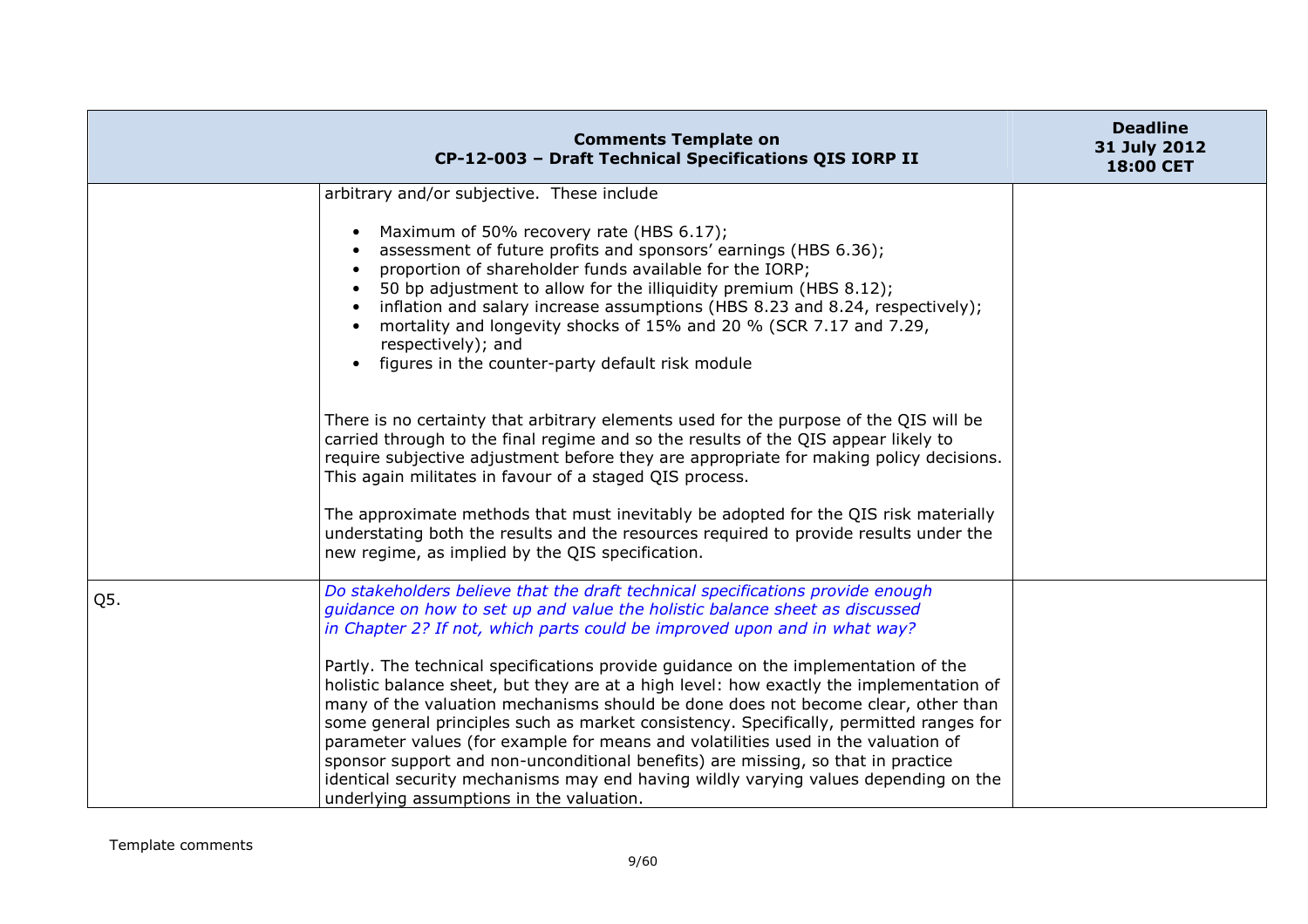| <b>Comments Template on</b><br>CP-12-003 - Draft Technical Specifications QIS IORP II                                                                                                                                                                                                                                                                                                                                                                                                                                                                                                                                                                                                                                                                                                                                                                                                                                                                                                          | <b>Deadline</b><br>31 July 2012<br>18:00 CET |
|------------------------------------------------------------------------------------------------------------------------------------------------------------------------------------------------------------------------------------------------------------------------------------------------------------------------------------------------------------------------------------------------------------------------------------------------------------------------------------------------------------------------------------------------------------------------------------------------------------------------------------------------------------------------------------------------------------------------------------------------------------------------------------------------------------------------------------------------------------------------------------------------------------------------------------------------------------------------------------------------|----------------------------------------------|
| The specifications are confusing on the setup with regard to the stochastic simulation,<br>with respect to the asset (scenario) model. Section HBS 3.11 points out that the<br>assumptions "assumes no arbitrage opportunity". However, section HBS 4.58 states<br>that "a stochastic simulation approach would consist of an appropriate market<br>consistent asset model for projections of asset prices and returns (such as equity<br>prices, fixed interest rate and property returns)". The latter seems to suggest a real<br>world scenario set. We think using a risk neutral scenario set is the correct way of<br>valuing the options in the pension contracts.                                                                                                                                                                                                                                                                                                                      |                                              |
| There is no indication of any rules that may constitute the prudential framework that<br>EIOPA envisages with the HBS. Especially, recovery periods, specific use of the MCR<br>and SCR, use of Level A and B liabilities and any required changes to the existing<br>steering mechanisms come to mind as being very important to assess any impact of<br>the HBS.                                                                                                                                                                                                                                                                                                                                                                                                                                                                                                                                                                                                                             |                                              |
| One very important aspect of the valuation of the security mechanisms is not<br>mentioned: the time horizon to be taken into account for the valuation of the options.<br>In section HBS.4.6 the time horizon for the projection of the cashflows is clearly<br>defined. However, the time horizon over which the security mechanisms should be<br>valued is not mentioned. Obviously, the value of the security mechanisms will be<br>heavily influenced by the time horizon chosen (in general, the longer the time horizon,<br>the larger the value of the security mechanism), so some guidance as to EIOPA's<br>thoughts on this issue would be helpful. An obvious choice would be to set the time<br>horizon of the valuation of the security mechanisms equal to the time horizon of the<br>recovery periods. Since no information on recovery periods is provided in the QIS, this<br>means that any relevant recovery period from the current prudential framework could<br>be used. |                                              |
| Third, the discussion on conditional and discretionary benefits still leaves room for<br>many different interpretations. The valuation method to be used for mixed benefits is<br>not clear. This is acknowledged in the specifications, but poses a problem in<br>implementing this particular valuation mechanism.                                                                                                                                                                                                                                                                                                                                                                                                                                                                                                                                                                                                                                                                           |                                              |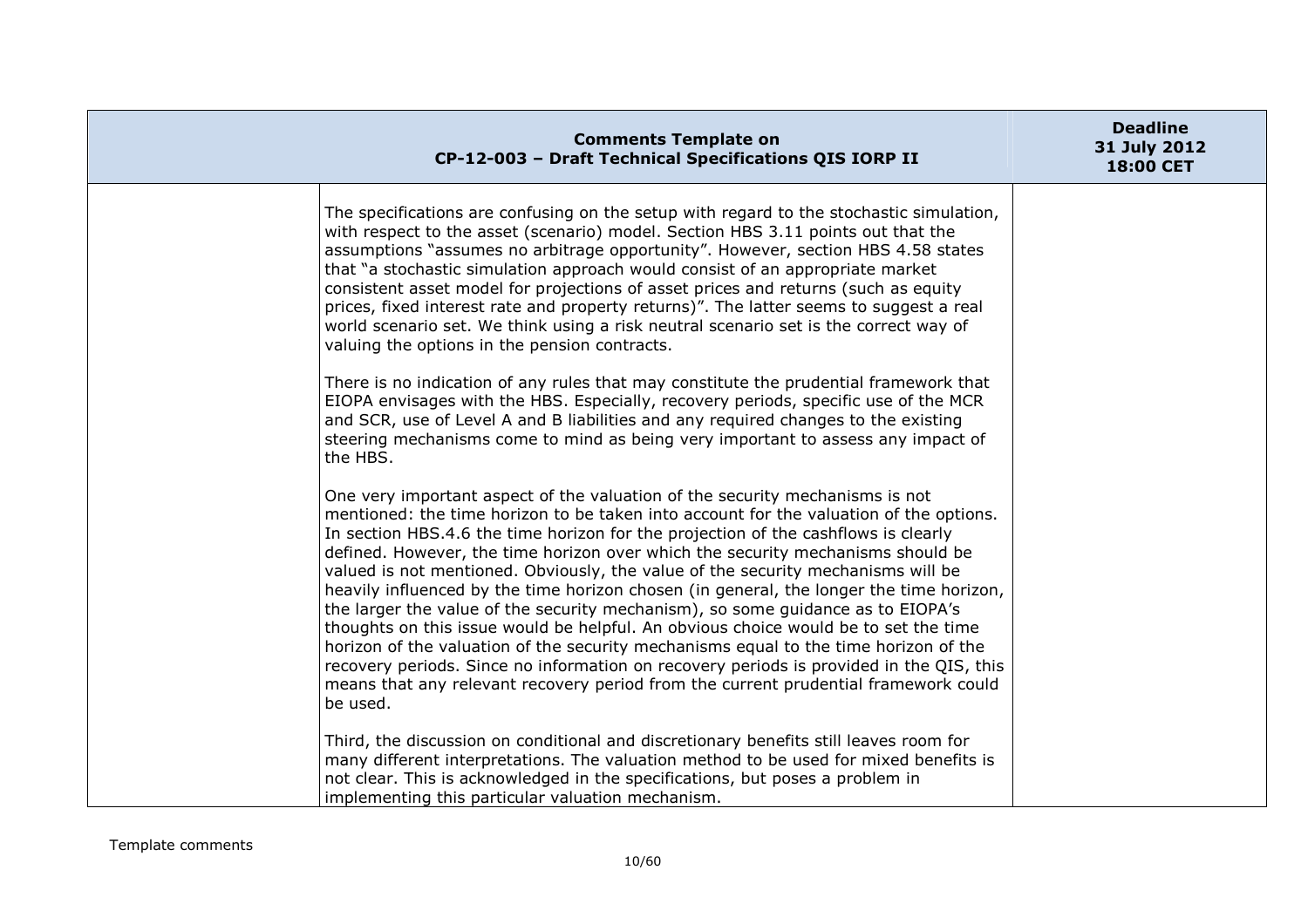|     | <b>Comments Template on</b><br>CP-12-003 - Draft Technical Specifications QIS IORP II                                                                                                                                                                                                                                                                                                                                                                                                                                                                                                                                                                                                                                                                                                                                                                                                                                                                                                                                                                                                                                                                                                                                                                                                                                                                                                                                                                                                                                                                                                                                                                                                                                                       | <b>Deadline</b><br>31 July 2012<br>18:00 CET |
|-----|---------------------------------------------------------------------------------------------------------------------------------------------------------------------------------------------------------------------------------------------------------------------------------------------------------------------------------------------------------------------------------------------------------------------------------------------------------------------------------------------------------------------------------------------------------------------------------------------------------------------------------------------------------------------------------------------------------------------------------------------------------------------------------------------------------------------------------------------------------------------------------------------------------------------------------------------------------------------------------------------------------------------------------------------------------------------------------------------------------------------------------------------------------------------------------------------------------------------------------------------------------------------------------------------------------------------------------------------------------------------------------------------------------------------------------------------------------------------------------------------------------------------------------------------------------------------------------------------------------------------------------------------------------------------------------------------------------------------------------------------|----------------------------------------------|
| Q6. | To improve the QIS process it would be useful to start with a simple QIS and in further<br>studies extend it to more in-depth and complex areas. To gain insight into the<br>underlying assumptions being used, IORPSs should provide details of those<br>assumptions when performing the QIS. This information can be used for a next QIS.<br>Given the purpose of the QIS, do stakeholders consider the proposed<br>simplifications for the valuation of the holistic balance sheet (for the risk<br>margin in section 2.5, sponsor support and pension protection schemes in<br>2.6 and amounts recoverable from insurance in 2.7) adequate? Do you have<br>suggestions for additional simplifications that would be appropriate?<br>The underlying detail of the risk margin is unclear and, as such, it is difficult to<br>comment on the suggested simplification of its calculation.<br>There needs to be a balance in the level of detail for elements that feature in Solvency<br>II and those that are new, such as sponsor support. In our opinion, further work is<br>needed in relation to the latter, but for the purpose of the (first) QIS, some of the<br>detail of the former might reasonably be simplified. It is difficult to opine on potential<br>simplifications until the further development work on the new aspect has been<br>undertaken.<br>However, we suggest that it should be possible to reduce or even remove the<br>following modules of the SCR calculation:<br>Health risk<br>Operational risk<br>Intangible asset risk module<br>Market risk concentrations<br>Pension disability-morbidity risk<br>Pension revision risk<br>Pension catastrophe risk sub-module<br>Counterparty default risk module |                                              |
|     | These risks are not likely to be material, but take a lot of time and effort to calculate                                                                                                                                                                                                                                                                                                                                                                                                                                                                                                                                                                                                                                                                                                                                                                                                                                                                                                                                                                                                                                                                                                                                                                                                                                                                                                                                                                                                                                                                                                                                                                                                                                                   |                                              |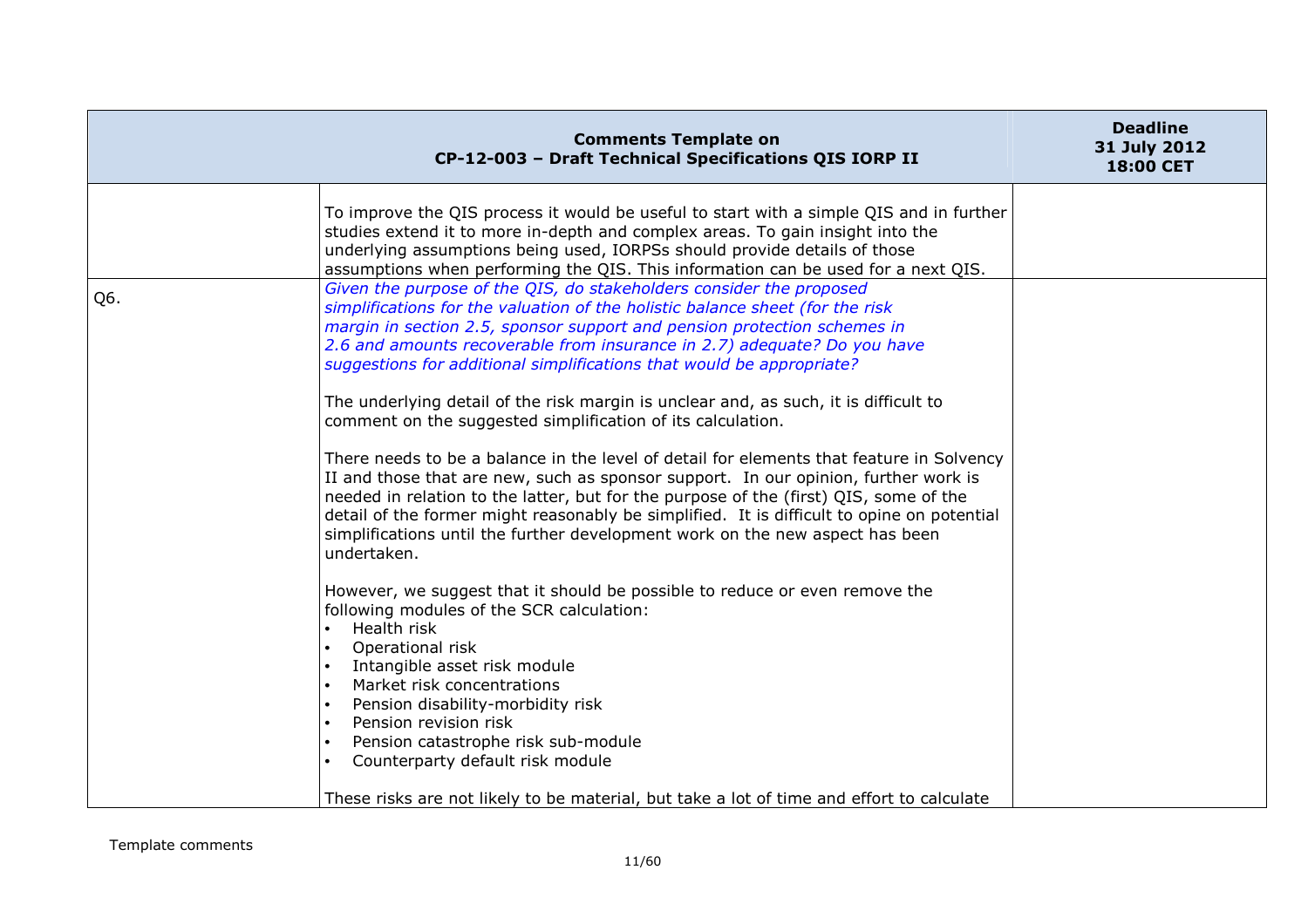|     | <b>Comments Template on</b><br>CP-12-003 - Draft Technical Specifications QIS IORP II                                                                                                                                                                                                                                                                                                                                                                                                                                                                                                                                                                                                                                                                                                                                                                                                                                                                                                                                                                             | <b>Deadline</b><br>31 July 2012<br>18:00 CET |
|-----|-------------------------------------------------------------------------------------------------------------------------------------------------------------------------------------------------------------------------------------------------------------------------------------------------------------------------------------------------------------------------------------------------------------------------------------------------------------------------------------------------------------------------------------------------------------------------------------------------------------------------------------------------------------------------------------------------------------------------------------------------------------------------------------------------------------------------------------------------------------------------------------------------------------------------------------------------------------------------------------------------------------------------------------------------------------------|----------------------------------------------|
|     | for the purposes of determining the SCR.<br>At the same time, the formulae for sponsor support are not useful in the case of a<br>multi-employer fund, of which many exist like the Dutch, Belgian and UK industry-<br>wide funds with sometimes more than 10,000 non-listed employers. It is not clear how<br>to calculate the value of the sponsor support for these industry funds.<br>Amounts recoverable from insurance are unlikely to be material in most IORPs. The<br>simplification suggested is, therefore, appropriate.                                                                                                                                                                                                                                                                                                                                                                                                                                                                                                                               |                                              |
| Q7. | The best estimate of technical provisions should be based on the most recent<br>mortality tables including the future trend in mortality rates (Section 2.4). Do<br>stakeholders believe that IORPs will be able to take into account this trend in<br>mortality rates? Can you explain?<br>We think that the best estimate should be based on the most appropriate mortality<br>tables (this might be a different set of tables from simply those published most<br>recently - for example, an individual IORP might have compiled its own table based on<br>an historic table but updated in the light of experience specific to that IORP). If<br>necessary, there could be guidance that tables used would be expected to have been<br>published no more than, say 5, years before those published most recently.<br>Allowance for future improvements should be applied in addition and the most<br>appropriate allowance for these may very well be informed by sources other than the<br>base mortality table selected or the most recent published table. |                                              |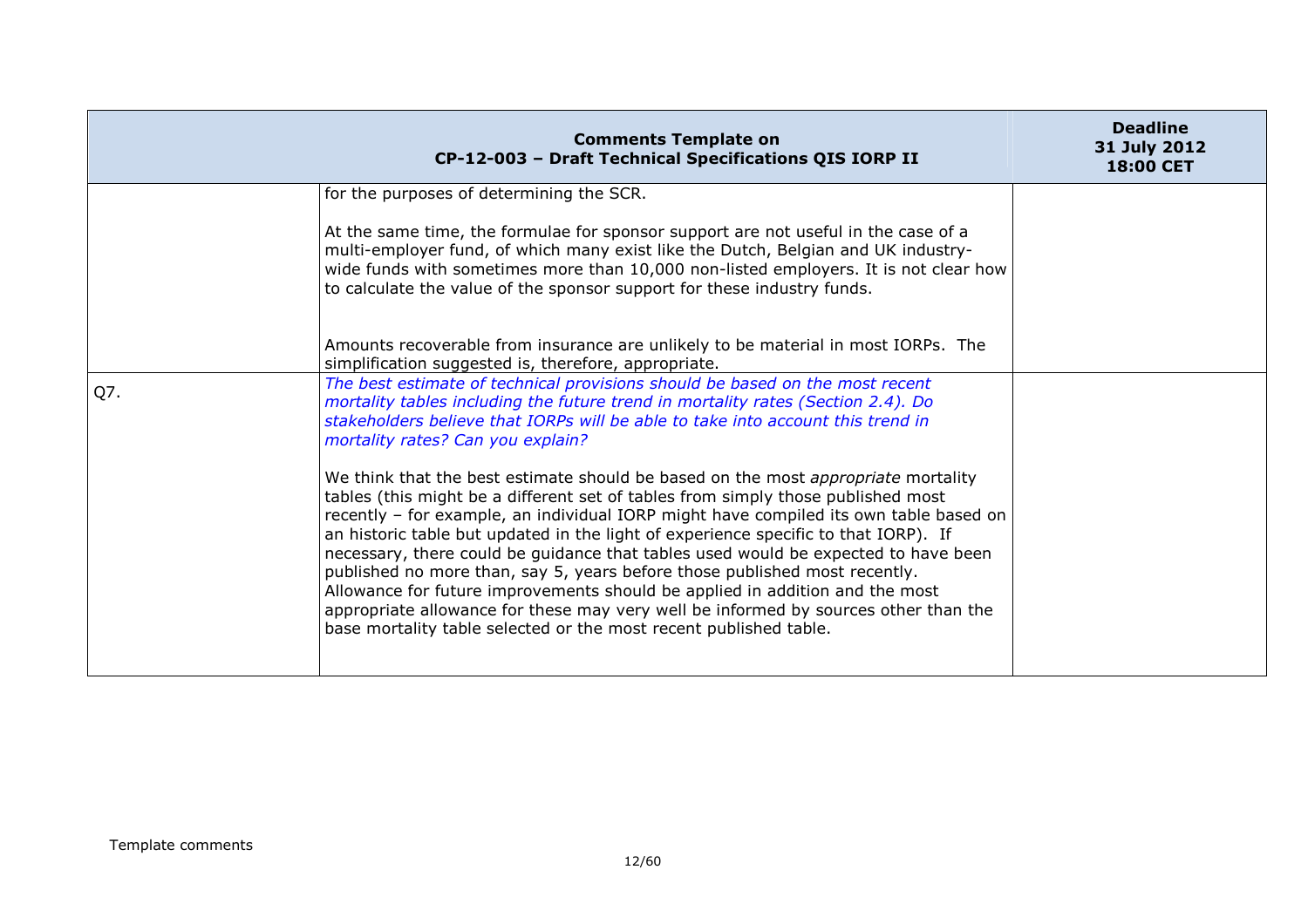|     | <b>Comments Template on</b><br>CP-12-003 - Draft Technical Specifications QIS IORP II                                                                                                                                                                                                                                                                                                                                                                                                                                                                                                                                                                                                                                                                                                                                                                                                                                                                                                                                                                                                                                                                                                                                                                                                                                                                                                                                                                                                                                                                                                                                                                                                                                                                                                                                                  | <b>Deadline</b><br>31 July 2012<br><b>18:00 CET</b> |
|-----|----------------------------------------------------------------------------------------------------------------------------------------------------------------------------------------------------------------------------------------------------------------------------------------------------------------------------------------------------------------------------------------------------------------------------------------------------------------------------------------------------------------------------------------------------------------------------------------------------------------------------------------------------------------------------------------------------------------------------------------------------------------------------------------------------------------------------------------------------------------------------------------------------------------------------------------------------------------------------------------------------------------------------------------------------------------------------------------------------------------------------------------------------------------------------------------------------------------------------------------------------------------------------------------------------------------------------------------------------------------------------------------------------------------------------------------------------------------------------------------------------------------------------------------------------------------------------------------------------------------------------------------------------------------------------------------------------------------------------------------------------------------------------------------------------------------------------------------|-----------------------------------------------------|
| Q8. | Is it clear enough from the technical specifications what cash flows should be<br>taken into account in the calculation of the best estimate (e.g. in relation to<br>benefits (unconditional, pure conditional, pure discretionary, mixed),<br>contributions, expenses, etc.) and how the projection of these cash flows<br>should be made (Section 2.4)?<br>The specifications leave room for interpretation especially for 'mixed' benefits. In<br>practice, there will be very few pure conditional and pure discretionary benefits, so<br>that for the majority of non-unconditional benefits it is unclear how they are to be<br>treated. We also think that differentiation between conditional and discretionary<br>benefits is inherently challenging. We would suggest that EIOPA arrange to provide<br>advice on a case by case basis and maintain a readily accessible list of answers that<br>can be referred to by those completing the QIS on its behalf.<br>We believe that greater clarity in the following areas would be beneficial:<br>• the difference between ex-ante and ex-post benefit reductions.<br>• In the case of final wage schemes, how unconditional future increases of<br>accrued pension rights should be valued? To what extent do these<br>unconditional rights belong to the accrued rights as mentioned in HBS 4.13?<br>Should the corresponding future contributions that are to be made to fund<br>these entitlements also be valued as an asset?<br>the difference between conditional benefits (HBS 4.23 and further) and<br>contractual options (HBS 4.51 and further).<br>Which part of the sponsor contribution is defined for normal accrual and which<br>$\bullet$<br>part is 'sponsor support' in respect of security mechanisms. Different<br>definitions might be used in practice. |                                                     |
| Q9. | EIOPA is considering to take into account in the QIS the possibility in some member<br>states to reduce benefits in case of sponsor default (for example, when a pension<br>protection scheme does not guarantee the full level of benefits) in the valuation of the                                                                                                                                                                                                                                                                                                                                                                                                                                                                                                                                                                                                                                                                                                                                                                                                                                                                                                                                                                                                                                                                                                                                                                                                                                                                                                                                                                                                                                                                                                                                                                   |                                                     |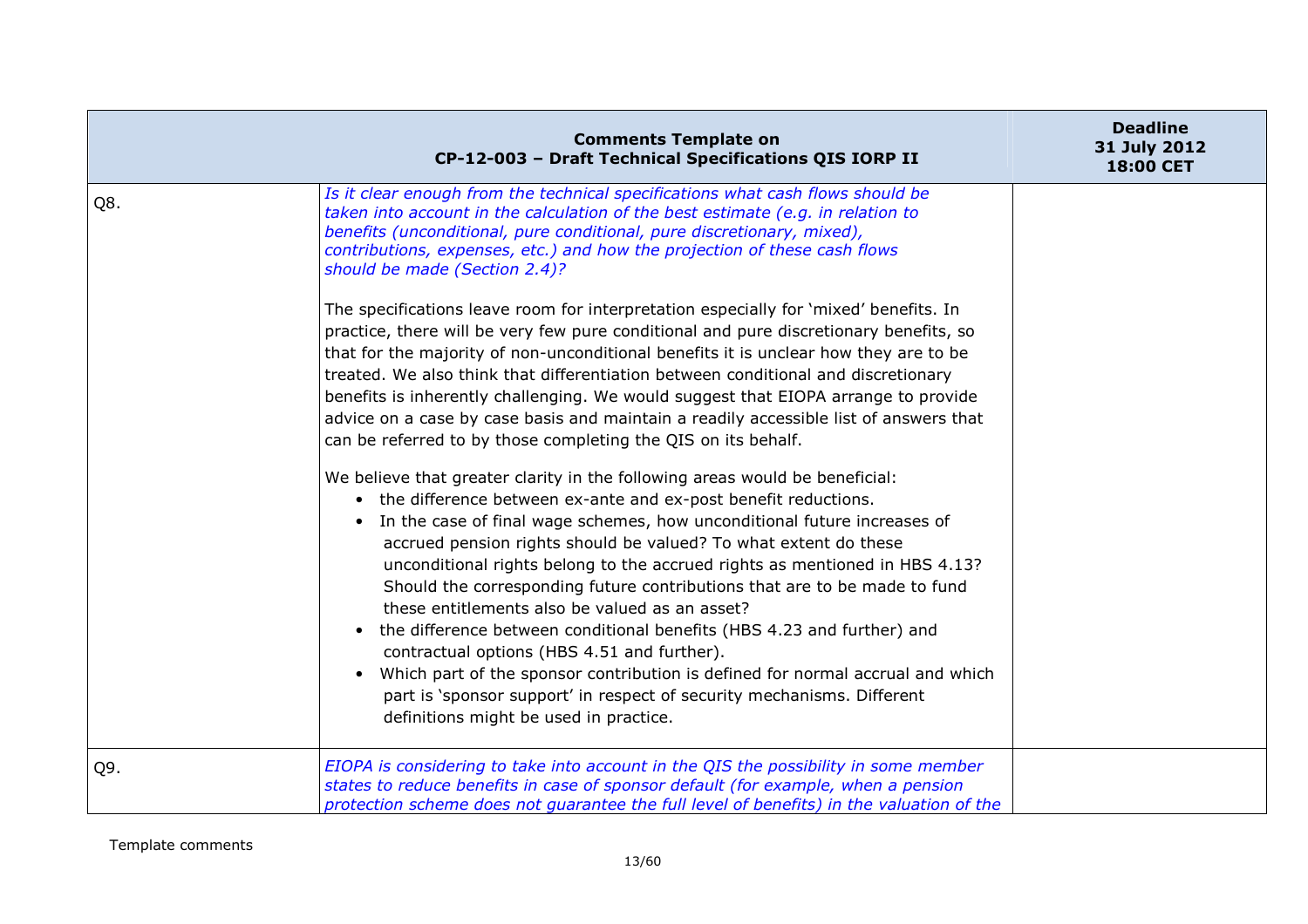|      | <b>Comments Template on</b><br>CP-12-003 - Draft Technical Specifications QIS IORP II                                                                                                                                                                                                                                                                                                                                                                                                                                                                                                                                            | <b>Deadline</b><br>31 July 2012<br>18:00 CET |
|------|----------------------------------------------------------------------------------------------------------------------------------------------------------------------------------------------------------------------------------------------------------------------------------------------------------------------------------------------------------------------------------------------------------------------------------------------------------------------------------------------------------------------------------------------------------------------------------------------------------------------------------|----------------------------------------------|
|      | best estimate of technical provisions (see Reduction of benefits in case of sponsor<br>default in Section 2.4 and Pension protection schemes in Section 2.6). Do stakeholders<br>agree and, if yes, should it only apply in case of sponsor support backed up by a<br>pension protection scheme or to sponsor support in general?                                                                                                                                                                                                                                                                                                |                                              |
|      | We believe this question should be considered alongside the question of how the<br>holistic balance sheet is to be used. Ultimately, when all other avenues have been<br>exhausted (eq pension protection schemes or any other guarantees from third parties)<br>and there are still insufficient assets to cover the full benefits then there remains no<br>option but to reduce members' benefits. Therefore the mechanism suggested has the<br>potential to show that every holistic balance sheet will always balance which raises<br>other questions about its usefulness.                                                  |                                              |
|      | However, the question as currently framed seems to envisage circumstances whereby<br>the pension systems in some member states provide sound reasons for benefits to be<br>reduced but not in others. It would help to clarify the reasons - is, for example, a<br>distinction being made between say the UK where solvent sponsors cannot 'walk away'<br>from their obligations, and say Ireland where the Pensions Act provides for the<br>reduction of accrued benefits (with certain restrictions) with the approval of the<br>Pensions Board where the scheme is unsustainable, as an alternative to wind-up in<br>deficit. |                                              |
|      | Pension protection schemes may not protect the full benefits, and in any case they<br>may not be appropriate to take them into account for regulatory purposes, therefore<br>we would urge EIOPA to consider this question in terms of sponsor support in general.                                                                                                                                                                                                                                                                                                                                                               |                                              |
| Q10. | The technical specifications propose that security mechanisms should be valued on a<br>market consistent basis, i.e. by calculating the probability-weighted average of<br>(discounted) expected payments from the sponsor and the pension protection scheme<br>(Section 2.6). Do stakeholders agree with the principles for the valuation of sponsor<br>support and pension protection schemes? If not, what alternatives would you propose?                                                                                                                                                                                    |                                              |
|      | We agree with the intention to calculate the security mechanisms on a market-<br>consistent basis. However we are not convinced that the present proposals achieve                                                                                                                                                                                                                                                                                                                                                                                                                                                               |                                              |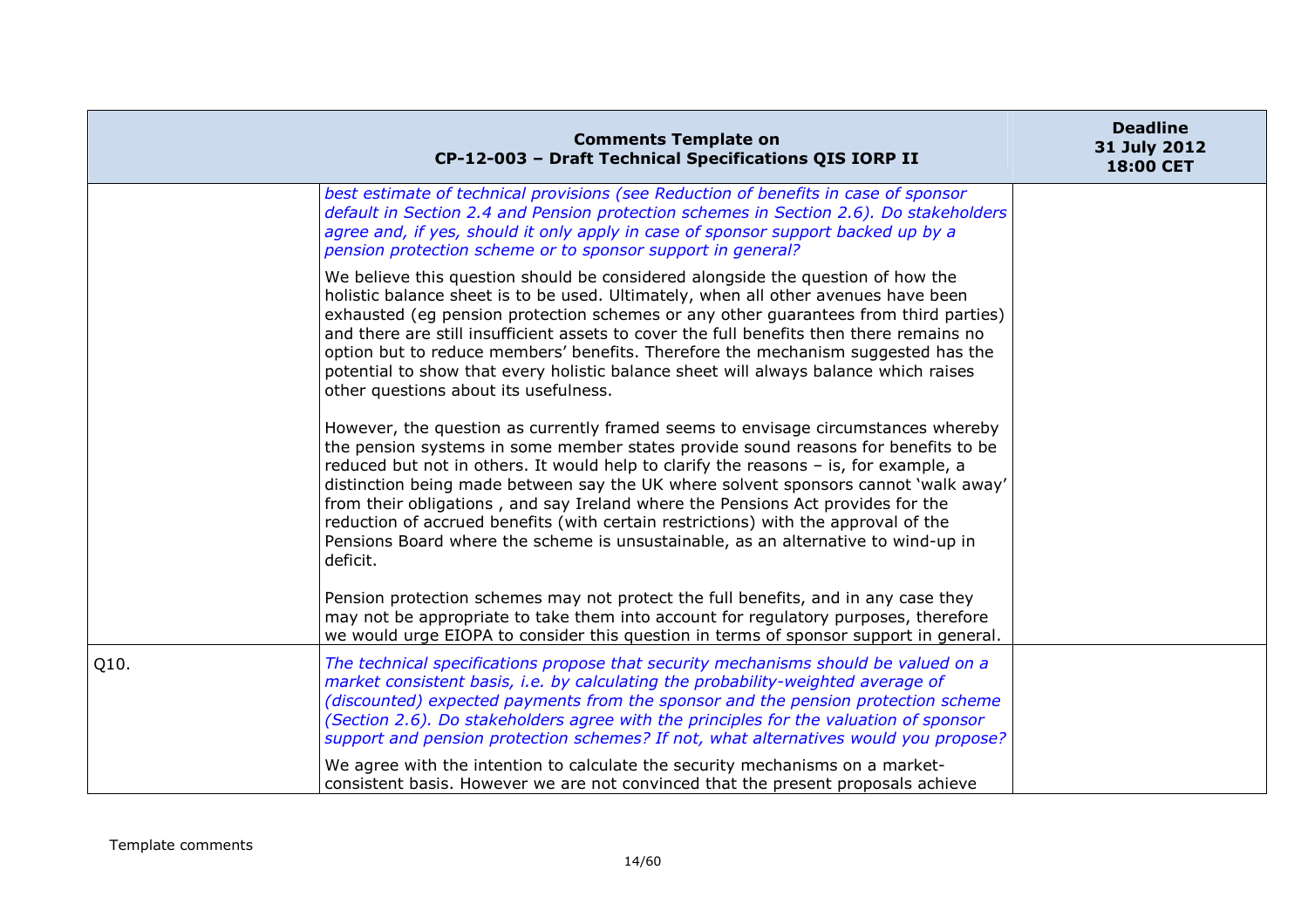|      | <b>Comments Template on</b><br>CP-12-003 - Draft Technical Specifications QIS IORP II                                                                                                                                                                                                                                                                                                                                                                                                                                                                                                                                                                                                                                                           | <b>Deadline</b><br>31 July 2012<br>18:00 CET |
|------|-------------------------------------------------------------------------------------------------------------------------------------------------------------------------------------------------------------------------------------------------------------------------------------------------------------------------------------------------------------------------------------------------------------------------------------------------------------------------------------------------------------------------------------------------------------------------------------------------------------------------------------------------------------------------------------------------------------------------------------------------|----------------------------------------------|
|      | this aim - for example, there is room for very different interpretations of the parameters, such<br>as the expected future profits.                                                                                                                                                                                                                                                                                                                                                                                                                                                                                                                                                                                                             |                                              |
| Q11. | Do stakeholders have suggestions for the parameters-_ such as the probability of<br>default and the recovery rate in the event of default - used in the valuation of sponsor<br>support and pension protection schemes (Section 2.6)?                                                                                                                                                                                                                                                                                                                                                                                                                                                                                                           |                                              |
|      | No we do not at this stage have suggestions for parameter values. It would help if<br>EIOPA were to explain the rationale behind the particular parameters they have<br>chosen. We believe more research is needed not just on the methods for sponsor<br>valuation, but also on the parameters associated with each. If the purpose of the<br>initial QIS is to inform the high level strategic decisions on the structure of the IORPII<br>framework then we would support a simplified valuation of the sponsor covenant as a<br>first stage (with a corresponding reduction of detail and complication on the liability<br>side for proportionality), followed by subsequent QISs to improve the level of<br>sophistication as appropriate. |                                              |
| Q12. | Do stakeholders agree with the methodology set out to value the maximum value of<br>sponsor support (Section 2.6)? Do stakeholders have suggestions for the parameters<br>used in valuing the maximum amount of sponsor support? In particular, with regard to<br>the proportions of future profits / EBTDA and the time period of the calculations.<br>We agree with the spirit of the proposed calculations. However, the proposed                                                                                                                                                                                                                                                                                                            |                                              |
|      | calculations do appear to be overly complicated with many subjective assumptions<br>about projected cash flows, discount rates and the correlation of IORP/sponsor<br>survival probabilities. We believe other methods should also be considered - some<br>simpler and perhaps less market consistent, and others more fit for purpose but<br>requiring further research.                                                                                                                                                                                                                                                                                                                                                                       |                                              |
|      | It would be helpful to have greater clarity on the circumstances in which sponsor<br>support should be included in the HBS. For example, in Ireland there is no statutory<br>requirement on the employer to fund any shortfall in the IORP but in practice the<br>employer will use "best endeavours" to do so. Should this be considered as "limited"<br>or "conditional" sponsor support which would perhaps be subject to an additional                                                                                                                                                                                                                                                                                                      |                                              |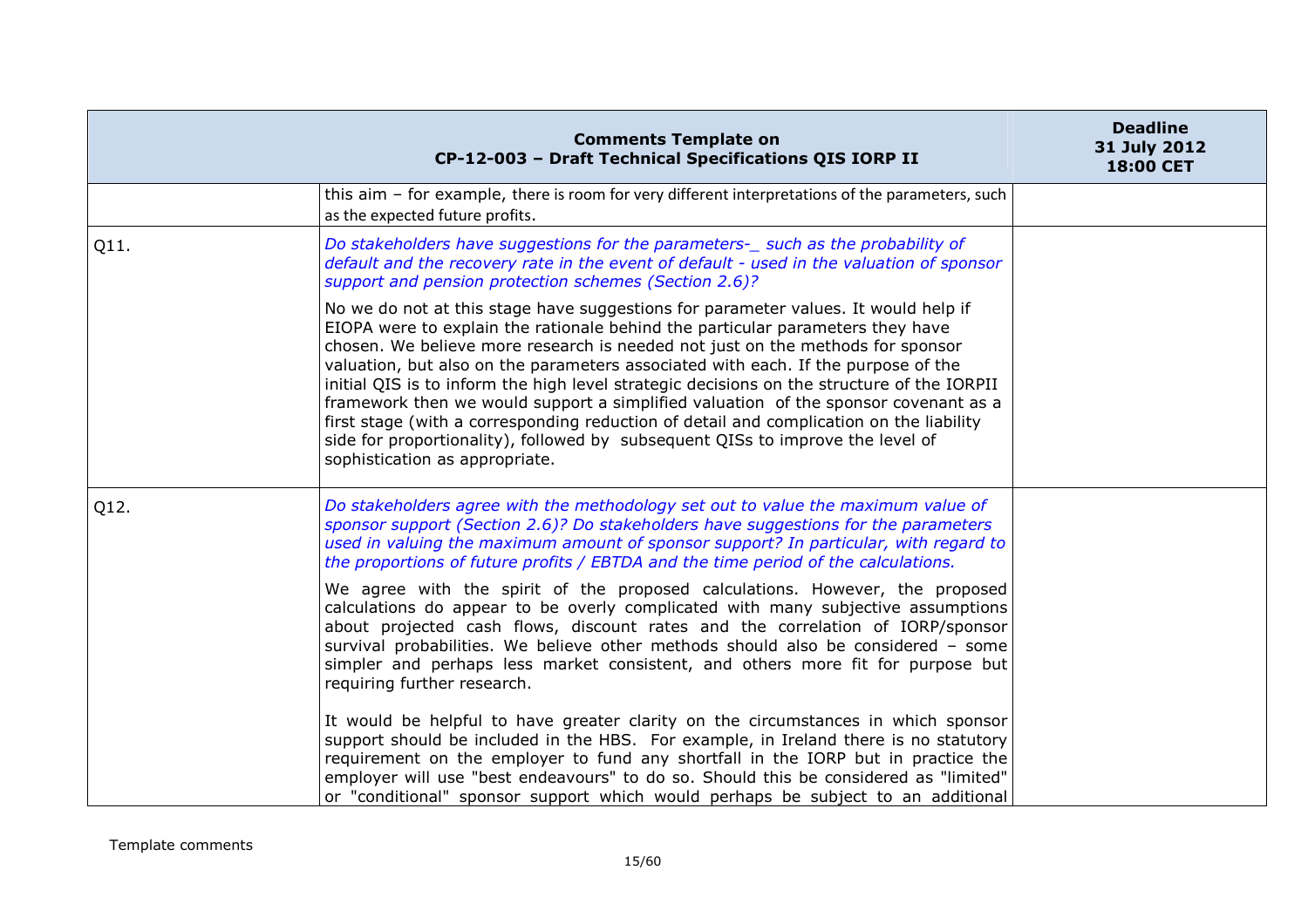|      | <b>Comments Template on</b><br>CP-12-003 - Draft Technical Specifications QIS IORP II                                                                                                                                                                                                                                                                                                                                                                                                                                                                                                                                                                                                                                                                                                                                                                                                                                                                                                                                                                                                                                                                                                                                                                                                                                                                                                                                                                                                                                                                                                                                                                                                                                                                                                                                                                                                                                                                                                                                                                                                                                                                                                                                                                                                                          | <b>Deadline</b><br>31 July 2012<br><b>18:00 CET</b> |
|------|----------------------------------------------------------------------------------------------------------------------------------------------------------------------------------------------------------------------------------------------------------------------------------------------------------------------------------------------------------------------------------------------------------------------------------------------------------------------------------------------------------------------------------------------------------------------------------------------------------------------------------------------------------------------------------------------------------------------------------------------------------------------------------------------------------------------------------------------------------------------------------------------------------------------------------------------------------------------------------------------------------------------------------------------------------------------------------------------------------------------------------------------------------------------------------------------------------------------------------------------------------------------------------------------------------------------------------------------------------------------------------------------------------------------------------------------------------------------------------------------------------------------------------------------------------------------------------------------------------------------------------------------------------------------------------------------------------------------------------------------------------------------------------------------------------------------------------------------------------------------------------------------------------------------------------------------------------------------------------------------------------------------------------------------------------------------------------------------------------------------------------------------------------------------------------------------------------------------------------------------------------------------------------------------------------------|-----------------------------------------------------|
|      | discount factor?                                                                                                                                                                                                                                                                                                                                                                                                                                                                                                                                                                                                                                                                                                                                                                                                                                                                                                                                                                                                                                                                                                                                                                                                                                                                                                                                                                                                                                                                                                                                                                                                                                                                                                                                                                                                                                                                                                                                                                                                                                                                                                                                                                                                                                                                                               |                                                     |
| Q13. | The draft technical specifications propose performing an upward shift in the<br>basic risk-free interest rate curve to approximate the so-called counter<br>cyclical premium or to allow IORPs - under conditions - to apply the so-<br>called matching premium (Section 2.8). Do stakeholders agree with this<br>approach to take into account the long-term nature of pension liabilities?<br>We understand that this remains a contentious political issue within Solvency II and<br>suggest that this should be considered for IORPs in light of changes that are<br>introduced within Solvency II. A staged IORP QIS process would facilitate this.<br>In relation to the specific upward shift contemplated, we are concerned that this does<br>not support the market consistency of the valuation of the liabilities.<br>However, if this approach were to be followed, consideration should be given as to<br>whether 50 bps is appropriate to cover both the matching and countercyclical<br>premium.<br>A third measure contemplated in relation to long-term - such as pension - liabilities is<br>the use of an Ultimate Forward Rate (UFR) as the extrapolation method where the<br>interest rate markets are less liquid. We fully support the need for an extrapolation<br>method that provides stability to the illiquid part of the interest rate curve as, without<br>such a method, large volatility can result from small transactions in the markets with<br>substantial consequences for the valuation of technical provisions. However, the UFR<br>method is not the only means of achieving greater stability and, as currently<br>contemplated, it has some important shortcomings, for example:<br>• The UFR presents a difficult balance between 'regulatory' hedging and<br>'economic' hedging, since it deviates from market prices. To set up a<br>'regulatory' hedge, IORPs are likely to incur large transaction and operational<br>costs because of the need for dynamic hedging. Setting up an 'economic' hedge<br>may lead to incompliance with regulation.<br>The UFR can lead to severe market imbalances due to the huge demand for 20-<br>year interest rate (the last liquid point). This may, in itself, exacerbate market<br>illiquidity beyond this 20-year point. |                                                     |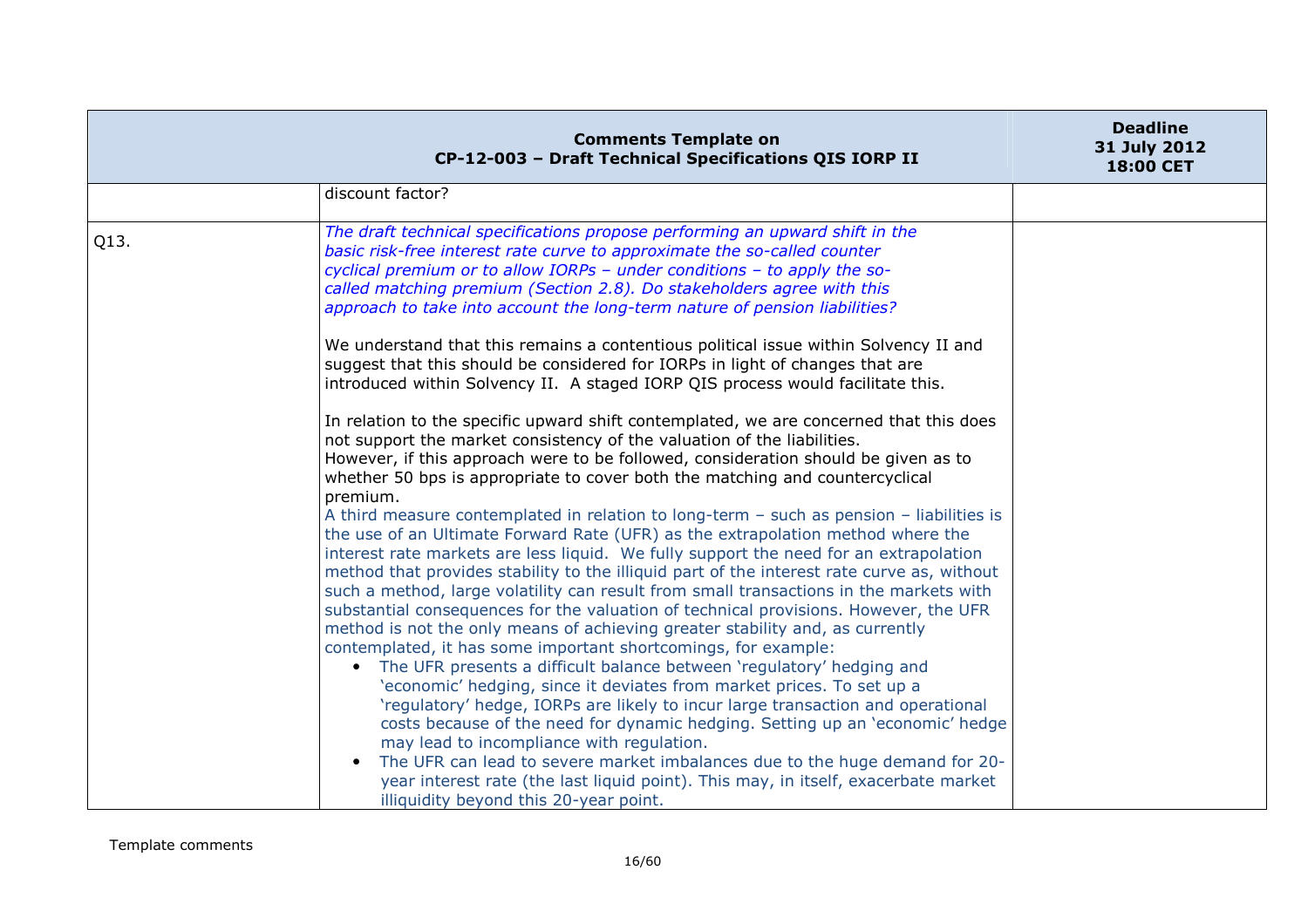|      | <b>Comments Template on</b><br>CP-12-003 - Draft Technical Specifications QIS IORP II                                                                                                                                                                                                                                                                                                                                                                                                                                          | <b>Deadline</b><br>31 July 2012<br>18:00 CET |
|------|--------------------------------------------------------------------------------------------------------------------------------------------------------------------------------------------------------------------------------------------------------------------------------------------------------------------------------------------------------------------------------------------------------------------------------------------------------------------------------------------------------------------------------|----------------------------------------------|
|      | IORPs with existing liability hedges might be impacted detrimentally throughout<br>$\bullet$<br>any transition to an UFR.<br>The method is rather complex, taking a detour via forward rates in order to<br>$\bullet$<br>stabilize spot rates. This detour is, and leads to, less transparency. A method<br>that directly affects the spot rates relevant for valuation might prove to be<br>more appropriate and transparent.                                                                                                 |                                              |
|      | Our view is that, if the UFR features in this QIS, EIOPA should confirm that this is for<br>the purpose of this QIS only and not does imply any preference for a discount rate<br>within any new IORP Directive. We suggest that considerably more research is<br>needed on this point.                                                                                                                                                                                                                                        |                                              |
| Q14. | Do stakeholders agree that the proposed way to derive the level B discount<br>rate adequately reflect the expected return on assets of IORPs (Section 2.8)?<br>If not, what alternative would you propose?                                                                                                                                                                                                                                                                                                                     |                                              |
|      | EIOPA has made it clear that the parameters proposed for the purpose of this QIS for<br>determining the Level B discount rate are to provide a first insight into the magnitude<br>of the deviation of Level A versus Level B technical provisions . For this purpose, we<br>think that the proposed simplification of grouping assets in a limited number of<br>categories is acceptable. If a dual-level approach is to be used within a new regime,<br>the approach to deriving the discount rate will need to be reviewed. |                                              |
| Q15. | Do stakeholders agree that the draft technical specifications specify a fixedyearly<br>percentage of respectively 2% and 3% for the expected inflation rate<br>and salary growth? Or should IORPs also be allowed to expected inflation<br>implied by financial markets? Could you explain?                                                                                                                                                                                                                                    |                                              |
|      | Ideally these should not be constant but where possible set by reference to suitable<br>market observables and/or consistent with other economic factors such as the<br>discount yield curve applicable to the member state in question. We suggest that this<br>should be by taking break-even inflations implied by financial markets. These will lead<br>to valuations consistent with financial markets, a requirement that EIOPA itself asks of<br>IORPs in HBS.3.1, HBS.3.8 and further.                                 |                                              |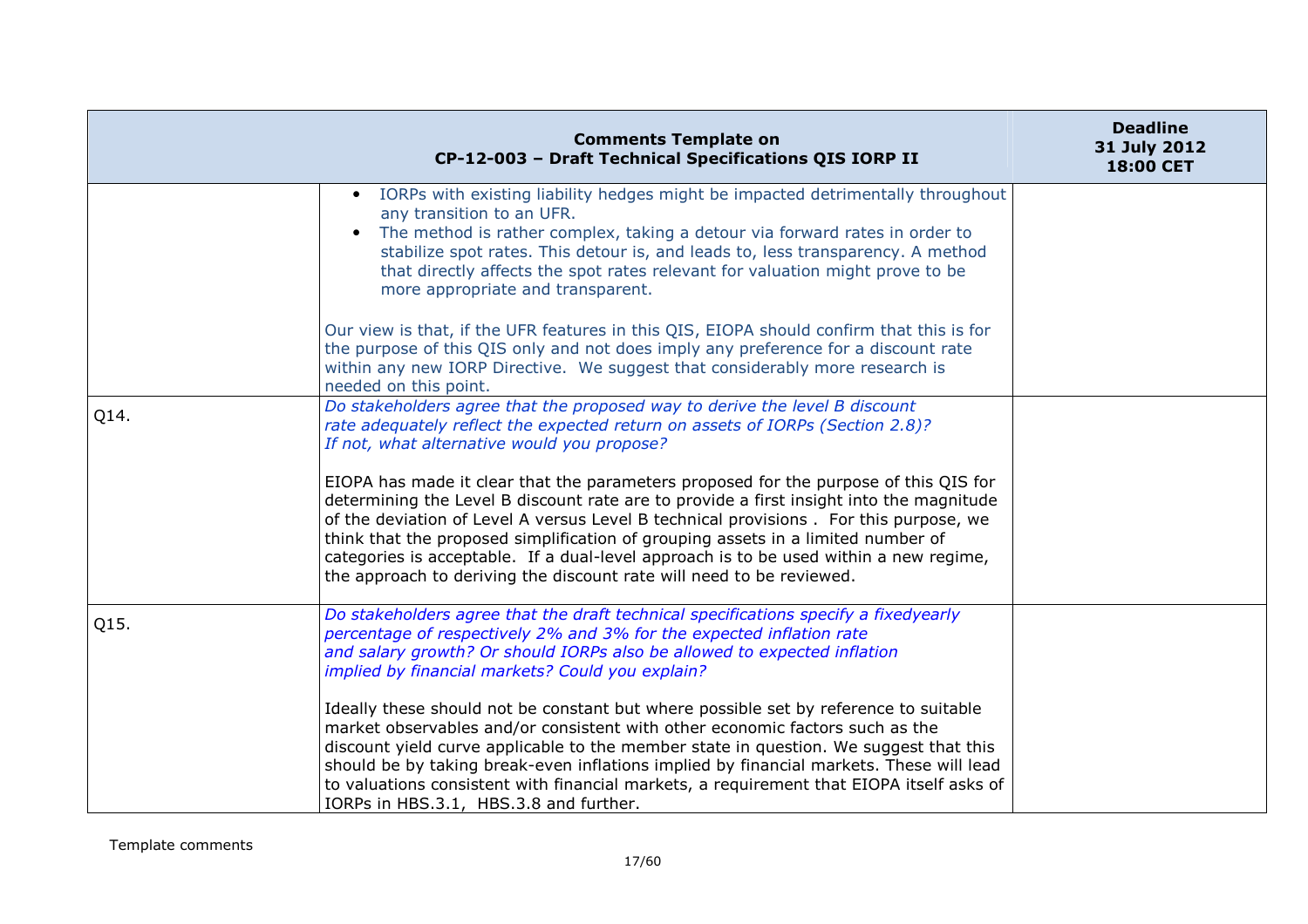|      | <b>Comments Template on</b><br>CP-12-003 - Draft Technical Specifications QIS IORP II                                                                                                                                                                                                                                                                                                                                                                                                                         | <b>Deadline</b><br>31 July 2012<br>18:00 CET |
|------|---------------------------------------------------------------------------------------------------------------------------------------------------------------------------------------------------------------------------------------------------------------------------------------------------------------------------------------------------------------------------------------------------------------------------------------------------------------------------------------------------------------|----------------------------------------------|
|      | However, we understand that using break-even inflation may lead to valuation issues<br>as there is not always a liquid market available for all inflation rates. We therefore<br>suggest EIOPA should prescribe a procedure much like the Smith-Wilson procedure<br>used for the interest rate curve for break-even inflation.<br>For wage inflation an add-on of 1% on price inflation seems reasonable, but it seems<br>logical that Member State specific differences can occur. We therefore suggest that |                                              |
| Q16. | this specific add-on is to be set by the national supervisor.<br>Do stakeholders believe that the description of the SCR in Chapter 3 is sufficiently<br>clear and understandable to enable participants in the QIS to perform the necessary<br>calculations?                                                                                                                                                                                                                                                 |                                              |
|      | We think that it would be helpful for the QIS to explain those parts of the computation<br>that have been lifted from the corresponding Solvency II (insurance) series of QIS and<br>those that are new to this (IORP) QIS.                                                                                                                                                                                                                                                                                   |                                              |
|      | Some of the sections are difficult to follow and the calculations are not very clear (e.g.<br>in section SCR 2.15 to 2.27). Not all variables are properly defined.                                                                                                                                                                                                                                                                                                                                           |                                              |
| Q17. | Do stakeholders believe that the risks IORPs are facing are adequately reflected in the<br>calculation of the SCR and MCR (Chapter 3 and 4)? Are there in the stakeholders' view<br>any risks being considered that are not material and could be excluded from the<br>technical specifications? Are there other risks that should be considered in the<br>calculation of the SCR?                                                                                                                            |                                              |
|      | We believe a number of the risk modules may not be material for many IORPs, and it<br>would be appropriate to require calculation of these risk modules only where there is<br>reason to believe there is a material risk exposure for the IORP. We believe this should<br>apply to the Operational Risk, Intangible Asset Risk and Disability-Morbidity Risk.                                                                                                                                                |                                              |
|      | In relation to pension longevity risk, there appears to be an element of double, or<br>even triple, counting. The SCR requires a 20% decrease in mortality rates to be                                                                                                                                                                                                                                                                                                                                        |                                              |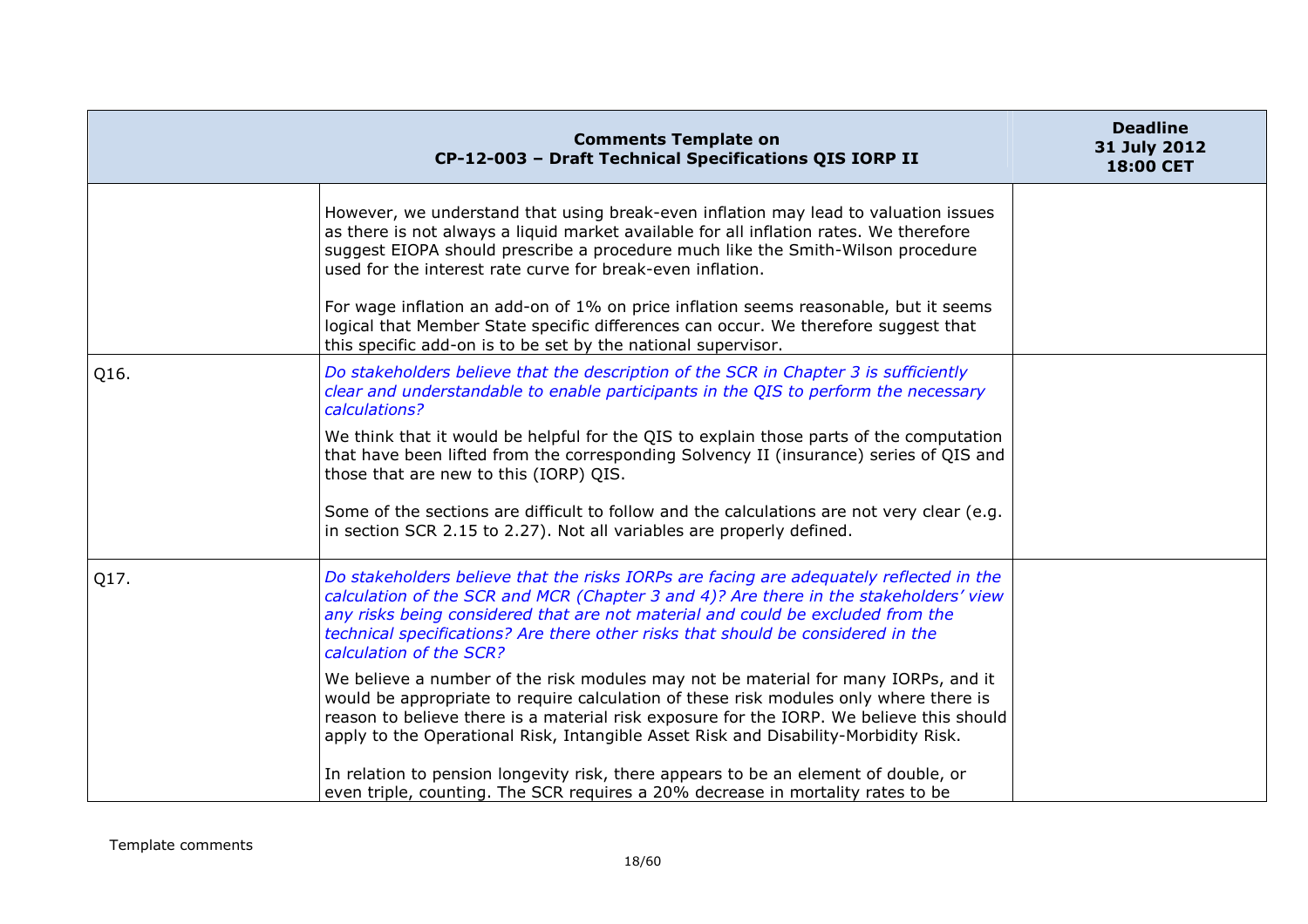|      | <b>Comments Template on</b><br>CP-12-003 - Draft Technical Specifications QIS IORP II                                                                                                                                                                                                                                                                                                                                                                                                                  | <b>Deadline</b><br>31 July 2012<br>18:00 CET |
|------|--------------------------------------------------------------------------------------------------------------------------------------------------------------------------------------------------------------------------------------------------------------------------------------------------------------------------------------------------------------------------------------------------------------------------------------------------------------------------------------------------------|----------------------------------------------|
|      | assumed, yet the best estimate used in calculation of the technical provisions already<br>includes allowance for future improvements in longevity. In addition, it seems that<br>IORPs may have to include a risk margin in the valuation of their technical provisions<br>to provide for uncertainty around the longevity trend included.                                                                                                                                                             |                                              |
|      | We believe also that the capital charge for pension disability-morbidity risk could be<br>lower compared to insurers as IORPs do not have the potential disadvantage of<br>adverse selection.                                                                                                                                                                                                                                                                                                          |                                              |
|      | We believe that EIOPA might usefully consider additional SCR modules for<br>• Consumer price inflation and salary inflation - these may be material risks for<br>some IORPs<br>Sponsor support (separate from any SCR module relating to other counterparty<br>$\bullet$<br>exposure types).                                                                                                                                                                                                           |                                              |
| Q18. | Do stakeholders believe that the way the loss-absorbing capacity of adjustment<br>mechanisms and security mechanisms is taken into account in the calculation of the<br>SCR (Section 3.2) is adequate?                                                                                                                                                                                                                                                                                                 |                                              |
|      | These appear to be very similar to the corresponding modules proposed for Solvency<br>II. However, we believe there are some specific additions that could be made to this<br>section. It may be appropriate for some IORPs for increases in employee contributions<br>to be included as a form of security mechanism.                                                                                                                                                                                 |                                              |
| Q19. | Do stakeholders believe that the calculation of SCR in the Operational risk module<br>(Section 3.3) is adequate for IORPs?                                                                                                                                                                                                                                                                                                                                                                             |                                              |
|      | These appear to be very similar to the corresponding modules proposed for Solvency<br>II. It is not clear to us that inclusion of this Risk Module is a useful element of the QIS.<br>The operational risk of IORPs is likely to be at a lower level than that for insurance<br>companies (and therefore lower than the proposed parameter in the consultation<br>document) -<br>as not-for-profit organisations, IORPs do not have the operational risks of a<br>$\bullet$<br>profit-seeking strategy |                                              |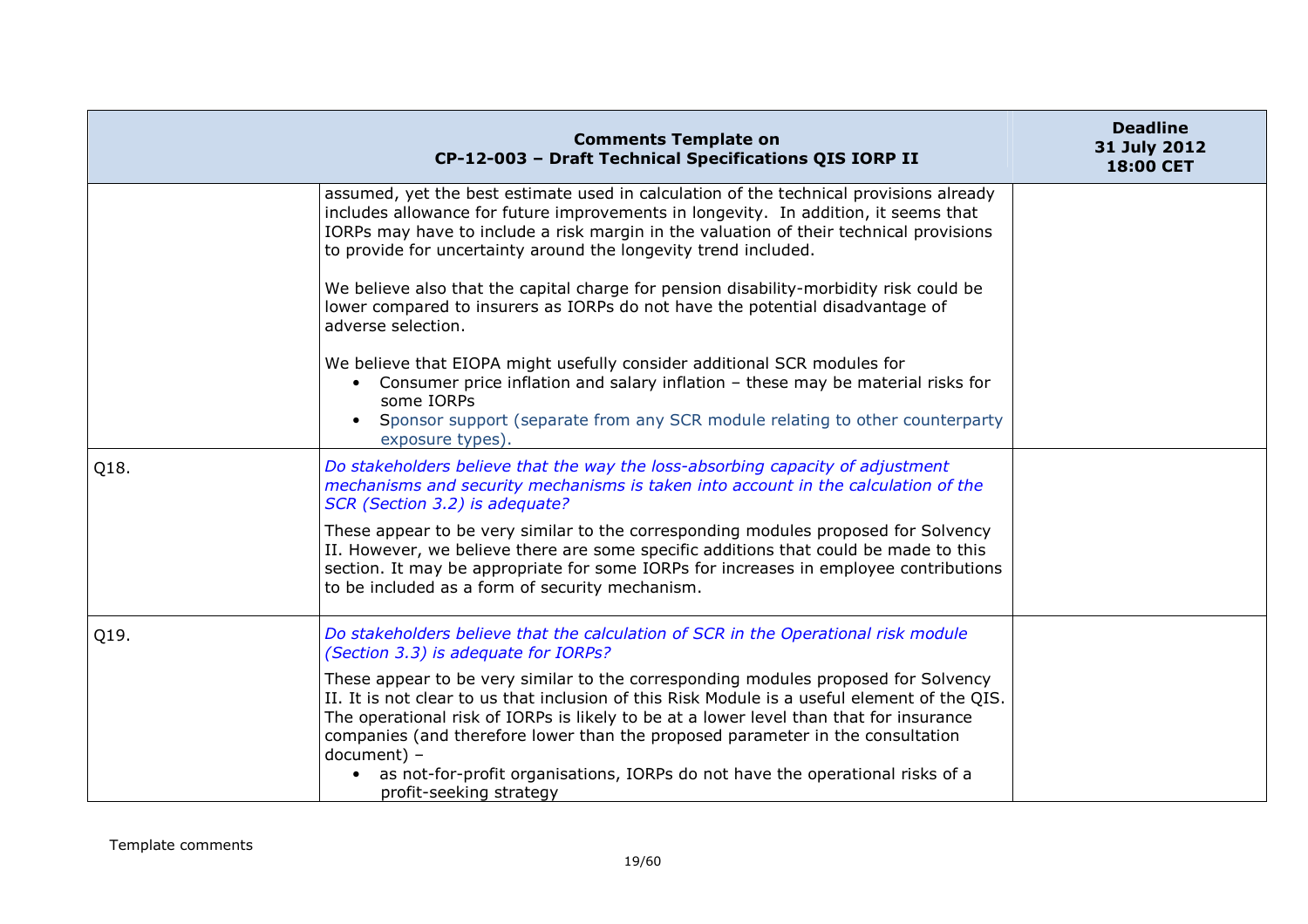|      | <b>Comments Template on</b><br>CP-12-003 - Draft Technical Specifications QIS IORP II                                                                                                                                                                                                                                                                                                                                                          | <b>Deadline</b><br>31 July 2012<br><b>18:00 CET</b> |
|------|------------------------------------------------------------------------------------------------------------------------------------------------------------------------------------------------------------------------------------------------------------------------------------------------------------------------------------------------------------------------------------------------------------------------------------------------|-----------------------------------------------------|
|      | the cost of operational failure may be met by third parties e.g. the sponsor or<br>outsourced service provider, mitigating any financial loss to the IORP.                                                                                                                                                                                                                                                                                     |                                                     |
| Q20. | Do stakeholders believe that the simplifications provided for the calculation of the SCR<br>(for spread risk on bonds in section 3.5, value of collateral in section 3.6 and<br>mortality, longevity, benefit option and catastrophe risk in section 3.7) are adequate?<br>Do stakeholders have any concrete suggestions for additional simplifications?<br>These appear to be very similar to the corresponding modules proposed for Solvency |                                                     |
|      | Η.                                                                                                                                                                                                                                                                                                                                                                                                                                             |                                                     |
| Q21. | Do stakeholders believe that the treatment of sponsor default risk in the counterparty<br>default risk module of the SCR calculation (Section 3.6) is appropriate? If not, what<br>improvements would stakeholders suggest? Given the significance of sponsor support<br>within the HBS, we believe that sponsor default risk warrants its own SCR module,<br>separate from the counterparty default risk module.                              |                                                     |
|      | The valuation methodology for the HBS being proposed in HBS.6 by EIOPA implicitly<br>assumes that IORP members will view this security mechanism through its (market<br>consistent) value (to them). Without some further element it thus implicitly assumes<br>that IORP members have infinitely-well diversified credit exposures, including any to<br>the sponsors of IORPs introduced via their IORP benefit entitlements.                 |                                                     |
|      | This in practice will not be the case. Therefore, we might expect the capital<br>computation to include some penalty, e.g. via a capital requirement in the SCR<br>computation, corresponding to the dis-utility arising from concentration towards a<br>single credit, here the sponsor (and perhaps also the PPS).                                                                                                                           |                                                     |
|      | There is in our opinion no theoretically correct way of determining the overall level of<br>this additional capital requirement. Some individual members may have benefits from<br>many different IORP by the time they retire and may have other assets that provide<br>diversification. For these members the appropriate SCR concentration charge may be                                                                                    |                                                     |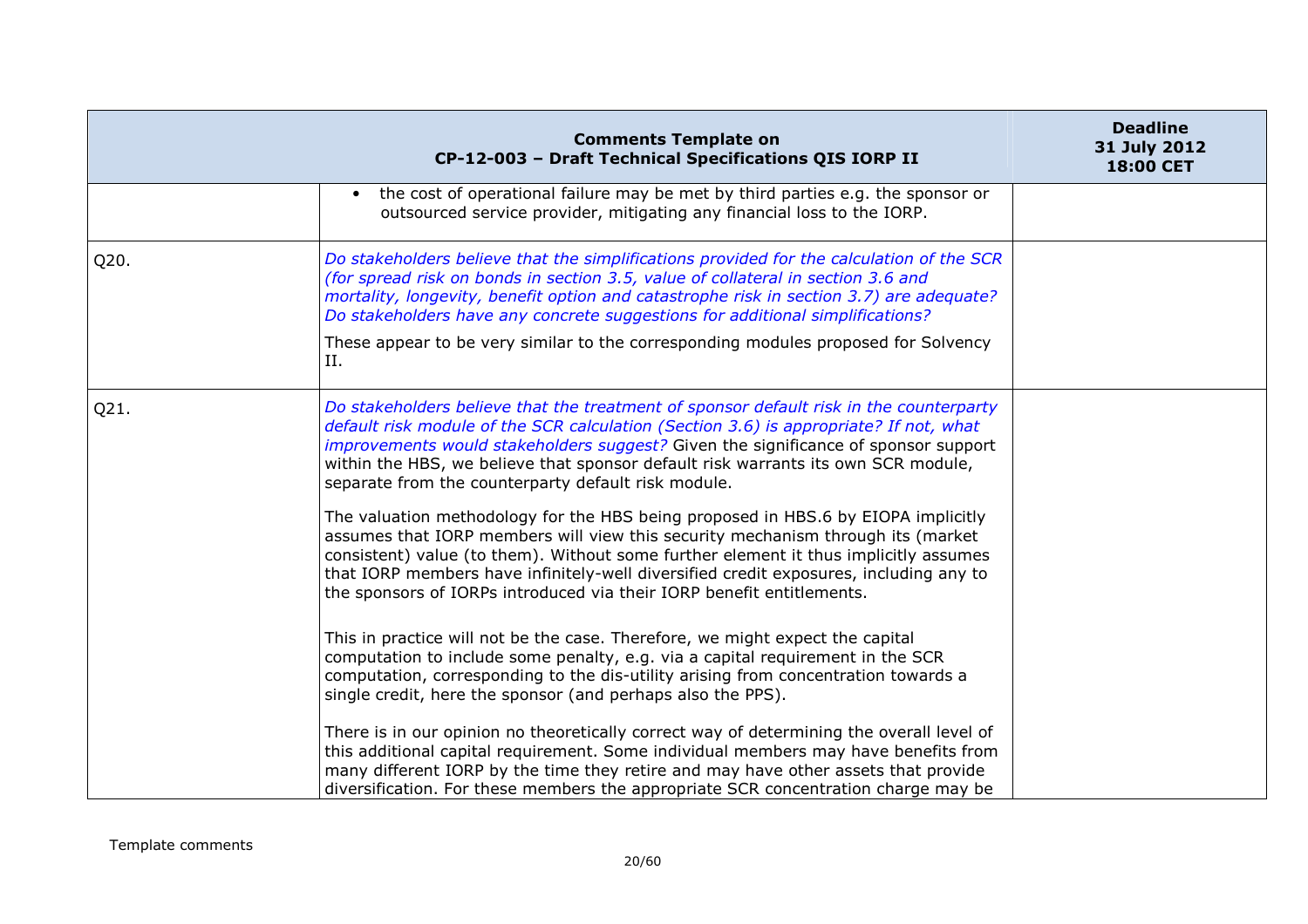| <b>Comments Template on</b><br>CP-12-003 - Draft Technical Specifications QIS IORP II                                                                                                                                                                                                                                                                                                                                                                                                                                                                                                                                                                                                                                                                                                                                                                                                                                                                                                                                                                                                                                        |                  |            |                                                                                | <b>Deadline</b><br>31 July 2012<br>18:00 CET |
|------------------------------------------------------------------------------------------------------------------------------------------------------------------------------------------------------------------------------------------------------------------------------------------------------------------------------------------------------------------------------------------------------------------------------------------------------------------------------------------------------------------------------------------------------------------------------------------------------------------------------------------------------------------------------------------------------------------------------------------------------------------------------------------------------------------------------------------------------------------------------------------------------------------------------------------------------------------------------------------------------------------------------------------------------------------------------------------------------------------------------|------------------|------------|--------------------------------------------------------------------------------|----------------------------------------------|
| close to zero for any given IORP benefit to which they are entitled. Other individual<br>members may have all of their IORP benefits coming from a single IORP and may<br>have little else by way of assets to sustain them in retirement. A more significant SCR<br>concentration charge may be appropriate for them. There is no practical way of<br>ascertaining where within this spectrum any such charge 'ought' to be set. Any<br>theoretically correct aggregate level may also not be the same for IORPs and for, say,<br>insurers or other financial services entities.<br>More justifiable is to build in some dependency on credit rating. We would expect any<br>concentration add-on to be lower for more highly rated exposures, as the risks<br>involved are then less likely to materialise.<br>In the light of the above we would suggest that EIOPA is open-minded on what capital<br>charges are most appropriate for such concentrations. We note that the concentration<br>capital add-on currently being proposed if the IORP had no other type 1 counterparty<br>exposures appears to be as follows: |                  |            |                                                                                |                                              |
| Rating                                                                                                                                                                                                                                                                                                                                                                                                                                                                                                                                                                                                                                                                                                                                                                                                                                                                                                                                                                                                                                                                                                                       | <b>PD</b><br>(%) | a.<br>(% ) | $SCR_{def,1}$ (% of loss<br>given default after<br>allowing for<br>recoveries) |                                              |
| <b>AAA</b>                                                                                                                                                                                                                                                                                                                                                                                                                                                                                                                                                                                                                                                                                                                                                                                                                                                                                                                                                                                                                                                                                                                   | .002             | 0.4        | 1.3                                                                            |                                              |
| AA                                                                                                                                                                                                                                                                                                                                                                                                                                                                                                                                                                                                                                                                                                                                                                                                                                                                                                                                                                                                                                                                                                                           | .01              | 1.0        | 3.0                                                                            |                                              |
| A                                                                                                                                                                                                                                                                                                                                                                                                                                                                                                                                                                                                                                                                                                                                                                                                                                                                                                                                                                                                                                                                                                                            | .05              | 2.2        | 6.7                                                                            |                                              |
| <b>BBB</b>                                                                                                                                                                                                                                                                                                                                                                                                                                                                                                                                                                                                                                                                                                                                                                                                                                                                                                                                                                                                                                                                                                                   | .24              | 4.9        | 14.7                                                                           |                                              |
| <b>BB</b>                                                                                                                                                                                                                                                                                                                                                                                                                                                                                                                                                                                                                                                                                                                                                                                                                                                                                                                                                                                                                                                                                                                    | 1.2              | 10.9       | 54.4                                                                           |                                              |
| B or lower (or<br>unrated excl.<br>Solvency II<br>insurers)                                                                                                                                                                                                                                                                                                                                                                                                                                                                                                                                                                                                                                                                                                                                                                                                                                                                                                                                                                                                                                                                  | 4.175            | 20.0       | 100.0                                                                          |                                              |
| Whilst the way in which the add-on rises as credit rating falls may be reasonable, it is                                                                                                                                                                                                                                                                                                                                                                                                                                                                                                                                                                                                                                                                                                                                                                                                                                                                                                                                                                                                                                     |                  |            |                                                                                |                                              |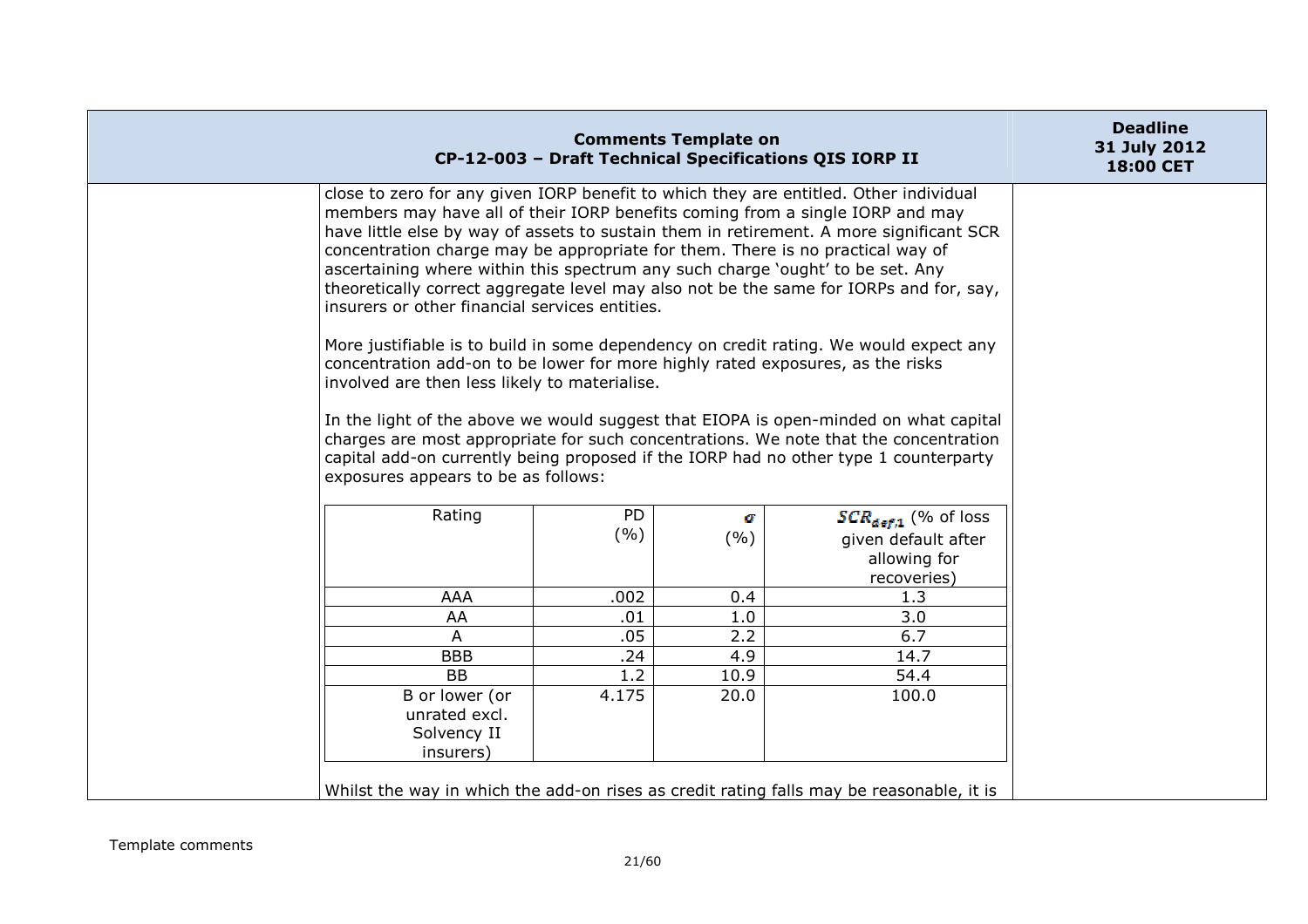|      | <b>Comments Template on</b><br>CP-12-003 - Draft Technical Specifications QIS IORP II                                                                                                                                                                                                                                                                                                                                                                                                                                                                                                                                                                                                    | <b>Deadline</b><br>31 July 2012<br><b>18:00 CET</b> |
|------|------------------------------------------------------------------------------------------------------------------------------------------------------------------------------------------------------------------------------------------------------------------------------------------------------------------------------------------------------------------------------------------------------------------------------------------------------------------------------------------------------------------------------------------------------------------------------------------------------------------------------------------------------------------------------------------|-----------------------------------------------------|
|      | less clear to us given the above comments that the overall scale is appropriate. For<br>the lowest rated category and for most unrated sponsors the proposed add-on seems<br>to be about the same as the LGD after allowing for recoveries, which seems onerous,<br>especially as there may be many unrated sponsors for smaller IORPs.                                                                                                                                                                                                                                                                                                                                                  |                                                     |
|      | Of course the SCR is only one part of the overall capital base that any IORP would<br>need to possess to demonstrate adequate solvency. If EIOPA has not already done so,<br>we suggest that it estimates the overall position of a range of hypothetical IORPs all<br>with access to contractual sponsor support but with different sponsor credit ratings,<br>different levels of coverage of tangible assets versus accrued liabilities and different<br>average accrued liability cash flow durations. This should help EIOPA to identify<br>whether this aspect of the SCR computation as currently specified could produce<br>unacceptable answers for a material number of IORPs. |                                                     |
| Q22. | Do stakeholders believe that the calculation of SCR in the Benefit option risk sub-<br>module (Section 3.7) is adequate for IORPs?                                                                                                                                                                                                                                                                                                                                                                                                                                                                                                                                                       |                                                     |
|      | We believe that IORPs should only be required to complete these sub-modules where<br>there is reason to believe they have material exposures to the risks being measured in<br>the given sub-module.                                                                                                                                                                                                                                                                                                                                                                                                                                                                                     |                                                     |
|      | Where IORP members exercise options such as early or late retirement, commuting<br>pension for cash or transferring out a cash sum to another IORP (or insurance policy)<br>on leaving employment this could - but need not - increase the level of technical<br>provisions and hence the solvency capital required.                                                                                                                                                                                                                                                                                                                                                                     |                                                     |
|      | Member options such as those described above would normally be exercised on terms<br>which are either fixed in advance or terms decided at the time.                                                                                                                                                                                                                                                                                                                                                                                                                                                                                                                                     |                                                     |
|      | Where the terms have been pre-set and there would be a strain if the number<br>exercising the option exceeds the best estimate built into the cash flows, or a surplus<br>is expected unless the number exercising the option is lower than the best estimate,<br>then solvency capital seems reasonable.                                                                                                                                                                                                                                                                                                                                                                                |                                                     |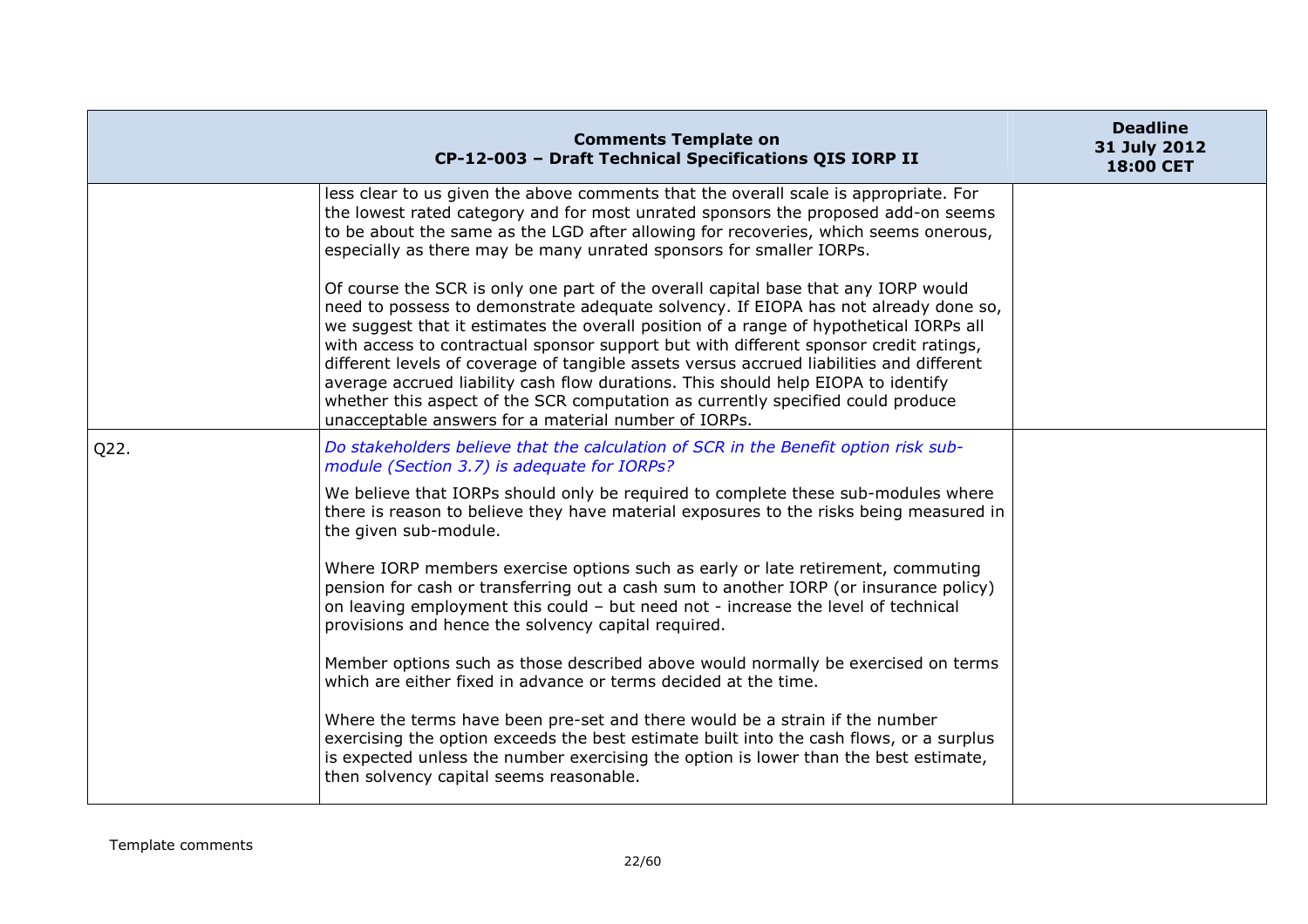|        | <b>Comments Template on</b><br>CP-12-003 - Draft Technical Specifications QIS IORP II                                                                                                                                                                                                                 | <b>Deadline</b><br>31 July 2012<br>18:00 CET |
|--------|-------------------------------------------------------------------------------------------------------------------------------------------------------------------------------------------------------------------------------------------------------------------------------------------------------|----------------------------------------------|
|        | However, where terms have not been set in advance, these are normally determined<br>with a view to ensuring that the IORP does not suffer a strain (or the member gain a<br>benefit) by exercising the option. In those circumstances, it would seem unnecessary<br>to require any SCR for this risk. |                                              |
| Q23.   | Do stakeholders believe that the descriptions of financial and insurance risk mitigation<br>(Section 3.9 and 3.10) are sufficiently clear and understandable to enable participants<br>in the QIS to perform the necessary calculations?                                                              |                                              |
|        | The descriptions of financial and insurance risk mitigation need clarification if they are<br>to be readily understood by IORPs. However, for smaller IORPs they are unlikely to be<br>relevant, anyway.                                                                                              |                                              |
| I.1.1. |                                                                                                                                                                                                                                                                                                       |                                              |
| I.1.2. |                                                                                                                                                                                                                                                                                                       |                                              |
| I.1.3. |                                                                                                                                                                                                                                                                                                       |                                              |
| I.1.4. |                                                                                                                                                                                                                                                                                                       |                                              |
| I.1.5. |                                                                                                                                                                                                                                                                                                       |                                              |
| I.2.1. |                                                                                                                                                                                                                                                                                                       |                                              |
| I.2.2. |                                                                                                                                                                                                                                                                                                       |                                              |
| I.2.3. |                                                                                                                                                                                                                                                                                                       |                                              |
| I.2.4. |                                                                                                                                                                                                                                                                                                       |                                              |
| I.2.5. |                                                                                                                                                                                                                                                                                                       |                                              |
| I.2.6. |                                                                                                                                                                                                                                                                                                       |                                              |
| I.3.1. |                                                                                                                                                                                                                                                                                                       |                                              |
| I.3.2. |                                                                                                                                                                                                                                                                                                       |                                              |
| I.4.1. |                                                                                                                                                                                                                                                                                                       |                                              |
| I.4.2. |                                                                                                                                                                                                                                                                                                       |                                              |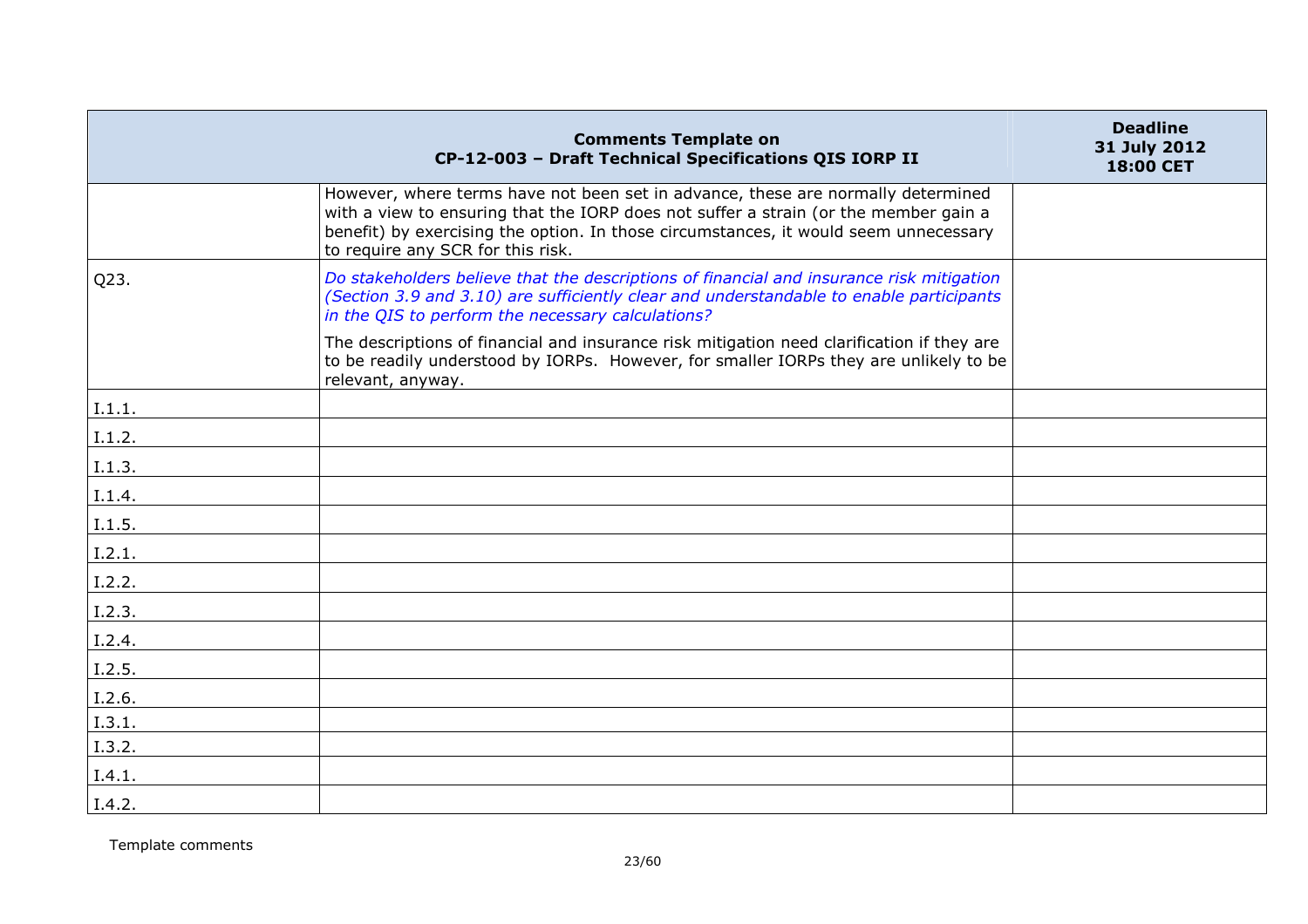|               | <b>Comments Template on</b><br>CP-12-003 - Draft Technical Specifications QIS IORP II | <b>Deadline</b><br>31 July 2012<br>18:00 CET |
|---------------|---------------------------------------------------------------------------------------|----------------------------------------------|
| I.4.3.        |                                                                                       |                                              |
| I.4.4.        |                                                                                       |                                              |
| I.4.5.        |                                                                                       |                                              |
| I.4.6.        |                                                                                       |                                              |
| I.4.7.        |                                                                                       |                                              |
| <u>I.4.8.</u> |                                                                                       |                                              |
| I.4.9.        |                                                                                       |                                              |
| I.4.10.       |                                                                                       |                                              |
| I.4.11.       |                                                                                       |                                              |
| I.4.12.       |                                                                                       |                                              |
| I.4.13.       |                                                                                       |                                              |
| I.4.14.       |                                                                                       |                                              |
| I.4.15.       |                                                                                       |                                              |
| I.4.16.       |                                                                                       |                                              |
| I.4.17.       |                                                                                       |                                              |
| I.4.18.       |                                                                                       |                                              |
|               | We would be interested in knowing how EIOPA proposes to adjust the results to reflect |                                              |
| I.4.19.       | lower confidence levels - we would caution against assuming a normal distribution.    |                                              |
| I.4.20.       |                                                                                       |                                              |
| I.4.21.       |                                                                                       |                                              |
| I.4.22.       |                                                                                       |                                              |
| I.5.1.        |                                                                                       |                                              |
| I.5.2.        |                                                                                       |                                              |
| I.5.3.        |                                                                                       |                                              |
| I.5.4.        |                                                                                       |                                              |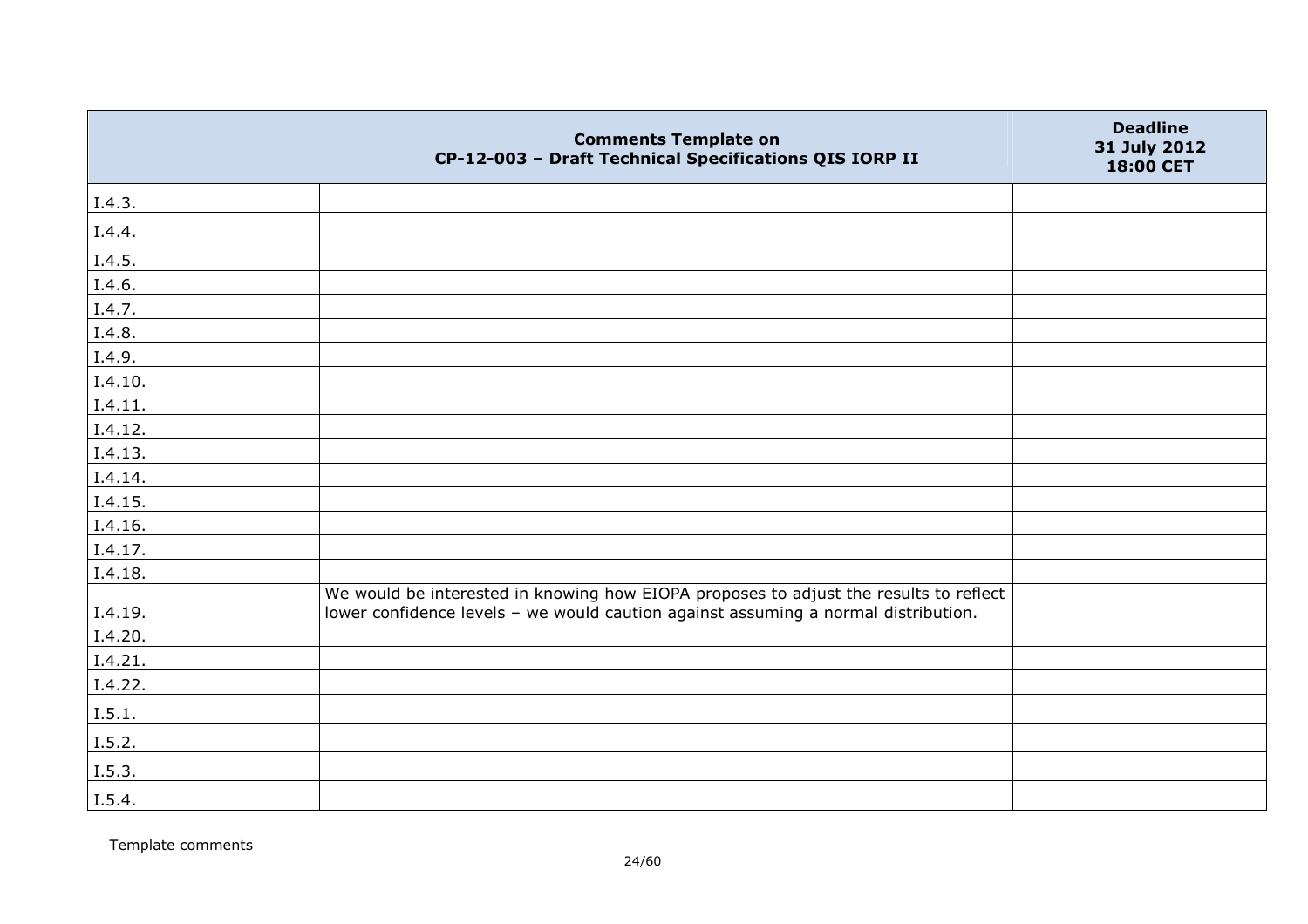|         | <b>Comments Template on</b><br>CP-12-003 - Draft Technical Specifications QIS IORP II | <b>Deadline</b><br>31 July 2012<br>18:00 CET |
|---------|---------------------------------------------------------------------------------------|----------------------------------------------|
| I.5.5.  |                                                                                       |                                              |
| I.5.6.  |                                                                                       |                                              |
| I.5.7.  |                                                                                       |                                              |
| I.5.8.  |                                                                                       |                                              |
| I.6.1.  |                                                                                       |                                              |
| I.6.2.  |                                                                                       |                                              |
| I.6.3.  |                                                                                       |                                              |
| I.7.1.  |                                                                                       |                                              |
| I.7.2.  |                                                                                       |                                              |
| I.7.3.  |                                                                                       |                                              |
| I.7.4.  |                                                                                       |                                              |
| I.7.5.  |                                                                                       |                                              |
| I.8.1.  |                                                                                       |                                              |
| I.8.2.  |                                                                                       |                                              |
| I.8.3.  |                                                                                       |                                              |
| I.8.4.  |                                                                                       |                                              |
| I.8.5.  |                                                                                       |                                              |
| I.8.6.  |                                                                                       |                                              |
| I.9.1.  |                                                                                       |                                              |
| I.9.2.  |                                                                                       |                                              |
| 1.9.3.  |                                                                                       |                                              |
| I.10.1. |                                                                                       |                                              |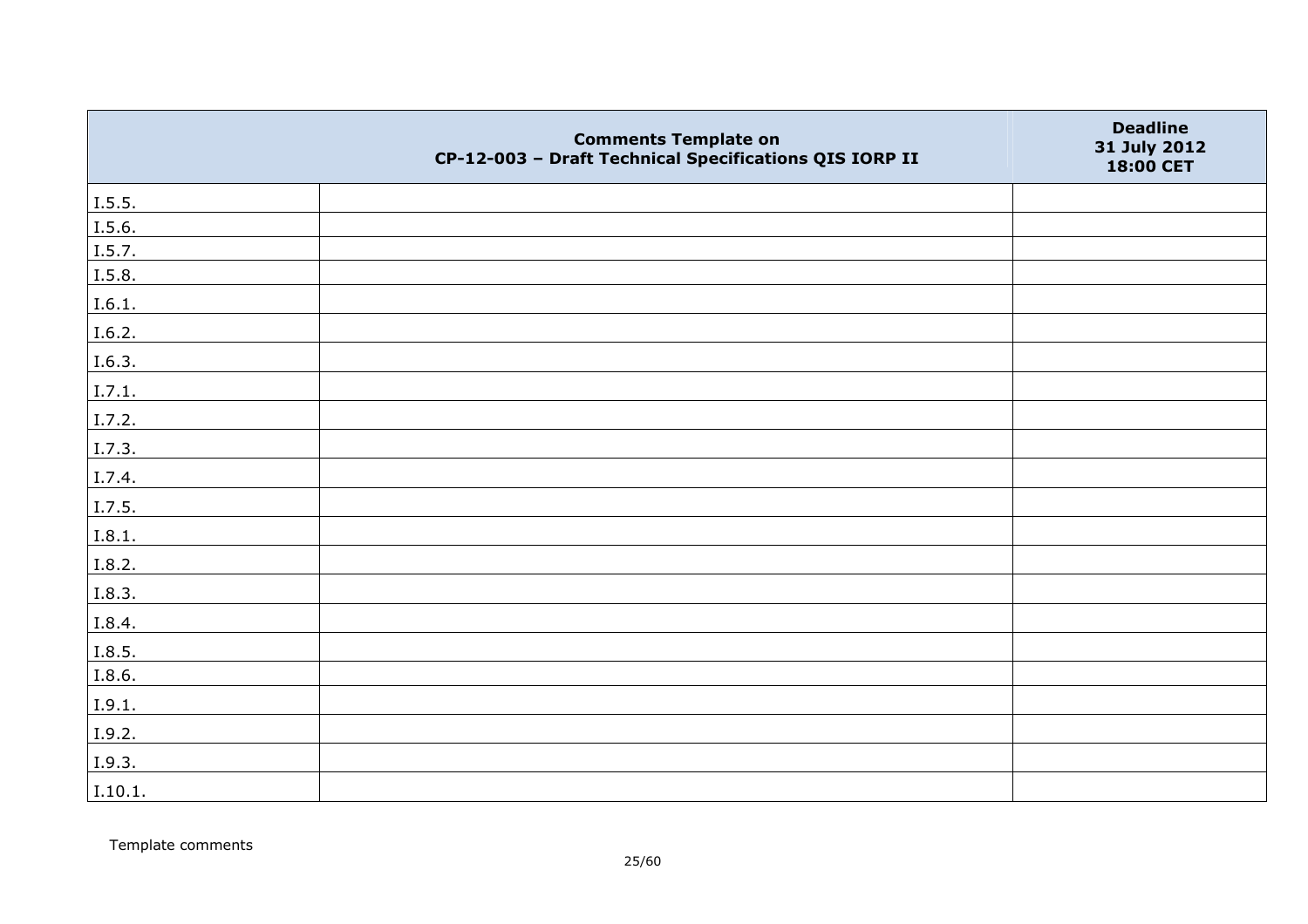|           | <b>Comments Template on</b><br>CP-12-003 - Draft Technical Specifications QIS IORP II                                                                                      | <b>Deadline</b><br>31 July 2012<br>18:00 CET |
|-----------|----------------------------------------------------------------------------------------------------------------------------------------------------------------------------|----------------------------------------------|
| I.10.2.   |                                                                                                                                                                            |                                              |
| I.10.3.   |                                                                                                                                                                            |                                              |
| I.10.4    |                                                                                                                                                                            |                                              |
| I.11.1    |                                                                                                                                                                            |                                              |
| HBS.1.1.  |                                                                                                                                                                            |                                              |
| HBS.2.1.  |                                                                                                                                                                            |                                              |
| HBS.2.2.  |                                                                                                                                                                            |                                              |
| HBS.2.3.  |                                                                                                                                                                            |                                              |
| HBS.2.4.  |                                                                                                                                                                            |                                              |
| HBS.2.5.  |                                                                                                                                                                            |                                              |
| HBS.2.6.  | We understand that the only reason for including pure DC here given its exclusion in<br>I.3.1 is because EIOPA is expecting some IORPs to include both DB and DC elements. |                                              |
| HBS.2.7.  |                                                                                                                                                                            |                                              |
| HBS.2.8.  |                                                                                                                                                                            |                                              |
| HBS.3.1.  |                                                                                                                                                                            |                                              |
| HBS.3.2.  |                                                                                                                                                                            |                                              |
| HBS.3.3.  |                                                                                                                                                                            |                                              |
| HBS.3.4.  |                                                                                                                                                                            |                                              |
| HBS.3.5.  |                                                                                                                                                                            |                                              |
| HBS.3.6.  |                                                                                                                                                                            |                                              |
| HBS.3.7.  |                                                                                                                                                                            |                                              |
| HBS.3.8.  |                                                                                                                                                                            |                                              |
| HBS.3.9.  |                                                                                                                                                                            |                                              |
| HBS.3.10. | There is no guidance on the calculation of balance sheet items if there is not a relevant<br>market price.                                                                 |                                              |
| HBS.3.11. | If the IORP has contingent, non-linear cash flows, these assumptions require using a                                                                                       |                                              |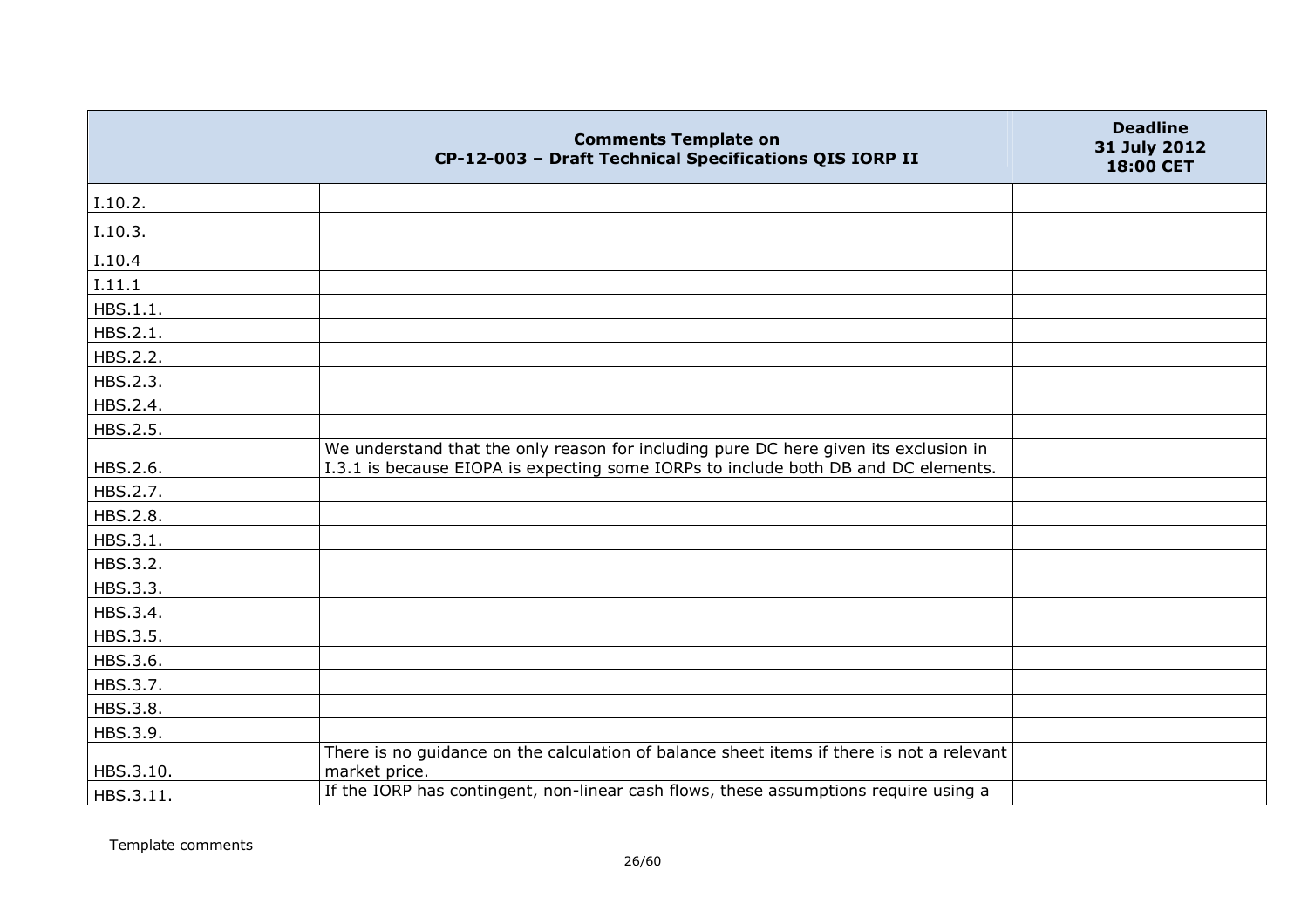|           | <b>Comments Template on</b><br>CP-12-003 - Draft Technical Specifications QIS IORP II                                                                                                                                                                                                        | <b>Deadline</b><br>31 July 2012<br>18:00 CET |
|-----------|----------------------------------------------------------------------------------------------------------------------------------------------------------------------------------------------------------------------------------------------------------------------------------------------|----------------------------------------------|
|           | complex option model (risk-neutral valuation) to do the calculations. Not many IORPs<br>will have these models. Moreover, many pension consultants do not seem to have the<br>required models and expertise (and therefore it is possible that this 'lack' extends to<br>local supervisors). |                                              |
| HBS.3.12. |                                                                                                                                                                                                                                                                                              |                                              |
| HBS.3.13. |                                                                                                                                                                                                                                                                                              |                                              |
| HBS.3.14. |                                                                                                                                                                                                                                                                                              |                                              |
| HBS.3.15. |                                                                                                                                                                                                                                                                                              |                                              |
| HBS.3.16. |                                                                                                                                                                                                                                                                                              |                                              |
| HBS.3.17. |                                                                                                                                                                                                                                                                                              |                                              |
| HBS.3.18. |                                                                                                                                                                                                                                                                                              |                                              |
| HBS.3.19. |                                                                                                                                                                                                                                                                                              |                                              |
| HBS.3.20. |                                                                                                                                                                                                                                                                                              |                                              |
| HBS.3.21. |                                                                                                                                                                                                                                                                                              |                                              |
| HBS.3.22. |                                                                                                                                                                                                                                                                                              |                                              |
| HBS.3.23. |                                                                                                                                                                                                                                                                                              |                                              |
| HBS.3.24. |                                                                                                                                                                                                                                                                                              |                                              |
| HBS.3.25. |                                                                                                                                                                                                                                                                                              |                                              |
| HBS.3.26. |                                                                                                                                                                                                                                                                                              |                                              |
| HBS.3.27. |                                                                                                                                                                                                                                                                                              |                                              |
| HBS.3.28. |                                                                                                                                                                                                                                                                                              |                                              |
| HBS.3.29. |                                                                                                                                                                                                                                                                                              |                                              |
| HBS.4.1.  |                                                                                                                                                                                                                                                                                              |                                              |
| HBS.4.2.  |                                                                                                                                                                                                                                                                                              |                                              |
| HBS.4.3.  |                                                                                                                                                                                                                                                                                              |                                              |
| HBS.4.4.  |                                                                                                                                                                                                                                                                                              |                                              |
| HBS.4.5.  |                                                                                                                                                                                                                                                                                              |                                              |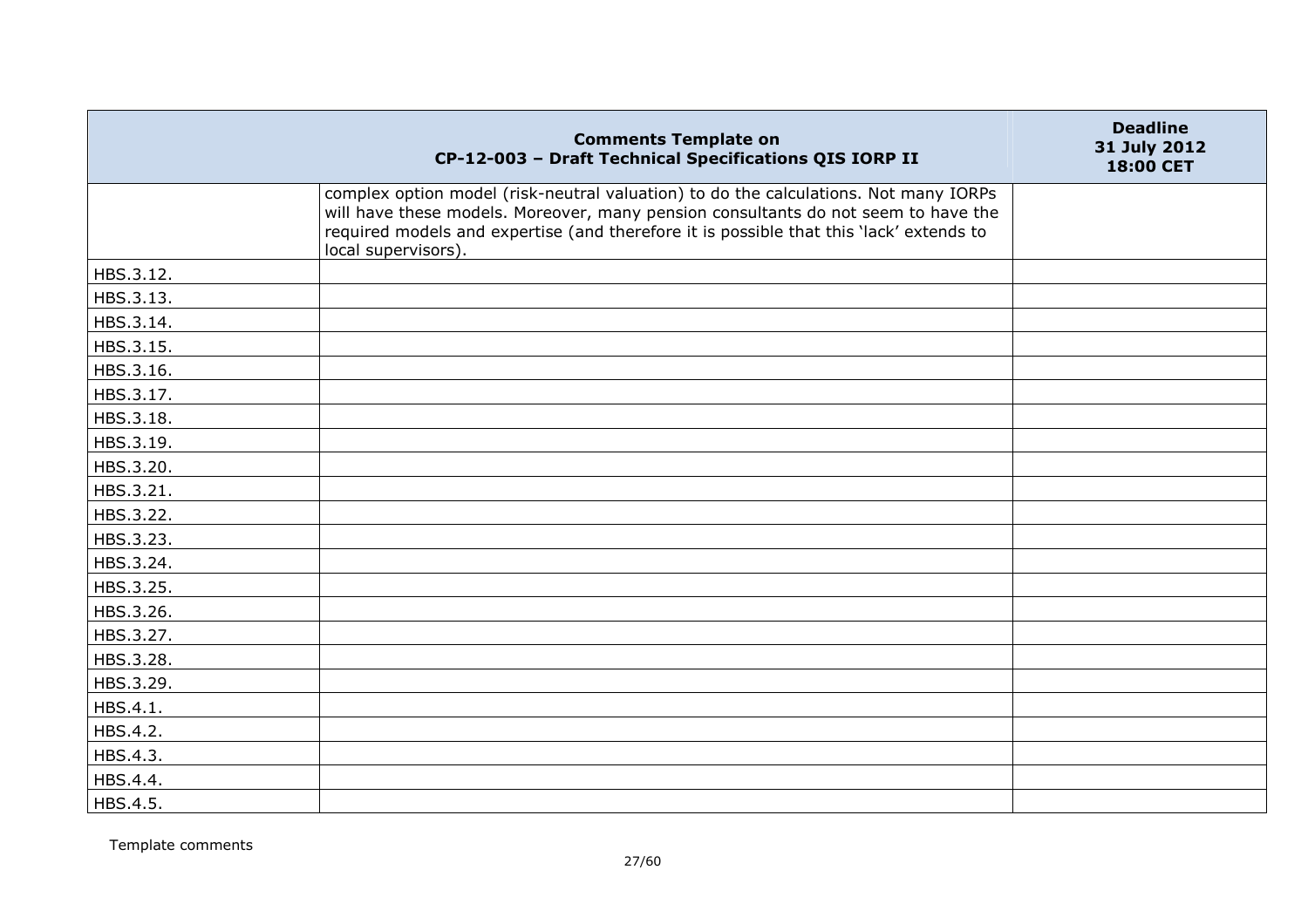|           | <b>Comments Template on</b><br>CP-12-003 - Draft Technical Specifications QIS IORP II                                                                                                                                                                                                                                                             | <b>Deadline</b><br>31 July 2012<br>18:00 CET |
|-----------|---------------------------------------------------------------------------------------------------------------------------------------------------------------------------------------------------------------------------------------------------------------------------------------------------------------------------------------------------|----------------------------------------------|
| HBS.4.6.  |                                                                                                                                                                                                                                                                                                                                                   |                                              |
| HBS.4.7.  |                                                                                                                                                                                                                                                                                                                                                   |                                              |
| HBS.4.8.  |                                                                                                                                                                                                                                                                                                                                                   |                                              |
| HBS.4.9.  |                                                                                                                                                                                                                                                                                                                                                   |                                              |
| HBS.4.10. |                                                                                                                                                                                                                                                                                                                                                   |                                              |
| HBS.4.11. |                                                                                                                                                                                                                                                                                                                                                   |                                              |
| HBS.4.12. | It may be helpful for EIOPA to clarify the definition of the benefits it wants to be<br>valued.                                                                                                                                                                                                                                                   |                                              |
|           | How should unconditional increases of accrued rights (uncapped DB final pay or<br>unconditionally indexed average career pay) be valued? To what extent do these<br>unconditional rights belong to the accrued rights as quoted in HBS 4.13? And if these<br>are to be taken into account, should the related corresponding contributions also be |                                              |
| HBS.4.13. | valued as an asset?                                                                                                                                                                                                                                                                                                                               |                                              |
| HBS.4.14. |                                                                                                                                                                                                                                                                                                                                                   |                                              |
| HBS.4.15. |                                                                                                                                                                                                                                                                                                                                                   |                                              |
| HBS.4.16. | It would be helpful for this to specify whether the value should be gross or net of<br>expenses in cases where expenses are typically met by others, e.g. sponsor.                                                                                                                                                                                |                                              |
| HBS.4.17. |                                                                                                                                                                                                                                                                                                                                                   |                                              |
| HBS.4.18. |                                                                                                                                                                                                                                                                                                                                                   |                                              |
| HBS.4.19. |                                                                                                                                                                                                                                                                                                                                                   |                                              |
| HBS.4.20. |                                                                                                                                                                                                                                                                                                                                                   |                                              |
| HBS.4.21. |                                                                                                                                                                                                                                                                                                                                                   |                                              |
| HBS.4.22. |                                                                                                                                                                                                                                                                                                                                                   |                                              |
| HBS.4.23. | It is not clear what EIOPA perceives as the difference between conditional benefits<br>(HBS 4.23 and further) and contractual options (HBS 4.51 and further).                                                                                                                                                                                     |                                              |
| HBS.4.24. |                                                                                                                                                                                                                                                                                                                                                   |                                              |
| HBS.4.25. |                                                                                                                                                                                                                                                                                                                                                   |                                              |
| HBS.4.26. |                                                                                                                                                                                                                                                                                                                                                   |                                              |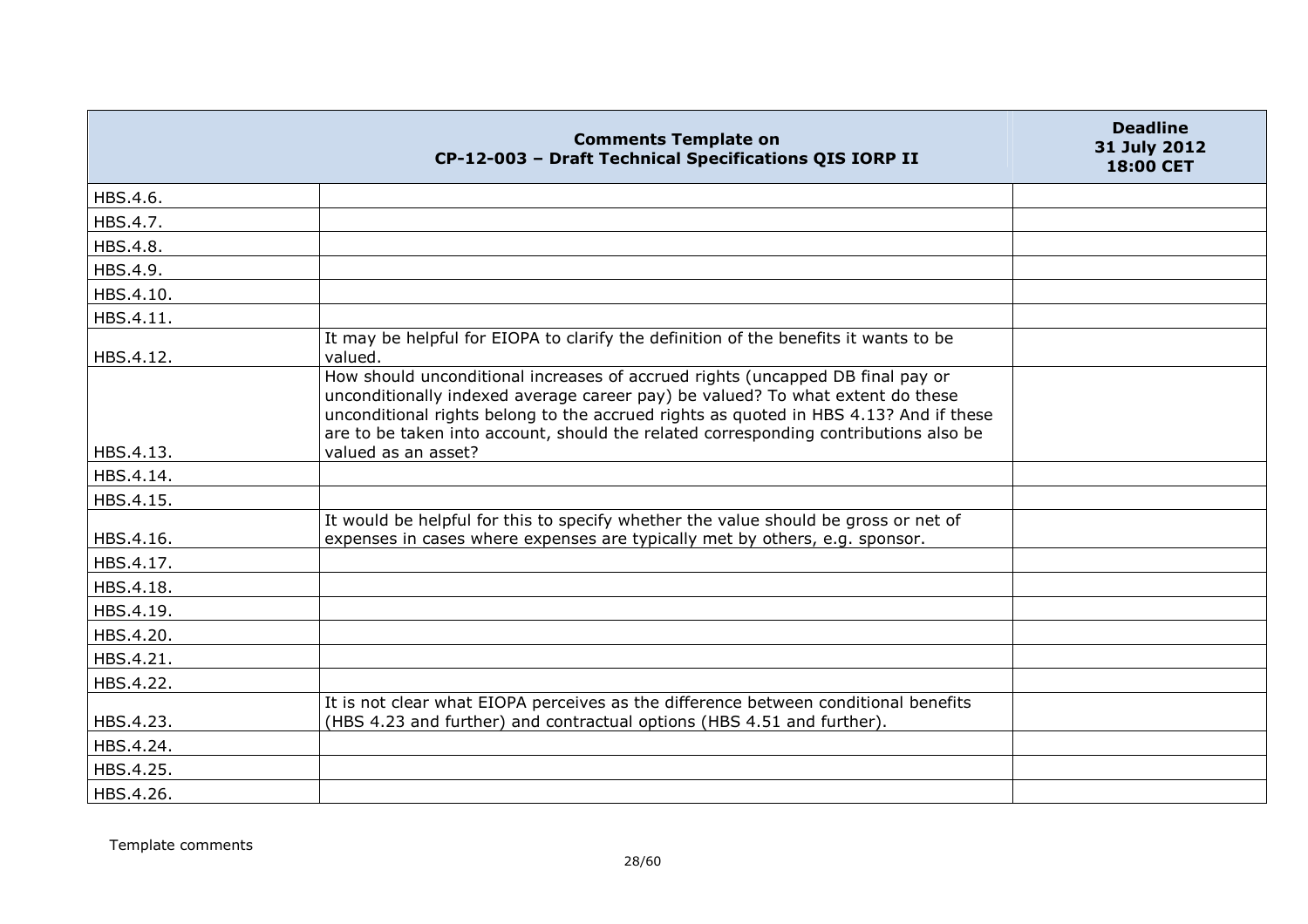| HBS.4.27.<br>HBS.4.28.<br>HBS.4.29.<br>HBS.4.30.<br>HBS.4.31.<br>HBS.4.32.<br>HBS.4.33.<br>HBS.4.34.<br>HBS.4.35.<br>HBS.4.36.<br>HBS.4.37.<br>HBS.4.38.<br>HBS.4.39.<br>HBS.4.40.<br>HBS.4.41.<br>HBS.4.42.<br>HBS.4.43.<br>HBS.4.44.<br>HBS.4.45.<br>HBS.4.46.<br>HBS.4.47.<br>HBS.4.48.<br>This needs clarifying. In general IORPs will not be able to pay more benefits than their | <b>Comments Template on</b><br>CP-12-003 - Draft Technical Specifications QIS IORP II   | <b>Deadline</b><br>31 July 2012<br>18:00 CET |
|----------------------------------------------------------------------------------------------------------------------------------------------------------------------------------------------------------------------------------------------------------------------------------------------------------------------------------------------------------------------------------------|-----------------------------------------------------------------------------------------|----------------------------------------------|
|                                                                                                                                                                                                                                                                                                                                                                                        |                                                                                         |                                              |
|                                                                                                                                                                                                                                                                                                                                                                                        |                                                                                         |                                              |
|                                                                                                                                                                                                                                                                                                                                                                                        |                                                                                         |                                              |
|                                                                                                                                                                                                                                                                                                                                                                                        |                                                                                         |                                              |
|                                                                                                                                                                                                                                                                                                                                                                                        |                                                                                         |                                              |
|                                                                                                                                                                                                                                                                                                                                                                                        |                                                                                         |                                              |
|                                                                                                                                                                                                                                                                                                                                                                                        |                                                                                         |                                              |
|                                                                                                                                                                                                                                                                                                                                                                                        |                                                                                         |                                              |
|                                                                                                                                                                                                                                                                                                                                                                                        |                                                                                         |                                              |
|                                                                                                                                                                                                                                                                                                                                                                                        |                                                                                         |                                              |
|                                                                                                                                                                                                                                                                                                                                                                                        |                                                                                         |                                              |
|                                                                                                                                                                                                                                                                                                                                                                                        |                                                                                         |                                              |
|                                                                                                                                                                                                                                                                                                                                                                                        |                                                                                         |                                              |
|                                                                                                                                                                                                                                                                                                                                                                                        |                                                                                         |                                              |
|                                                                                                                                                                                                                                                                                                                                                                                        |                                                                                         |                                              |
|                                                                                                                                                                                                                                                                                                                                                                                        |                                                                                         |                                              |
|                                                                                                                                                                                                                                                                                                                                                                                        |                                                                                         |                                              |
|                                                                                                                                                                                                                                                                                                                                                                                        |                                                                                         |                                              |
|                                                                                                                                                                                                                                                                                                                                                                                        |                                                                                         |                                              |
|                                                                                                                                                                                                                                                                                                                                                                                        |                                                                                         |                                              |
|                                                                                                                                                                                                                                                                                                                                                                                        |                                                                                         |                                              |
|                                                                                                                                                                                                                                                                                                                                                                                        |                                                                                         |                                              |
| event of a catastrophic fall in asset values (e.g. due to fraud, an excessive market risk<br>is taken that goes sour etc.) and in the absence of other benefit security mechanisms<br>a 'last resort' benefit reduction will always be triggered. If this power is fully<br>HBS.4.49.                                                                                                  | asset base permits, if there is no one else available to meet the shortfall. So, in the |                                              |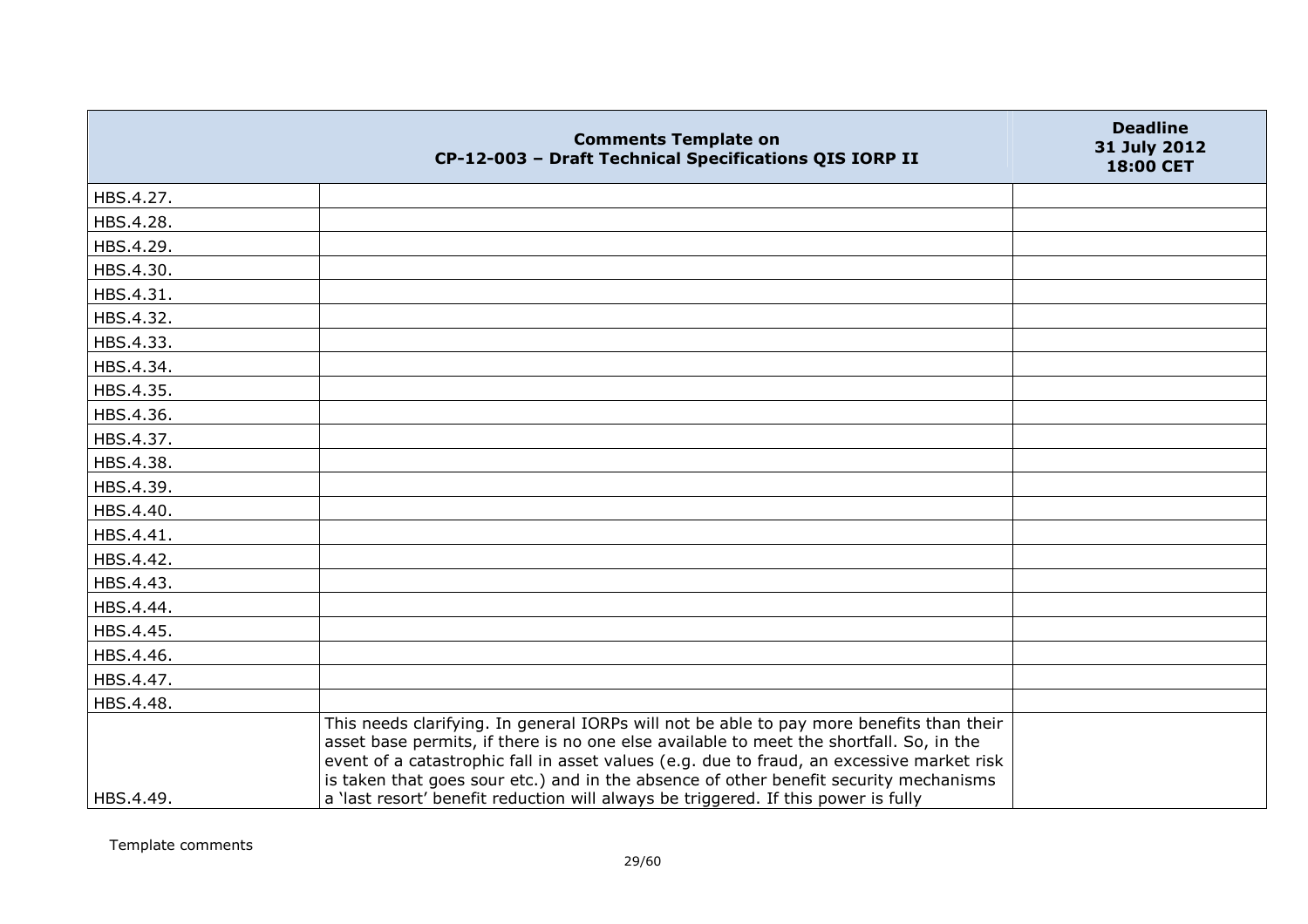|           | <b>Comments Template on</b><br>CP-12-003 - Draft Technical Specifications QIS IORP II                                                                                                                                                                                                                                                    | <b>Deadline</b><br>31 July 2012<br>18:00 CET |
|-----------|------------------------------------------------------------------------------------------------------------------------------------------------------------------------------------------------------------------------------------------------------------------------------------------------------------------------------------------|----------------------------------------------|
|           | recognised in the HBS balance sheet as is suggested by the current wording then it<br>means that all IORPs are and will always be 'fully' solvent irrespective of their current<br>or future financial health. This doesn't seem likely to be what EIOPA envisages.                                                                      |                                              |
| HBS.4.50. | It is not very clear what EIOPA perceives as the difference between ex-ante and ex-<br>post benefit reductions. Although there is the option to exclude ex-post benefit<br>reductions from the TP (HBS 4.50), what is the difference if these are to be included?                                                                        |                                              |
| HBS.4.51. |                                                                                                                                                                                                                                                                                                                                          |                                              |
| HBS.4.52. |                                                                                                                                                                                                                                                                                                                                          |                                              |
| HBS.4.53. |                                                                                                                                                                                                                                                                                                                                          |                                              |
| HBS.4.54. |                                                                                                                                                                                                                                                                                                                                          |                                              |
| HBS.4.55. |                                                                                                                                                                                                                                                                                                                                          |                                              |
| HBS.4.56. |                                                                                                                                                                                                                                                                                                                                          |                                              |
| HBS.4.57. |                                                                                                                                                                                                                                                                                                                                          |                                              |
| HBS.4.58. |                                                                                                                                                                                                                                                                                                                                          |                                              |
| HBS.4.59. |                                                                                                                                                                                                                                                                                                                                          |                                              |
| HBS.4.60. |                                                                                                                                                                                                                                                                                                                                          |                                              |
| HBS.4.61. |                                                                                                                                                                                                                                                                                                                                          |                                              |
| HBS.5.1.  |                                                                                                                                                                                                                                                                                                                                          |                                              |
|           | In some member states, e.g. UK, part of the role of the IORP's actuary is to estimate<br>the discontinuance position of the IORP, usually understood to be the probable buy-<br>out cost were the IORP's liabilities transferred to an insurer.<br>(i) It would be helpful for EIPOA to clarify whether these estimates if available and |                                              |
|           | sufficiently reliable could replace the best estimate + risk margin computation, on the<br>grounds that such a value can be viewed as corresponding to the market consistent<br>value of the (accrued wind-up) liabilities.                                                                                                              |                                              |
| HBS.5.2.  | (ii) If these values are not considered appropriate to replace the best estimate + risk<br>margin then it would be helpful to analyse how they typically compare with the                                                                                                                                                                |                                              |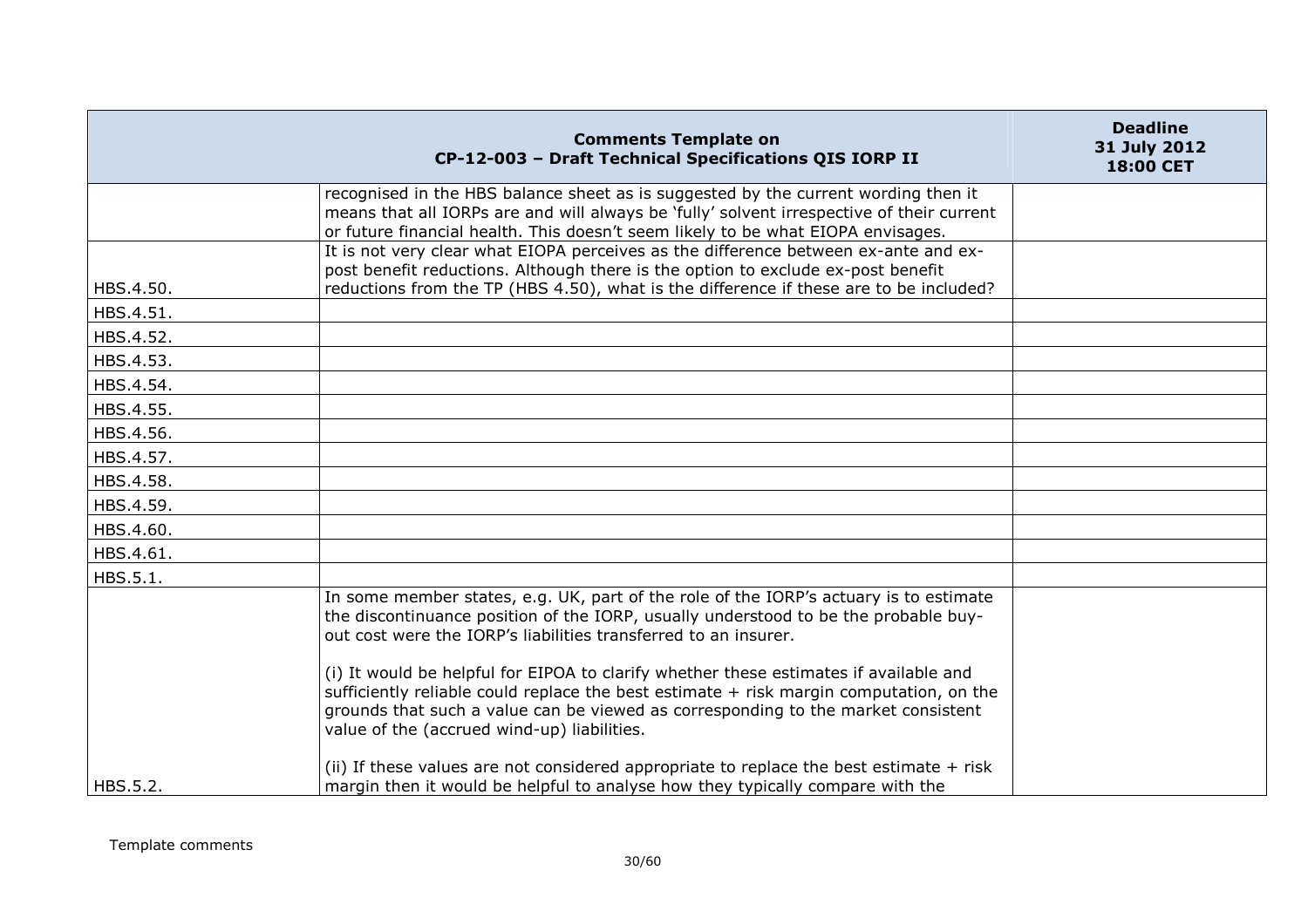|           | <b>Comments Template on</b><br>CP-12-003 - Draft Technical Specifications QIS IORP II                                                                                                | <b>Deadline</b><br>31 July 2012<br>18:00 CET |
|-----------|--------------------------------------------------------------------------------------------------------------------------------------------------------------------------------------|----------------------------------------------|
|           | proposed best estimate + risk margin approach. If there is a significant difference<br>then the rationale for using a best estimate plus risk margin computation may be<br>weakened. |                                              |
|           | Also, it is not clear what the approximation of 8% is based upon. It would be helpful to<br>receive additional clarification on this.                                                |                                              |
| HBS.5.3.  |                                                                                                                                                                                      |                                              |
| HBS.5.4.  |                                                                                                                                                                                      |                                              |
| HBS.5.5.  |                                                                                                                                                                                      |                                              |
| HBS.6.1.  |                                                                                                                                                                                      |                                              |
| HBS.6.2.  |                                                                                                                                                                                      |                                              |
| HBS.6.3.  |                                                                                                                                                                                      |                                              |
| HBS.6.4.  |                                                                                                                                                                                      |                                              |
| HBS.6.5.  |                                                                                                                                                                                      |                                              |
| HBS.6.6.  |                                                                                                                                                                                      |                                              |
| HBS.6.7.  |                                                                                                                                                                                      |                                              |
| HBS.6.8.  |                                                                                                                                                                                      |                                              |
| HBS.6.9.  |                                                                                                                                                                                      |                                              |
| HBS.6.10. |                                                                                                                                                                                      |                                              |
| HBS.6.11. |                                                                                                                                                                                      |                                              |
| HBS.6.12. |                                                                                                                                                                                      |                                              |
| HBS.6.13. |                                                                                                                                                                                      |                                              |
| HBS.6.14. |                                                                                                                                                                                      |                                              |
| HBS.6.15. |                                                                                                                                                                                      |                                              |
| HBS.6.16. |                                                                                                                                                                                      |                                              |
| HBS.6.17. |                                                                                                                                                                                      |                                              |
| HBS.6.18. |                                                                                                                                                                                      |                                              |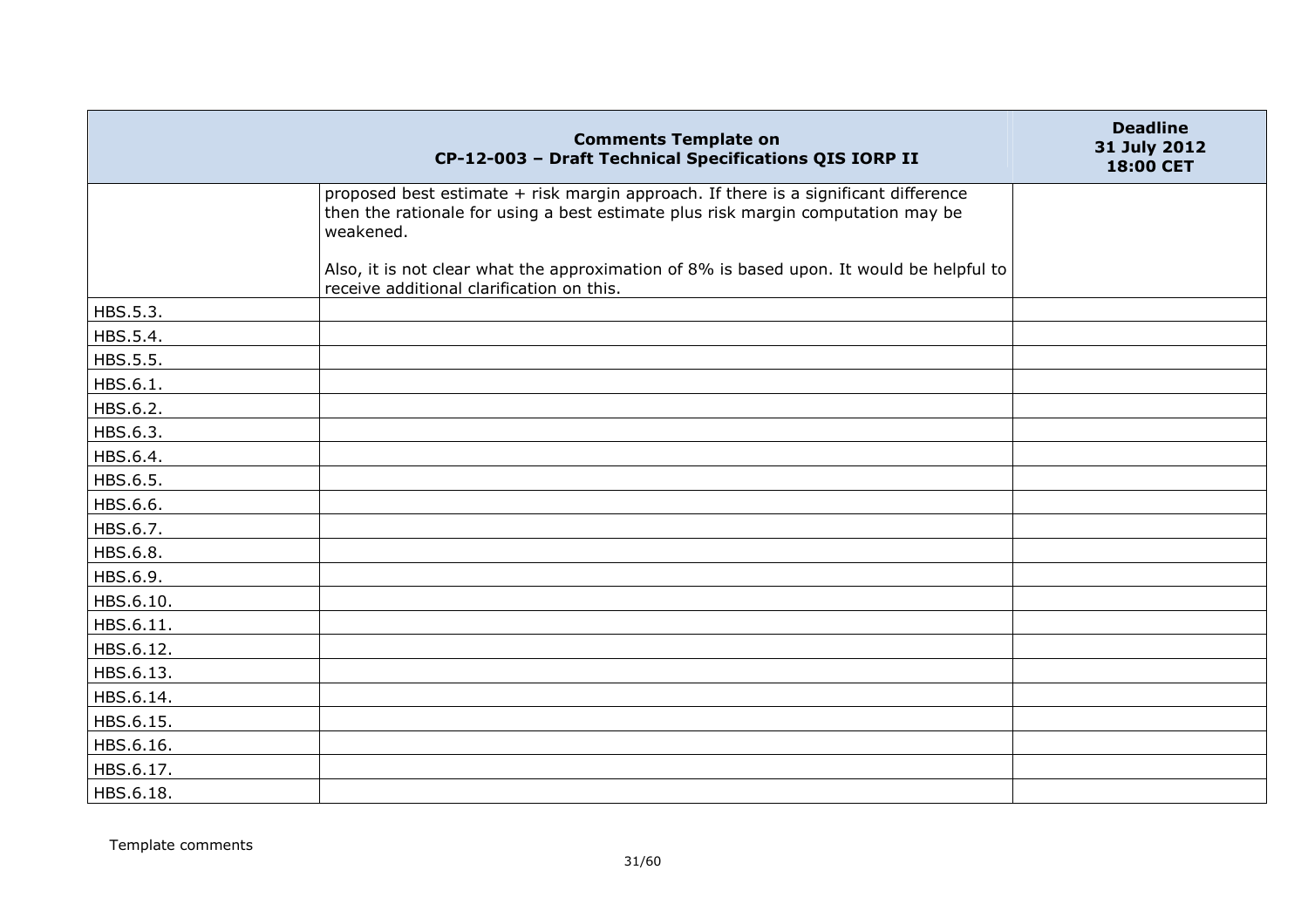|           | <b>Comments Template on</b><br>CP-12-003 - Draft Technical Specifications QIS IORP II                                                                                                                                                                                                                                                                 | <b>Deadline</b><br>31 July 2012<br>18:00 CET |
|-----------|-------------------------------------------------------------------------------------------------------------------------------------------------------------------------------------------------------------------------------------------------------------------------------------------------------------------------------------------------------|----------------------------------------------|
| HBS.6.19. |                                                                                                                                                                                                                                                                                                                                                       |                                              |
| HBS.6.20. |                                                                                                                                                                                                                                                                                                                                                       |                                              |
| HBS.6.21. |                                                                                                                                                                                                                                                                                                                                                       |                                              |
| HBS.6.22. |                                                                                                                                                                                                                                                                                                                                                       |                                              |
| HBS.6.23. |                                                                                                                                                                                                                                                                                                                                                       |                                              |
| HBS.6.24. |                                                                                                                                                                                                                                                                                                                                                       |                                              |
| HBS.6.25. |                                                                                                                                                                                                                                                                                                                                                       |                                              |
| HBS.6.26. |                                                                                                                                                                                                                                                                                                                                                       |                                              |
| HBS.6.27. |                                                                                                                                                                                                                                                                                                                                                       |                                              |
| HBS.6.28. |                                                                                                                                                                                                                                                                                                                                                       |                                              |
| HBS.6.29. |                                                                                                                                                                                                                                                                                                                                                       |                                              |
| HBS.6.30. |                                                                                                                                                                                                                                                                                                                                                       |                                              |
| HBS.6.31. |                                                                                                                                                                                                                                                                                                                                                       |                                              |
| HBS.6.32. |                                                                                                                                                                                                                                                                                                                                                       |                                              |
| HBS.6.33. |                                                                                                                                                                                                                                                                                                                                                       |                                              |
| HBS.6.34. |                                                                                                                                                                                                                                                                                                                                                       |                                              |
|           | In this section, EIOPA has clearly tried to provide a practical alternative for multi-<br>employer IORPs. However, large industry-wide IORPs often have several thousands of<br>small non-associated companies. In order to make calculations for a representative<br>sample, the number of calculations would still be too large. We would encourage |                                              |
| HBS.6.35. | EIOPA to formulate clearer guidance on this issue                                                                                                                                                                                                                                                                                                     |                                              |
| HBS.6.36. |                                                                                                                                                                                                                                                                                                                                                       |                                              |
| HBS.6.37. |                                                                                                                                                                                                                                                                                                                                                       |                                              |
| HBS.6.38. |                                                                                                                                                                                                                                                                                                                                                       |                                              |
| HBS.6.39. |                                                                                                                                                                                                                                                                                                                                                       |                                              |
| HBS.6.40. | EIOPA provides a simplification to calculate sponsor support. It seems however that<br>there is no base calculation for which this is a simplification.                                                                                                                                                                                               |                                              |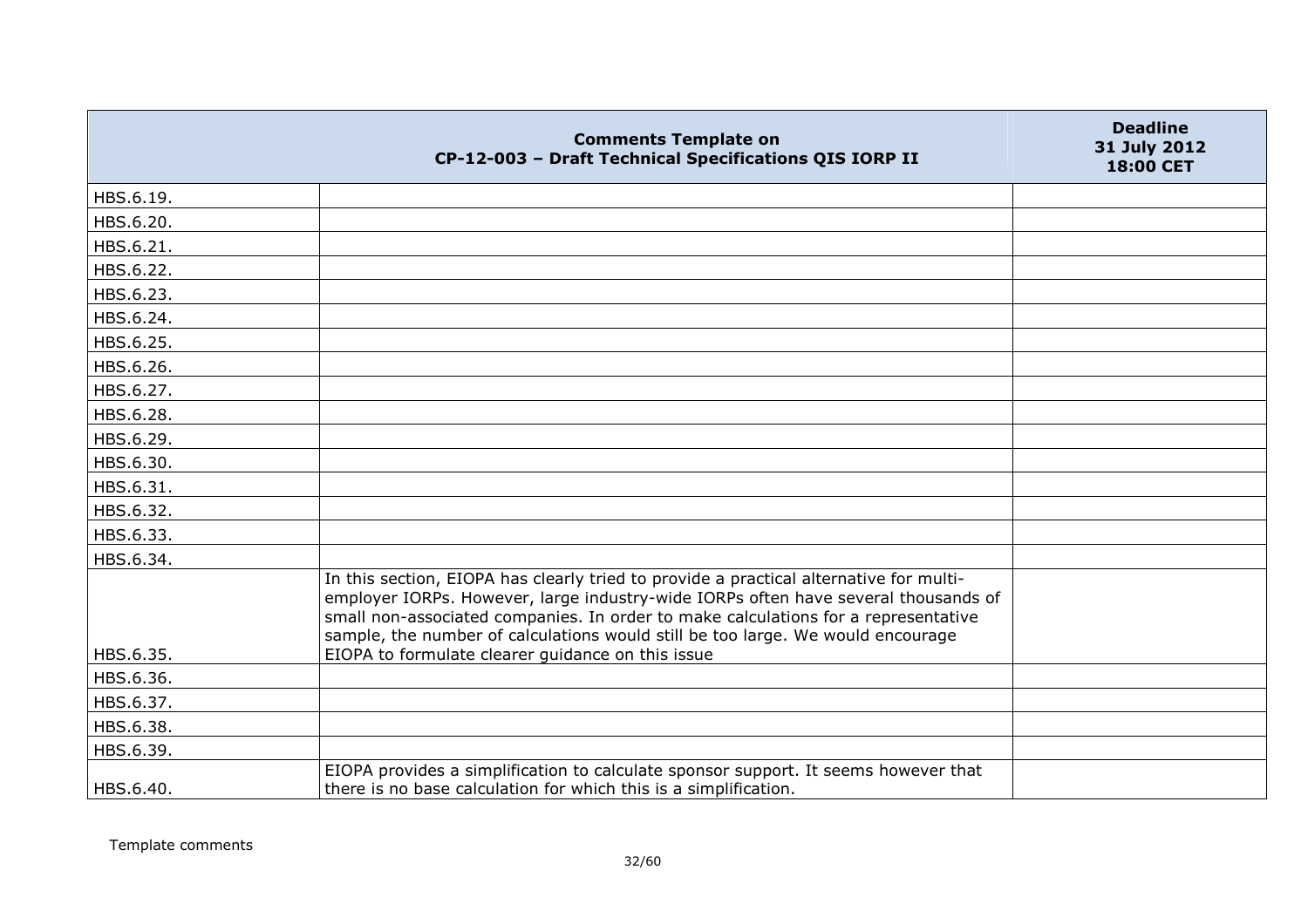|           | <b>Comments Template on</b><br>CP-12-003 - Draft Technical Specifications QIS IORP II                                                                                                                                                                                                                                                                                                                                                                                                                                                                                                                                                                                                                                                                                                                                                                                                                                                                                                                                                                                               | <b>Deadline</b><br>31 July 2012<br>18:00 CET |
|-----------|-------------------------------------------------------------------------------------------------------------------------------------------------------------------------------------------------------------------------------------------------------------------------------------------------------------------------------------------------------------------------------------------------------------------------------------------------------------------------------------------------------------------------------------------------------------------------------------------------------------------------------------------------------------------------------------------------------------------------------------------------------------------------------------------------------------------------------------------------------------------------------------------------------------------------------------------------------------------------------------------------------------------------------------------------------------------------------------|----------------------------------------------|
| HBS.6.41. |                                                                                                                                                                                                                                                                                                                                                                                                                                                                                                                                                                                                                                                                                                                                                                                                                                                                                                                                                                                                                                                                                     |                                              |
|           | The description of rho in the formula seems to be different from what is intended. The<br>value of assets and pension liabilities always has some co-movement if a market-<br>consistent risk-free interest rate is used to discount the pension liabilities. The<br>intended correlation seems to be the correlation between assets and projected benefit<br>cashflows to participants. In a pure DB scheme, these cashflows shouldn't change if<br>the value of assets changes (although their present value will fluctuate because of<br>changes in market interest rates). However, this does not mean that the correlation is<br>necessarily 0, as part of the assets can be subject to the same changes as the<br>liabilities, e.g. when the IORP is investing in offsetting fixed income or undertakes a<br>liability hedging programme. The value of rho should in that case be substantially<br>higher than 0. Indeed, an IORP with a DB scheme could choose to hedge all of its<br>liability risk, in which case rho approaches 1 if some minor basis risk would still be |                                              |
| HBS.6.42. | assumed.                                                                                                                                                                                                                                                                                                                                                                                                                                                                                                                                                                                                                                                                                                                                                                                                                                                                                                                                                                                                                                                                            |                                              |
| HBS.6.43. |                                                                                                                                                                                                                                                                                                                                                                                                                                                                                                                                                                                                                                                                                                                                                                                                                                                                                                                                                                                                                                                                                     |                                              |
| HBS.6.44. |                                                                                                                                                                                                                                                                                                                                                                                                                                                                                                                                                                                                                                                                                                                                                                                                                                                                                                                                                                                                                                                                                     |                                              |
| HBS.6.45. |                                                                                                                                                                                                                                                                                                                                                                                                                                                                                                                                                                                                                                                                                                                                                                                                                                                                                                                                                                                                                                                                                     |                                              |
| HBS.6.46. |                                                                                                                                                                                                                                                                                                                                                                                                                                                                                                                                                                                                                                                                                                                                                                                                                                                                                                                                                                                                                                                                                     |                                              |
| HBS.6.47. |                                                                                                                                                                                                                                                                                                                                                                                                                                                                                                                                                                                                                                                                                                                                                                                                                                                                                                                                                                                                                                                                                     |                                              |
| HBS.6.48. |                                                                                                                                                                                                                                                                                                                                                                                                                                                                                                                                                                                                                                                                                                                                                                                                                                                                                                                                                                                                                                                                                     |                                              |
| HBS.6.49. |                                                                                                                                                                                                                                                                                                                                                                                                                                                                                                                                                                                                                                                                                                                                                                                                                                                                                                                                                                                                                                                                                     |                                              |
| HBS.6.50. |                                                                                                                                                                                                                                                                                                                                                                                                                                                                                                                                                                                                                                                                                                                                                                                                                                                                                                                                                                                                                                                                                     |                                              |
| HBS.6.51. |                                                                                                                                                                                                                                                                                                                                                                                                                                                                                                                                                                                                                                                                                                                                                                                                                                                                                                                                                                                                                                                                                     |                                              |
| HBS.6.52. |                                                                                                                                                                                                                                                                                                                                                                                                                                                                                                                                                                                                                                                                                                                                                                                                                                                                                                                                                                                                                                                                                     |                                              |
| HBS.6.53. |                                                                                                                                                                                                                                                                                                                                                                                                                                                                                                                                                                                                                                                                                                                                                                                                                                                                                                                                                                                                                                                                                     |                                              |
| HBS.6.54. |                                                                                                                                                                                                                                                                                                                                                                                                                                                                                                                                                                                                                                                                                                                                                                                                                                                                                                                                                                                                                                                                                     |                                              |
| HBS.6.55. |                                                                                                                                                                                                                                                                                                                                                                                                                                                                                                                                                                                                                                                                                                                                                                                                                                                                                                                                                                                                                                                                                     |                                              |
| HBS.6.56. |                                                                                                                                                                                                                                                                                                                                                                                                                                                                                                                                                                                                                                                                                                                                                                                                                                                                                                                                                                                                                                                                                     |                                              |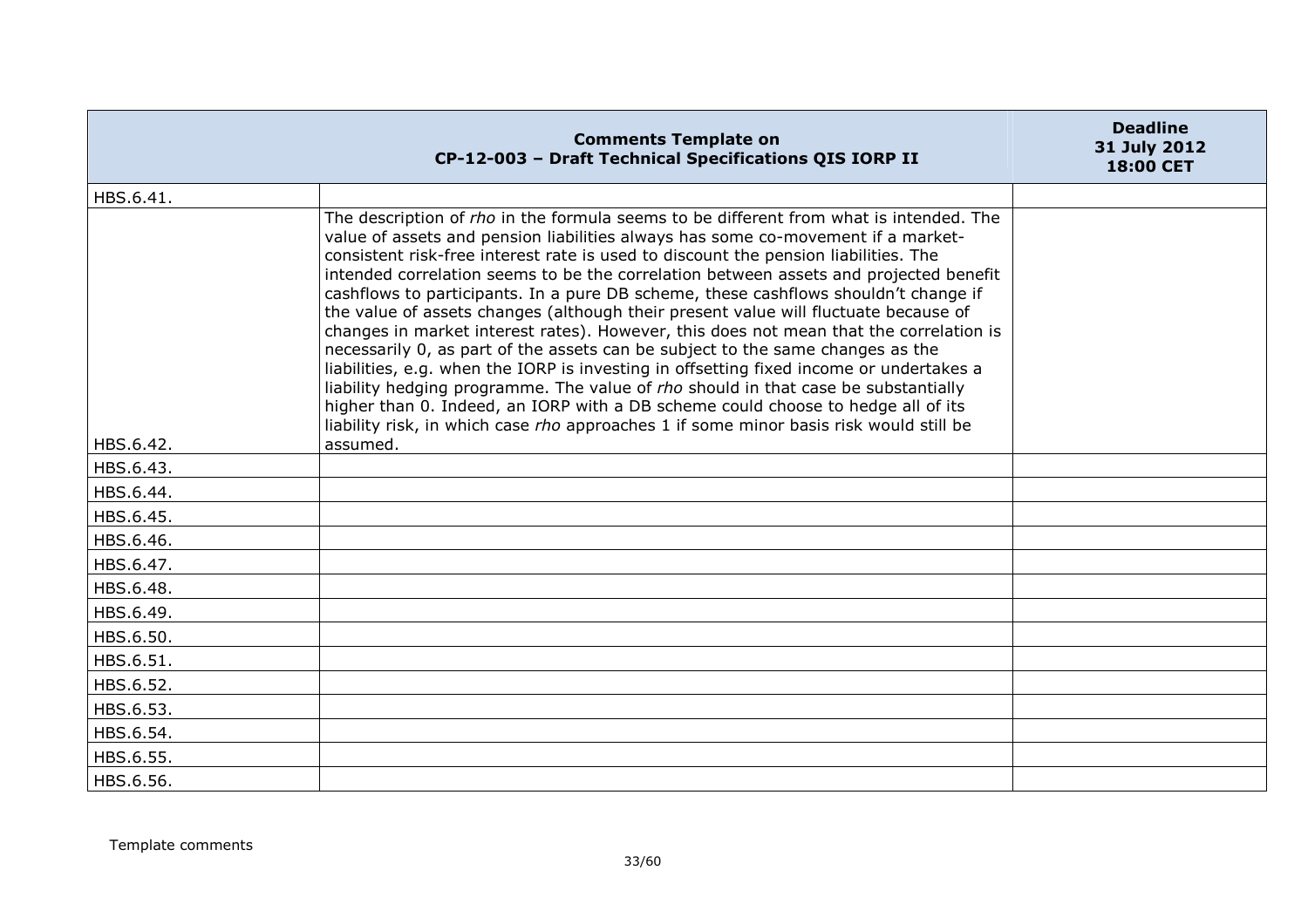|           | <b>Comments Template on</b><br>CP-12-003 - Draft Technical Specifications QIS IORP II | <b>Deadline</b><br>31 July 2012<br>18:00 CET |
|-----------|---------------------------------------------------------------------------------------|----------------------------------------------|
| HBS.6.57. |                                                                                       |                                              |
| HBS.6.58. |                                                                                       |                                              |
| HBS.6.59. |                                                                                       |                                              |
| HBS.6.60. |                                                                                       |                                              |
| HBS.6.61. |                                                                                       |                                              |
| HBS.6.62. |                                                                                       |                                              |
| HBS.6.63. |                                                                                       |                                              |
| HBS.6.64. |                                                                                       |                                              |
| HBS.6.65. |                                                                                       |                                              |
| HBS.6.66. |                                                                                       |                                              |
| HBS.6.67. |                                                                                       |                                              |
| HBS.6.68. |                                                                                       |                                              |
| HBS.6.69. |                                                                                       |                                              |
| HBS.6.70. |                                                                                       |                                              |
| HBS.6.71. |                                                                                       |                                              |
| HBS.6.72. |                                                                                       |                                              |
| HBS.6.73. |                                                                                       |                                              |
| HBS.6.74. |                                                                                       |                                              |
| HBS.6.75. |                                                                                       |                                              |
| HBS.6.76. |                                                                                       |                                              |
| HBS.6.77. |                                                                                       |                                              |
| HBS.6.78. |                                                                                       |                                              |
| HBS.6.79. |                                                                                       |                                              |
| HBS.6.80. |                                                                                       |                                              |
| HBS.6.81. |                                                                                       |                                              |
| HBS.6.82. |                                                                                       |                                              |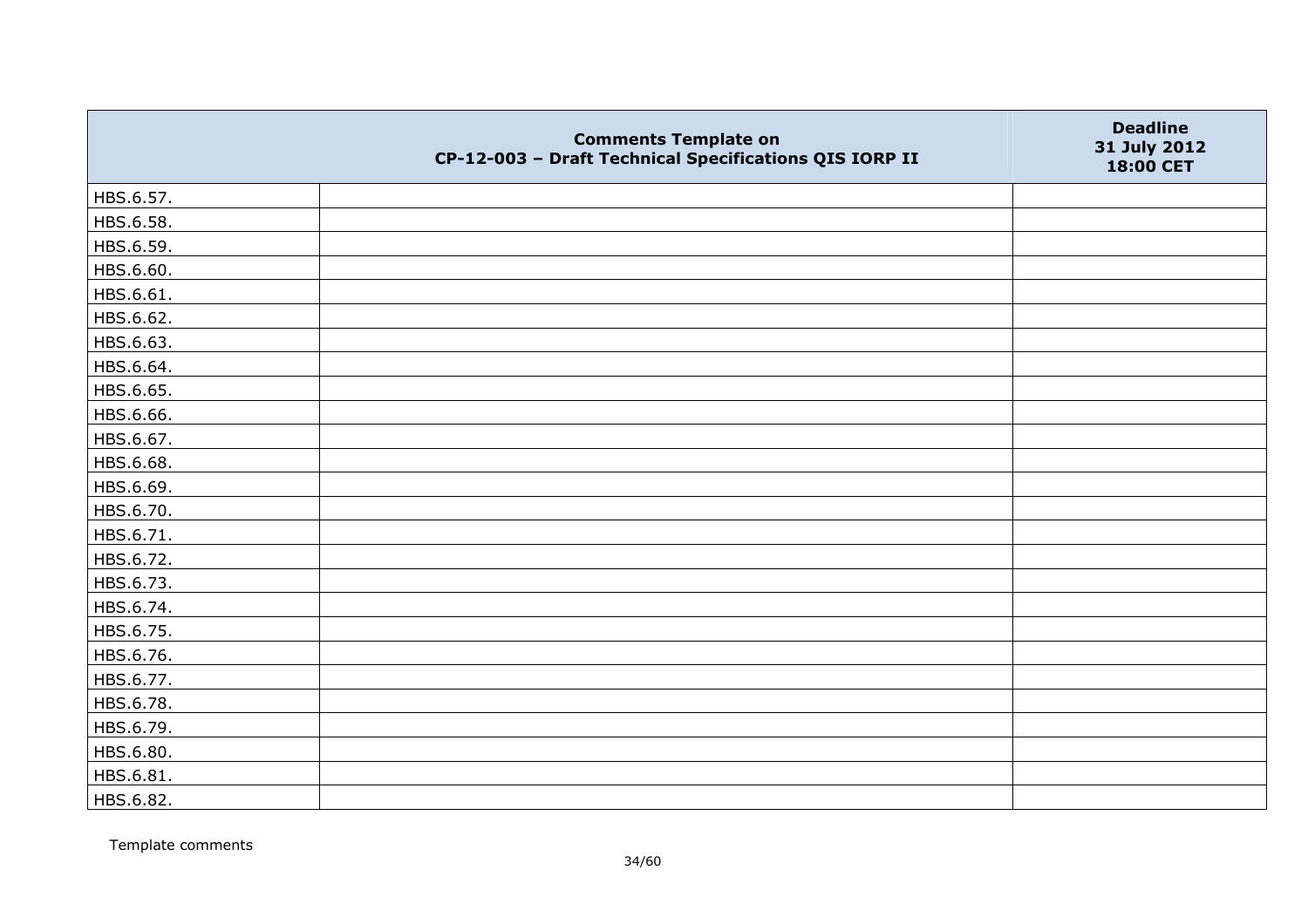|           | <b>Comments Template on</b><br>CP-12-003 - Draft Technical Specifications QIS IORP II | <b>Deadline</b><br>31 July 2012<br>18:00 CET |
|-----------|---------------------------------------------------------------------------------------|----------------------------------------------|
| HBS.6.83. |                                                                                       |                                              |
| HBS.6.84. |                                                                                       |                                              |
| HBS.6.85. |                                                                                       |                                              |
| HBS.6.86. |                                                                                       |                                              |
| HBS.6.87. |                                                                                       |                                              |
| HBS.6.88. |                                                                                       |                                              |
| HBS.6.89. |                                                                                       |                                              |
| HBS.6.90. |                                                                                       |                                              |
| HBS.7.1.  |                                                                                       |                                              |
| HBS.7.2.  |                                                                                       |                                              |
| HBS.7.3.  |                                                                                       |                                              |
| HBS.7.4.  |                                                                                       |                                              |
| HBS.7.5.  |                                                                                       |                                              |
| HBS.7.6.  |                                                                                       |                                              |
| HBS.7.7.  |                                                                                       |                                              |
| HBS.7.8.  |                                                                                       |                                              |
| HBS.7.9.  |                                                                                       |                                              |
| HBS.7.10. |                                                                                       |                                              |
| HBS.7.11. |                                                                                       |                                              |
| HBS.7.12. |                                                                                       |                                              |
| HBS.7.13. |                                                                                       |                                              |
| HBS.7.14. |                                                                                       |                                              |
| HBS.7.15. |                                                                                       |                                              |
| HBS.7.16. |                                                                                       |                                              |
| HBS.7.17. |                                                                                       |                                              |
| HBS.7.18. |                                                                                       |                                              |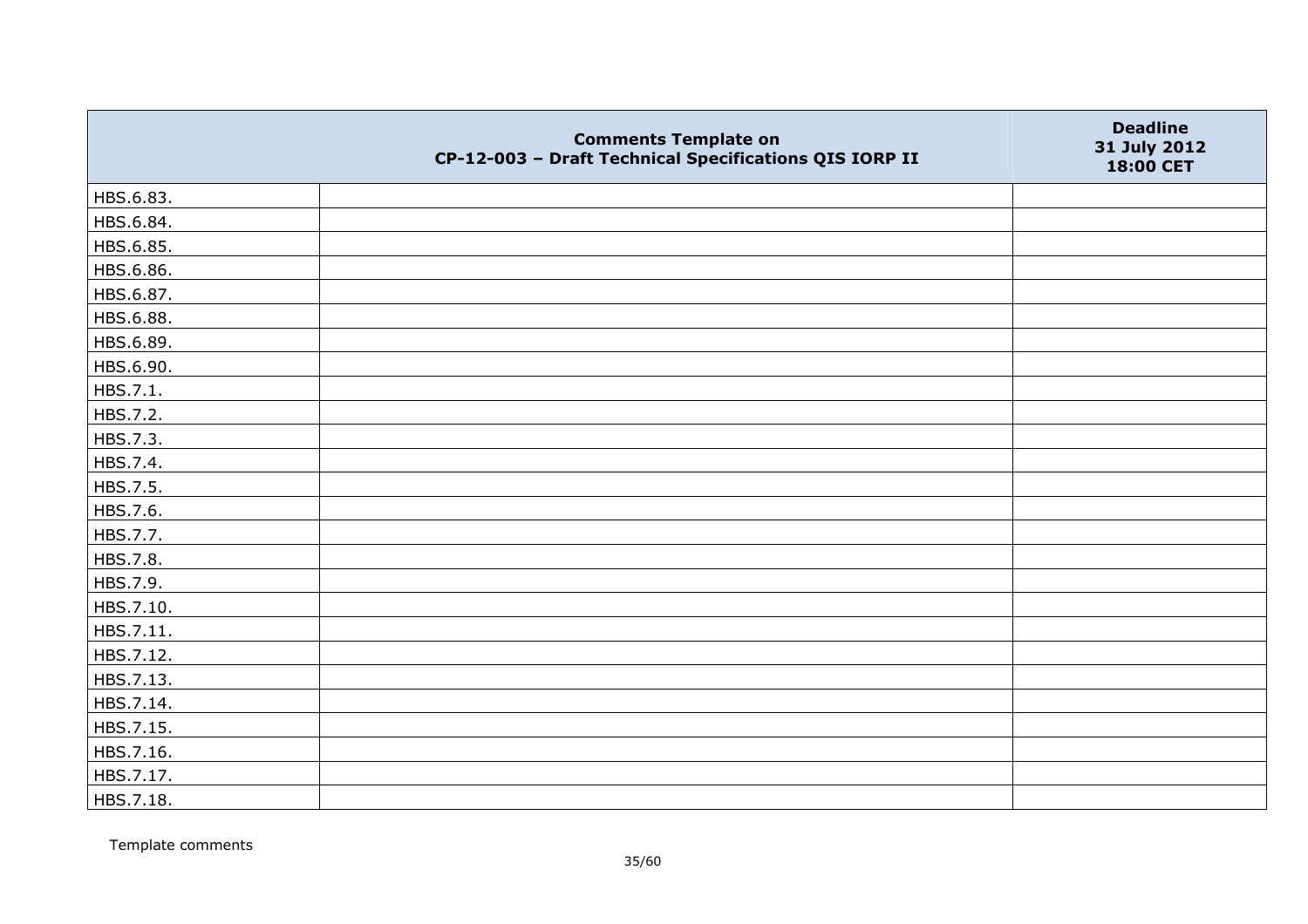|           | <b>Comments Template on</b><br>CP-12-003 - Draft Technical Specifications QIS IORP II                                                                                                                                                                                                           | <b>Deadline</b><br>31 July 2012<br>18:00 CET |
|-----------|-------------------------------------------------------------------------------------------------------------------------------------------------------------------------------------------------------------------------------------------------------------------------------------------------|----------------------------------------------|
| HBS.7.19. |                                                                                                                                                                                                                                                                                                 |                                              |
| HBS.7.20. |                                                                                                                                                                                                                                                                                                 |                                              |
| HBS.7.21. |                                                                                                                                                                                                                                                                                                 |                                              |
| HBS.7.22. |                                                                                                                                                                                                                                                                                                 |                                              |
| HBS.7.23. |                                                                                                                                                                                                                                                                                                 |                                              |
| HBS.7.24. |                                                                                                                                                                                                                                                                                                 |                                              |
| HBS.7.25. |                                                                                                                                                                                                                                                                                                 |                                              |
| HBS.7.26. |                                                                                                                                                                                                                                                                                                 |                                              |
| HBS.7.27. |                                                                                                                                                                                                                                                                                                 |                                              |
| HBS.7.28. |                                                                                                                                                                                                                                                                                                 |                                              |
| HBS.7.29. |                                                                                                                                                                                                                                                                                                 |                                              |
| HBS.7.30. |                                                                                                                                                                                                                                                                                                 |                                              |
| HBS.7.31. |                                                                                                                                                                                                                                                                                                 |                                              |
| HBS.7.32. |                                                                                                                                                                                                                                                                                                 |                                              |
| HBS.7.33. |                                                                                                                                                                                                                                                                                                 |                                              |
| HBS.7.34. |                                                                                                                                                                                                                                                                                                 |                                              |
| HBS.7.35. | This article is unclear. In our view, where there are very few objective data on which<br>to estimate default probabilities, it seems unavoidable to have to rely on judgement.<br>In other cases, where there is sufficient objective data, the reliance on judgement<br>should be restricted. |                                              |
| HBS.7.36. |                                                                                                                                                                                                                                                                                                 |                                              |
| HBS.7.37. |                                                                                                                                                                                                                                                                                                 |                                              |
| HBS.7.38. |                                                                                                                                                                                                                                                                                                 |                                              |
| HBS.7.39. |                                                                                                                                                                                                                                                                                                 |                                              |
| HBS.7.40. |                                                                                                                                                                                                                                                                                                 |                                              |
| HBS.7.41. |                                                                                                                                                                                                                                                                                                 |                                              |
| HBS.7.42. |                                                                                                                                                                                                                                                                                                 |                                              |
|           |                                                                                                                                                                                                                                                                                                 |                                              |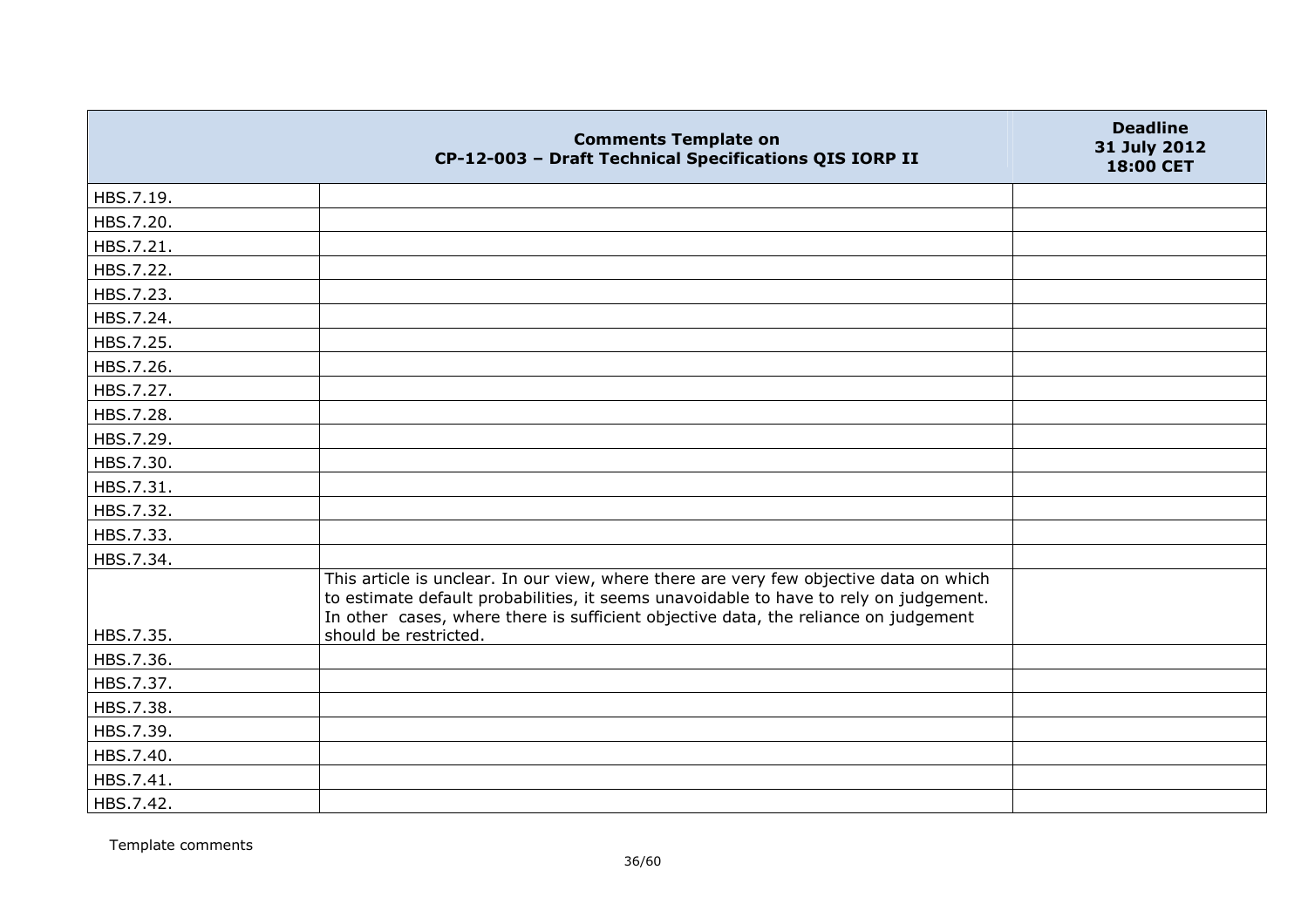|           | <b>Comments Template on</b><br>CP-12-003 - Draft Technical Specifications QIS IORP II                                                                                                                                                                                                                                                                                                                                                                                                                                                                                                                                                                    | <b>Deadline</b><br>31 July 2012<br><b>18:00 CET</b> |
|-----------|----------------------------------------------------------------------------------------------------------------------------------------------------------------------------------------------------------------------------------------------------------------------------------------------------------------------------------------------------------------------------------------------------------------------------------------------------------------------------------------------------------------------------------------------------------------------------------------------------------------------------------------------------------|-----------------------------------------------------|
| HBS.8.1.  |                                                                                                                                                                                                                                                                                                                                                                                                                                                                                                                                                                                                                                                          |                                                     |
| HBS.8.2.  |                                                                                                                                                                                                                                                                                                                                                                                                                                                                                                                                                                                                                                                          |                                                     |
| HBS.8.3.  |                                                                                                                                                                                                                                                                                                                                                                                                                                                                                                                                                                                                                                                          |                                                     |
| HBS.8.4.  |                                                                                                                                                                                                                                                                                                                                                                                                                                                                                                                                                                                                                                                          |                                                     |
| HBS.8.5.  |                                                                                                                                                                                                                                                                                                                                                                                                                                                                                                                                                                                                                                                          |                                                     |
| HBS.8.6.  |                                                                                                                                                                                                                                                                                                                                                                                                                                                                                                                                                                                                                                                          |                                                     |
| HBS.8.7.  | The parameters here are copy pasted from Solvency II but are still the subject of<br>debate and we would urge EIOPA to take into account the feedback from the<br>consultation on risk free rates for the purpose of the QIS.                                                                                                                                                                                                                                                                                                                                                                                                                            |                                                     |
| HBS.8.8.  |                                                                                                                                                                                                                                                                                                                                                                                                                                                                                                                                                                                                                                                          |                                                     |
| HBS.8.9.  |                                                                                                                                                                                                                                                                                                                                                                                                                                                                                                                                                                                                                                                          |                                                     |
| HBS.8.10. |                                                                                                                                                                                                                                                                                                                                                                                                                                                                                                                                                                                                                                                          |                                                     |
| HBS.8.11. |                                                                                                                                                                                                                                                                                                                                                                                                                                                                                                                                                                                                                                                          |                                                     |
| HBS.8.12. | We note that the Commission has requested EIOPA to obtain an approximation for the<br>impact of the counter cyclical premium, but no justification is given for the use of a<br>vertical 50 bps shift for this purpose.                                                                                                                                                                                                                                                                                                                                                                                                                                  |                                                     |
| HBS.8.13. |                                                                                                                                                                                                                                                                                                                                                                                                                                                                                                                                                                                                                                                          |                                                     |
| HBS.8.14. |                                                                                                                                                                                                                                                                                                                                                                                                                                                                                                                                                                                                                                                          |                                                     |
| HBS.8.15. |                                                                                                                                                                                                                                                                                                                                                                                                                                                                                                                                                                                                                                                          |                                                     |
|           | We think that including both a Level A and a level B computation may in many cases<br>overcomplicate the QIS. A higher return as per Level B based on an assumed<br>simplified strategic asset mix implicitly involves higher risk of non-delivery other than<br>in relation to conditional benefits that are themselves dependent on asset returns. So<br>reducing the value placed on the accrued liabilities by using a higher discount rate<br>implicitly involves placing a greater reliance on other security mechanisms, i.e.<br>reduces the value we should place on sponsor support and any applicable pension<br>protection scheme in the HBS. |                                                     |
| HBS.8.16. | It would be helpful if EIOPA could provide more guidance on the way it intends to use                                                                                                                                                                                                                                                                                                                                                                                                                                                                                                                                                                    |                                                     |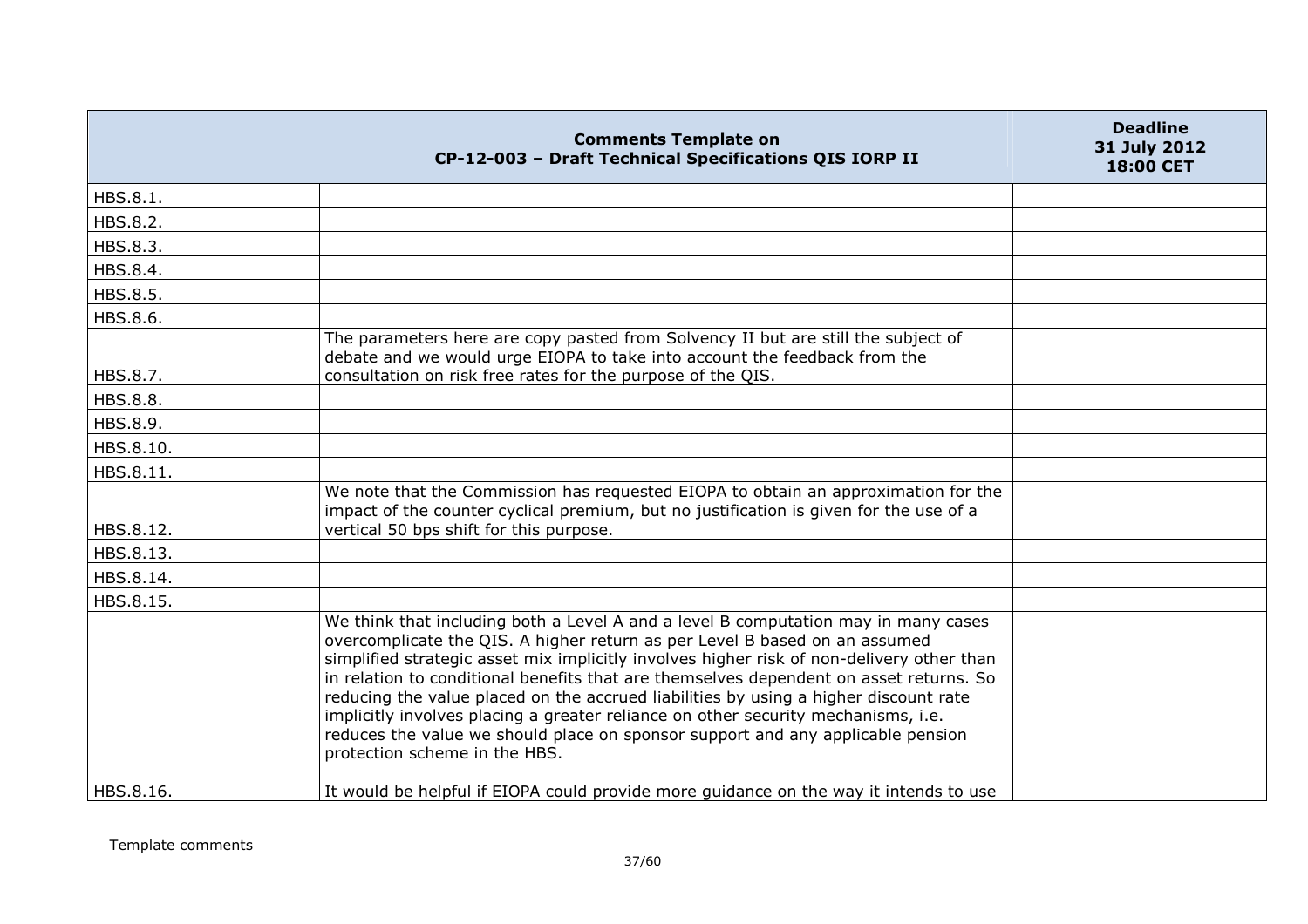|                        | <b>Comments Template on</b><br>CP-12-003 - Draft Technical Specifications QIS IORP II                                                                                                                                                                                                                                                                                                                                                                                                                                                                                                                                                                                                                                                                                                                                                                                                                                                                                                                                                                 | <b>Deadline</b><br>31 July 2012<br>18:00 CET |
|------------------------|-------------------------------------------------------------------------------------------------------------------------------------------------------------------------------------------------------------------------------------------------------------------------------------------------------------------------------------------------------------------------------------------------------------------------------------------------------------------------------------------------------------------------------------------------------------------------------------------------------------------------------------------------------------------------------------------------------------------------------------------------------------------------------------------------------------------------------------------------------------------------------------------------------------------------------------------------------------------------------------------------------------------------------------------------------|----------------------------------------------|
|                        | the different Liability levels.                                                                                                                                                                                                                                                                                                                                                                                                                                                                                                                                                                                                                                                                                                                                                                                                                                                                                                                                                                                                                       |                                              |
| HBS.8.17.              |                                                                                                                                                                                                                                                                                                                                                                                                                                                                                                                                                                                                                                                                                                                                                                                                                                                                                                                                                                                                                                                       |                                              |
| HBS.8.18.              |                                                                                                                                                                                                                                                                                                                                                                                                                                                                                                                                                                                                                                                                                                                                                                                                                                                                                                                                                                                                                                                       |                                              |
| HBS.8.19.              |                                                                                                                                                                                                                                                                                                                                                                                                                                                                                                                                                                                                                                                                                                                                                                                                                                                                                                                                                                                                                                                       |                                              |
| HBS.8.20.              |                                                                                                                                                                                                                                                                                                                                                                                                                                                                                                                                                                                                                                                                                                                                                                                                                                                                                                                                                                                                                                                       |                                              |
| HBS.8.21.              |                                                                                                                                                                                                                                                                                                                                                                                                                                                                                                                                                                                                                                                                                                                                                                                                                                                                                                                                                                                                                                                       |                                              |
| HBS.8.22.              |                                                                                                                                                                                                                                                                                                                                                                                                                                                                                                                                                                                                                                                                                                                                                                                                                                                                                                                                                                                                                                                       |                                              |
| HBS.8.23.<br>HBS.8.24. | Ideally these should not be constant but where possible set by reference to suitable<br>market observables and/or consistent with other economic factors such as the<br>discount yield curve applicable to the member state in question. We suggest taking<br>break-even inflations implied by financial markets. These will lead to valuations<br>consistent with financial markets, a requirement that EIOPA itself asks of IORPs in<br>HBS.3.1, HBS.3.8 and further.<br>However, we understand that using break-even inflation may lead to valuation issues<br>as there is not always a liquid market available for all inflation rates. We therefore<br>suggest EIOPA to prescribe a procedure much like the Smith-Wilson procedure used<br>for the interest rate curve for break-even inflation.<br>For wage inflation an add-on of 1% on price inflation seems reasonable, but it seems<br>logical that Member State specific differences can occur. We therefore suggest that<br>this specific add-on is to be set by the national supervisor. |                                              |
| HBS.9.1.               |                                                                                                                                                                                                                                                                                                                                                                                                                                                                                                                                                                                                                                                                                                                                                                                                                                                                                                                                                                                                                                                       |                                              |
| HBS.9.2.               |                                                                                                                                                                                                                                                                                                                                                                                                                                                                                                                                                                                                                                                                                                                                                                                                                                                                                                                                                                                                                                                       |                                              |
| HBS.9.3.               |                                                                                                                                                                                                                                                                                                                                                                                                                                                                                                                                                                                                                                                                                                                                                                                                                                                                                                                                                                                                                                                       |                                              |
| HBS.9.4.               |                                                                                                                                                                                                                                                                                                                                                                                                                                                                                                                                                                                                                                                                                                                                                                                                                                                                                                                                                                                                                                                       |                                              |
| HBS.9.5.               |                                                                                                                                                                                                                                                                                                                                                                                                                                                                                                                                                                                                                                                                                                                                                                                                                                                                                                                                                                                                                                                       |                                              |
| HBS.9.6.               |                                                                                                                                                                                                                                                                                                                                                                                                                                                                                                                                                                                                                                                                                                                                                                                                                                                                                                                                                                                                                                                       |                                              |
| HBS.9.7.               |                                                                                                                                                                                                                                                                                                                                                                                                                                                                                                                                                                                                                                                                                                                                                                                                                                                                                                                                                                                                                                                       |                                              |
| HBS.9.8.               |                                                                                                                                                                                                                                                                                                                                                                                                                                                                                                                                                                                                                                                                                                                                                                                                                                                                                                                                                                                                                                                       |                                              |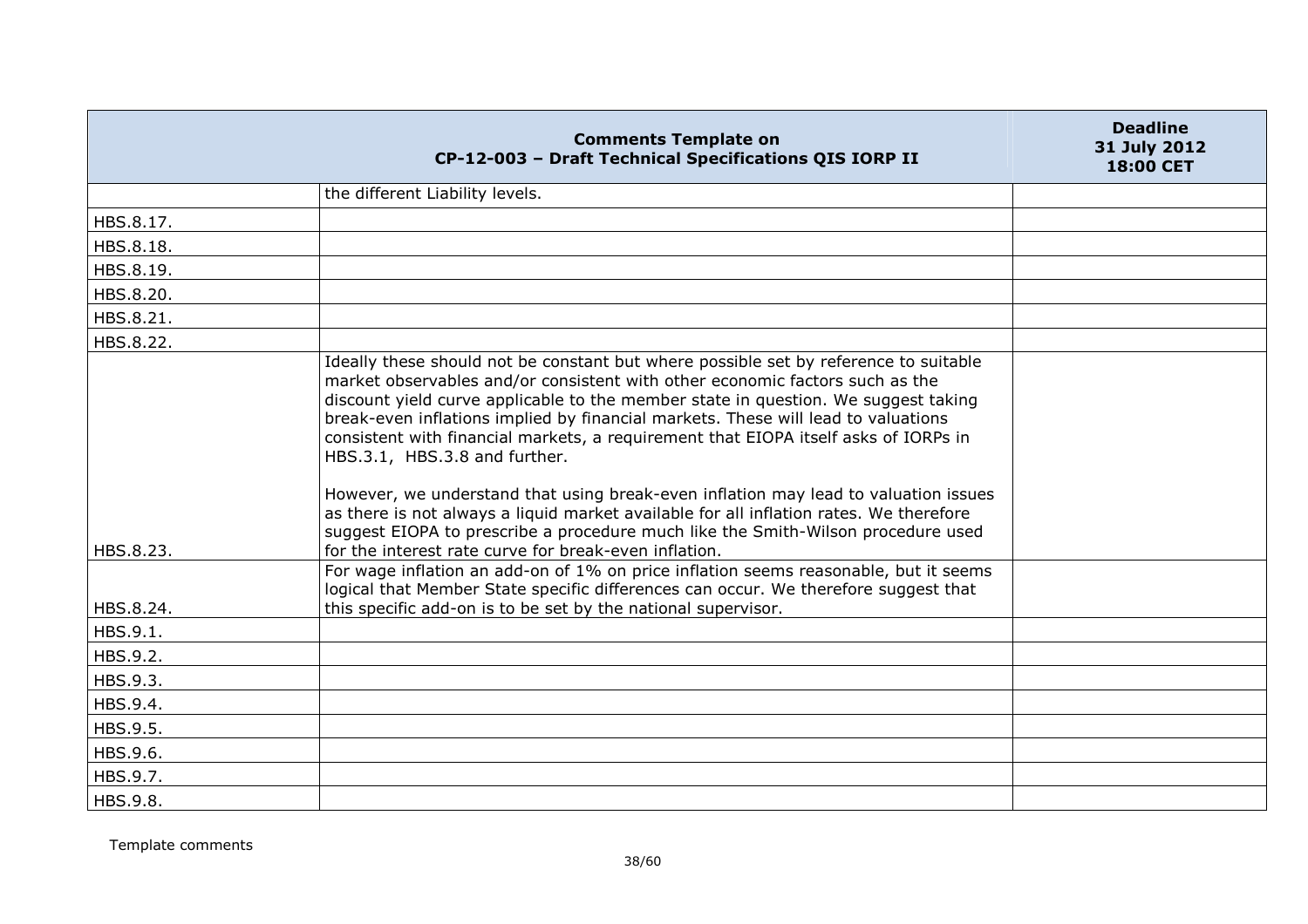|           | <b>Comments Template on</b><br>CP-12-003 - Draft Technical Specifications QIS IORP II                                                                                                                                                                                                                                                                                                                                                                                                                                                                                                                                                                                                                  | <b>Deadline</b><br>31 July 2012<br><b>18:00 CET</b> |
|-----------|--------------------------------------------------------------------------------------------------------------------------------------------------------------------------------------------------------------------------------------------------------------------------------------------------------------------------------------------------------------------------------------------------------------------------------------------------------------------------------------------------------------------------------------------------------------------------------------------------------------------------------------------------------------------------------------------------------|-----------------------------------------------------|
| HBS.9.9.  |                                                                                                                                                                                                                                                                                                                                                                                                                                                                                                                                                                                                                                                                                                        |                                                     |
| SCR.1.1.  | In case EIOPA is looking for possibilities to simplify the QIS and to lay more focus on<br>the impact of the new elements in the QIS (especially the holistic balance sheet with<br>the valuation of steering mechanisms, sponsor support and PPS), we suggest reducing<br>or even removing the following parts of the calculation of the SCR:<br>Health risk<br>Operational risk<br>Intangible asset risk module<br>Market risk concentrations<br>Pension disability-morbidity risk<br>Pension revision risk<br>Pension catastrophe risk sub-module<br>Counterparty default risk module<br>These risks are not likely to be material and it takes a lot of time and effort to<br>determine the SCR's. |                                                     |
| SCR.1.2.  |                                                                                                                                                                                                                                                                                                                                                                                                                                                                                                                                                                                                                                                                                                        |                                                     |
| SCR.1.3.  | Any circularity in the calculations would only occur when the risk margin is calculated<br>according to the Solvency II method. However, the simplification of a fixed risk margin<br>is presented as the standard method for the purpose of this QIS. So, in general, does<br>EIOPA consider it appropriate to calculate the SCR without inclusion of the risk margin<br>for the technical provisions? We would support this, and in this case advise EIOPA to<br>remove the words « to avoid circularity in the calculation»                                                                                                                                                                         |                                                     |
| SCR.1.4.  | Please insert a specific reference to the appropriate section                                                                                                                                                                                                                                                                                                                                                                                                                                                                                                                                                                                                                                          |                                                     |
| SCR.1.5.  |                                                                                                                                                                                                                                                                                                                                                                                                                                                                                                                                                                                                                                                                                                        |                                                     |
| SCR.1.6.  |                                                                                                                                                                                                                                                                                                                                                                                                                                                                                                                                                                                                                                                                                                        |                                                     |
| SCR.1.7.  |                                                                                                                                                                                                                                                                                                                                                                                                                                                                                                                                                                                                                                                                                                        |                                                     |
| SCR.1.8.  | « Furthermore, the liabilities should not include subordinated liabilities ». It is not<br>clear what is meant by subordinated liabilities, as this term has not been introduced<br>before, nor is it defined within this section.                                                                                                                                                                                                                                                                                                                                                                                                                                                                     |                                                     |
| SCR.1.9.  |                                                                                                                                                                                                                                                                                                                                                                                                                                                                                                                                                                                                                                                                                                        |                                                     |
| SCR.1.10. | This description needs greater clarification. Future management actions could also be                                                                                                                                                                                                                                                                                                                                                                                                                                                                                                                                                                                                                  |                                                     |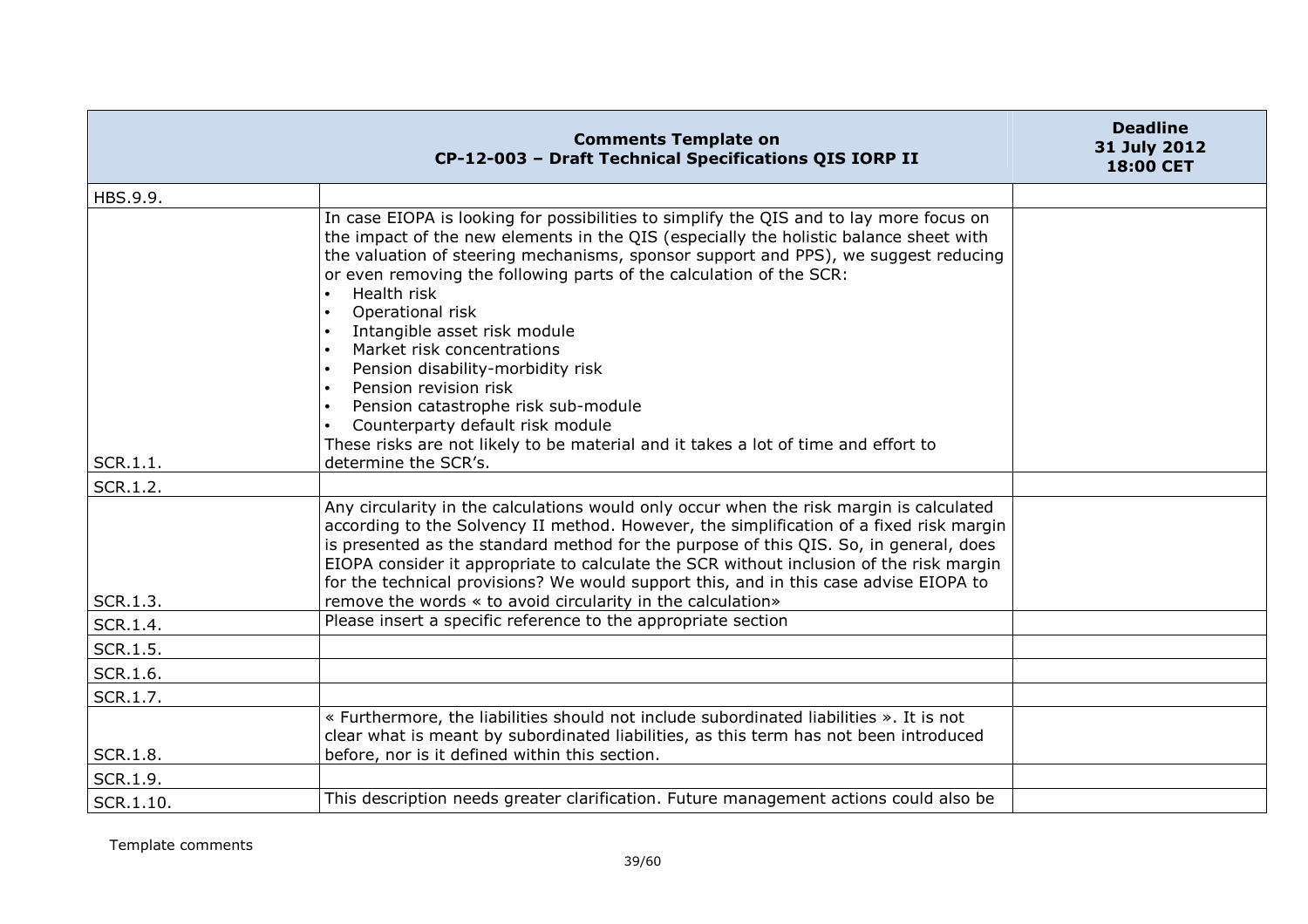|           | <b>Comments Template on</b><br>CP-12-003 - Draft Technical Specifications QIS IORP II                                                                                                                                                                                                                                                                                                                                                                                                                                                  | <b>Deadline</b><br>31 July 2012<br>18:00 CET |
|-----------|----------------------------------------------------------------------------------------------------------------------------------------------------------------------------------------------------------------------------------------------------------------------------------------------------------------------------------------------------------------------------------------------------------------------------------------------------------------------------------------------------------------------------------------|----------------------------------------------|
|           | dependent on the prudential framework, which is still unknown.                                                                                                                                                                                                                                                                                                                                                                                                                                                                         |                                              |
| SCR.1.11. |                                                                                                                                                                                                                                                                                                                                                                                                                                                                                                                                        |                                              |
|           | We would like EIOPA to share the common method to be developed in order to derive<br>results on a 97,5% and 95% security level from results based on a 99,5% security<br>level. In our opinion, this is not possible without recalculating all modules, as the<br>effects of the different steering mechanisms are not linear. Given that EIOPA intends<br>to perform only one QIS before the EC presents a draft guideline, we think that<br>explicit calculation of at least the 97,5% and 95% security levels should be included in |                                              |
| SCR.1.12. | this QIS and asked to be calculated by the IORPs themselves.                                                                                                                                                                                                                                                                                                                                                                                                                                                                           |                                              |
| SCR.1.13. |                                                                                                                                                                                                                                                                                                                                                                                                                                                                                                                                        |                                              |
| SCR.1.14. |                                                                                                                                                                                                                                                                                                                                                                                                                                                                                                                                        |                                              |
| SCR.1.15. |                                                                                                                                                                                                                                                                                                                                                                                                                                                                                                                                        |                                              |
| SCR.1.16. | The requirements for proportionality are themselves complex. The proposed process<br>on when to apply proportionality seems to be more labour-intensive than doing actual<br>calculations and for this QIS the level of detail seem superfluous.                                                                                                                                                                                                                                                                                       |                                              |
| SCR.1.17. |                                                                                                                                                                                                                                                                                                                                                                                                                                                                                                                                        |                                              |
| SCR.1.18. |                                                                                                                                                                                                                                                                                                                                                                                                                                                                                                                                        |                                              |
| SCR.1.19. |                                                                                                                                                                                                                                                                                                                                                                                                                                                                                                                                        |                                              |
|           | The individual components Adj1 and Adj2 are not defined. The formula should be<br>$SCR = BSCR + Adj + Op$                                                                                                                                                                                                                                                                                                                                                                                                                              |                                              |
| SCR.1.20. | It's only in SCR 2.25 that Adj2 is suddenly described                                                                                                                                                                                                                                                                                                                                                                                                                                                                                  |                                              |
| SCR.1.21. |                                                                                                                                                                                                                                                                                                                                                                                                                                                                                                                                        |                                              |
| SCR.1.22. |                                                                                                                                                                                                                                                                                                                                                                                                                                                                                                                                        |                                              |
| SCR.1.23. |                                                                                                                                                                                                                                                                                                                                                                                                                                                                                                                                        |                                              |
| SCR.1.24. |                                                                                                                                                                                                                                                                                                                                                                                                                                                                                                                                        |                                              |
| SCR.1.25. | The positive correlation between pension liability risk and market risk is surprising.<br>The most important determinant of pension liability risk is the longevity risk. Another<br>relevant risk is the Expenses risk. A positive correlation between longevity and market<br>risk seems not logical (lower market returns will imply higher longevity). For expenses                                                                                                                                                                |                                              |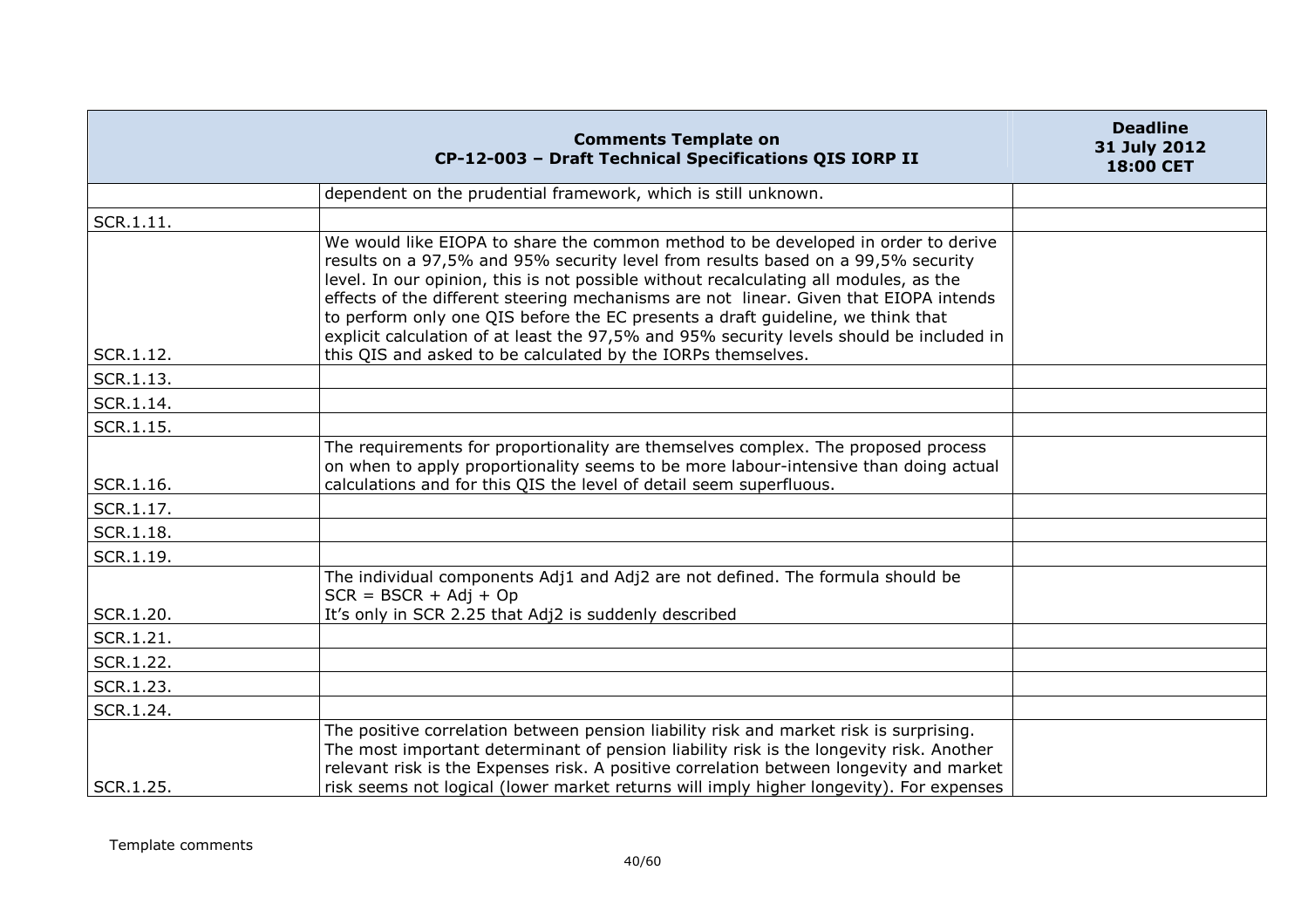|           | <b>Comments Template on</b><br>CP-12-003 - Draft Technical Specifications QIS IORP II                                                                                                                                                                                                                                                                                                                                                                                                                                                                                                                                                                                                                                                                                                                                                                                                                                                                                                                                                                                                                                                                                                                                                                                                                                                                                    | <b>Deadline</b><br>31 July 2012<br>18:00 CET |
|-----------|--------------------------------------------------------------------------------------------------------------------------------------------------------------------------------------------------------------------------------------------------------------------------------------------------------------------------------------------------------------------------------------------------------------------------------------------------------------------------------------------------------------------------------------------------------------------------------------------------------------------------------------------------------------------------------------------------------------------------------------------------------------------------------------------------------------------------------------------------------------------------------------------------------------------------------------------------------------------------------------------------------------------------------------------------------------------------------------------------------------------------------------------------------------------------------------------------------------------------------------------------------------------------------------------------------------------------------------------------------------------------|----------------------------------------------|
|           | risk, lower returns will lead to a pressure on expenses, so you should expect a<br>negative correlation. For the UK, inflation risk is a major issue.                                                                                                                                                                                                                                                                                                                                                                                                                                                                                                                                                                                                                                                                                                                                                                                                                                                                                                                                                                                                                                                                                                                                                                                                                    |                                              |
| SCR.2.1.  |                                                                                                                                                                                                                                                                                                                                                                                                                                                                                                                                                                                                                                                                                                                                                                                                                                                                                                                                                                                                                                                                                                                                                                                                                                                                                                                                                                          |                                              |
| SCR.2.2.  |                                                                                                                                                                                                                                                                                                                                                                                                                                                                                                                                                                                                                                                                                                                                                                                                                                                                                                                                                                                                                                                                                                                                                                                                                                                                                                                                                                          |                                              |
| SCR.2.3.  |                                                                                                                                                                                                                                                                                                                                                                                                                                                                                                                                                                                                                                                                                                                                                                                                                                                                                                                                                                                                                                                                                                                                                                                                                                                                                                                                                                          |                                              |
| SCR.2.4.  |                                                                                                                                                                                                                                                                                                                                                                                                                                                                                                                                                                                                                                                                                                                                                                                                                                                                                                                                                                                                                                                                                                                                                                                                                                                                                                                                                                          |                                              |
| SCR.2.5.  | Also, increased employee contribution can be a form of security mechanism. This<br>should be included.                                                                                                                                                                                                                                                                                                                                                                                                                                                                                                                                                                                                                                                                                                                                                                                                                                                                                                                                                                                                                                                                                                                                                                                                                                                                   |                                              |
| SCR.2.6.  |                                                                                                                                                                                                                                                                                                                                                                                                                                                                                                                                                                                                                                                                                                                                                                                                                                                                                                                                                                                                                                                                                                                                                                                                                                                                                                                                                                          |                                              |
| SCR.2.7.  |                                                                                                                                                                                                                                                                                                                                                                                                                                                                                                                                                                                                                                                                                                                                                                                                                                                                                                                                                                                                                                                                                                                                                                                                                                                                                                                                                                          |                                              |
| SCR.2.8.  | We propose that EIOPA should also allow for only one net calculation for IORPs that<br>cannot separate the loss absorbing capacity of security mechanisms from those of<br>technical provisions. See also our comment in section SCR 2.10                                                                                                                                                                                                                                                                                                                                                                                                                                                                                                                                                                                                                                                                                                                                                                                                                                                                                                                                                                                                                                                                                                                                |                                              |
| SCR.2.9.  |                                                                                                                                                                                                                                                                                                                                                                                                                                                                                                                                                                                                                                                                                                                                                                                                                                                                                                                                                                                                                                                                                                                                                                                                                                                                                                                                                                          |                                              |
|           | Regarding the phrase « The net SCR relating to loss-absorbency of technical<br>provisions can then be established by assuming that the value of security mechanisms<br>has not changed. The net SCR relating to loss-absorbency of security mechanisms can<br>then be established by assuming that the value of technical provisions has not<br>changed as a result of the scenario. » this may result in an unfair representation of<br>the loss-absorbing capacity of both the security mechanisms and the technical<br>provisions, as both may be interrelated. We propose that EIOPA should also allow for<br>only one net calculation for IORPs that cannot separate the loss absorbing capacity of<br>security mechanisms from those of technical provisions.<br>Also, it is not possible to calculate the net SCR relating to loss-absorbency of security<br>mechanisms by assuming the value of technical provisions has not changed as a result<br>of the scenario: when it comes to the interest rate scenario, if one assumes that the<br>value of the technical provisions does not change, there would be no effect on the<br>funding ratio, and thus no effect on the value of the security mechanisms. This seems<br>to imply that security mechanisms would only be counted in the equity or property<br>scenario and not in the interest rate scenario. |                                              |
| SCR.2.10. | This proposal has consequences for most of the text in section SCR.2.15 until                                                                                                                                                                                                                                                                                                                                                                                                                                                                                                                                                                                                                                                                                                                                                                                                                                                                                                                                                                                                                                                                                                                                                                                                                                                                                            |                                              |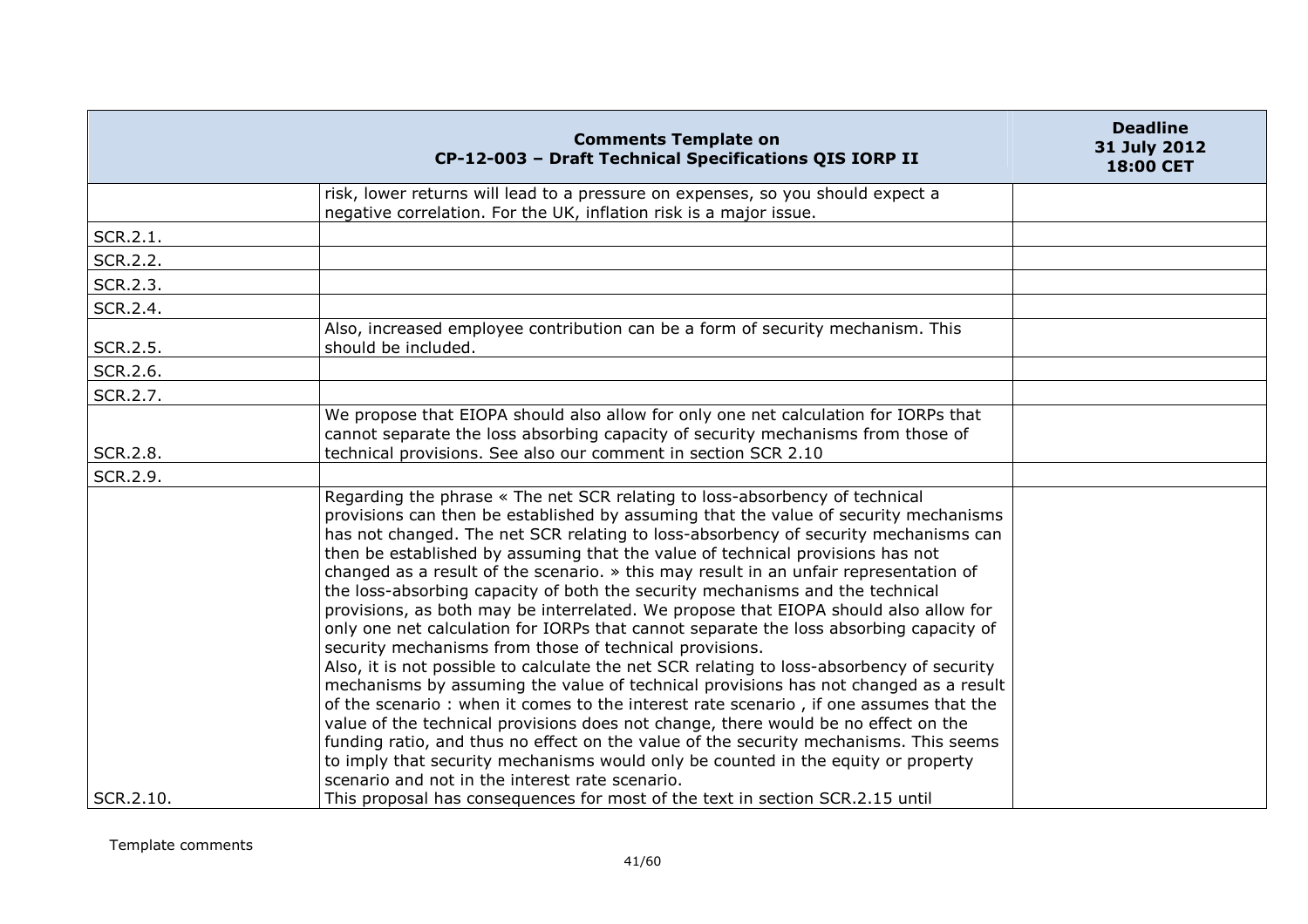|           | <b>Comments Template on</b><br>CP-12-003 - Draft Technical Specifications QIS IORP II                                                                                                                                                                                                                                      | <b>Deadline</b><br>31 July 2012<br><b>18:00 CET</b> |
|-----------|----------------------------------------------------------------------------------------------------------------------------------------------------------------------------------------------------------------------------------------------------------------------------------------------------------------------------|-----------------------------------------------------|
|           | <b>SCR.2.27</b>                                                                                                                                                                                                                                                                                                            |                                                     |
| SCR.2.11. |                                                                                                                                                                                                                                                                                                                            |                                                     |
| SCR.2.12. |                                                                                                                                                                                                                                                                                                                            |                                                     |
|           | « Adj1 » should probably be « Adj », pending the changes to be made in the definition<br>in SCR1.20<br>We propose EIOPA should also allow for one calculation of the adjustments for both<br>security mechanisms and technical provision. The calculation formula therefore will<br>hecome:                                |                                                     |
| SCR.2.13. | $Adj = Adj_{SM+TP} + Adj_{DT}$                                                                                                                                                                                                                                                                                             |                                                     |
| SCR.2.14. |                                                                                                                                                                                                                                                                                                                            |                                                     |
| SCR.2.15. | General comment regarding the sections SCR2.15 until SCR 2.27: these sections are<br>difficult to follow and the calculations are not very clear. Not all variables are properly<br>defined. It would be helpful if the same structure of Description, Input, Output,<br>Calculation would be followed.                    |                                                     |
| SCR.2.16. |                                                                                                                                                                                                                                                                                                                            |                                                     |
| SCR.2.17. |                                                                                                                                                                                                                                                                                                                            |                                                     |
| SCR.2.18. |                                                                                                                                                                                                                                                                                                                            |                                                     |
| SCR.2.19. | The term DCL is not properly defined                                                                                                                                                                                                                                                                                       |                                                     |
| SCR.2.20. | MSS <sub>available</sub> does not always exist: in a case where there is no sponsor covenant, but<br>there is the possibility to increase employee contribution, this definition is not<br>appropriate.                                                                                                                    |                                                     |
| SCR.2.21. |                                                                                                                                                                                                                                                                                                                            |                                                     |
| SCR.2.22. |                                                                                                                                                                                                                                                                                                                            |                                                     |
| SCR.2.23. |                                                                                                                                                                                                                                                                                                                            |                                                     |
| SCR.2.24. | Net over all modules, this implies that IORPs are always allowed to always take<br>account of the maximum value of sponsor support, pension protection scheme and<br>DCL as loss absorbing capacity, even if in the market risk, pension liability risk and<br>counterparty default risk were not capped ? Please clarify. |                                                     |
| SCR.2.25. |                                                                                                                                                                                                                                                                                                                            |                                                     |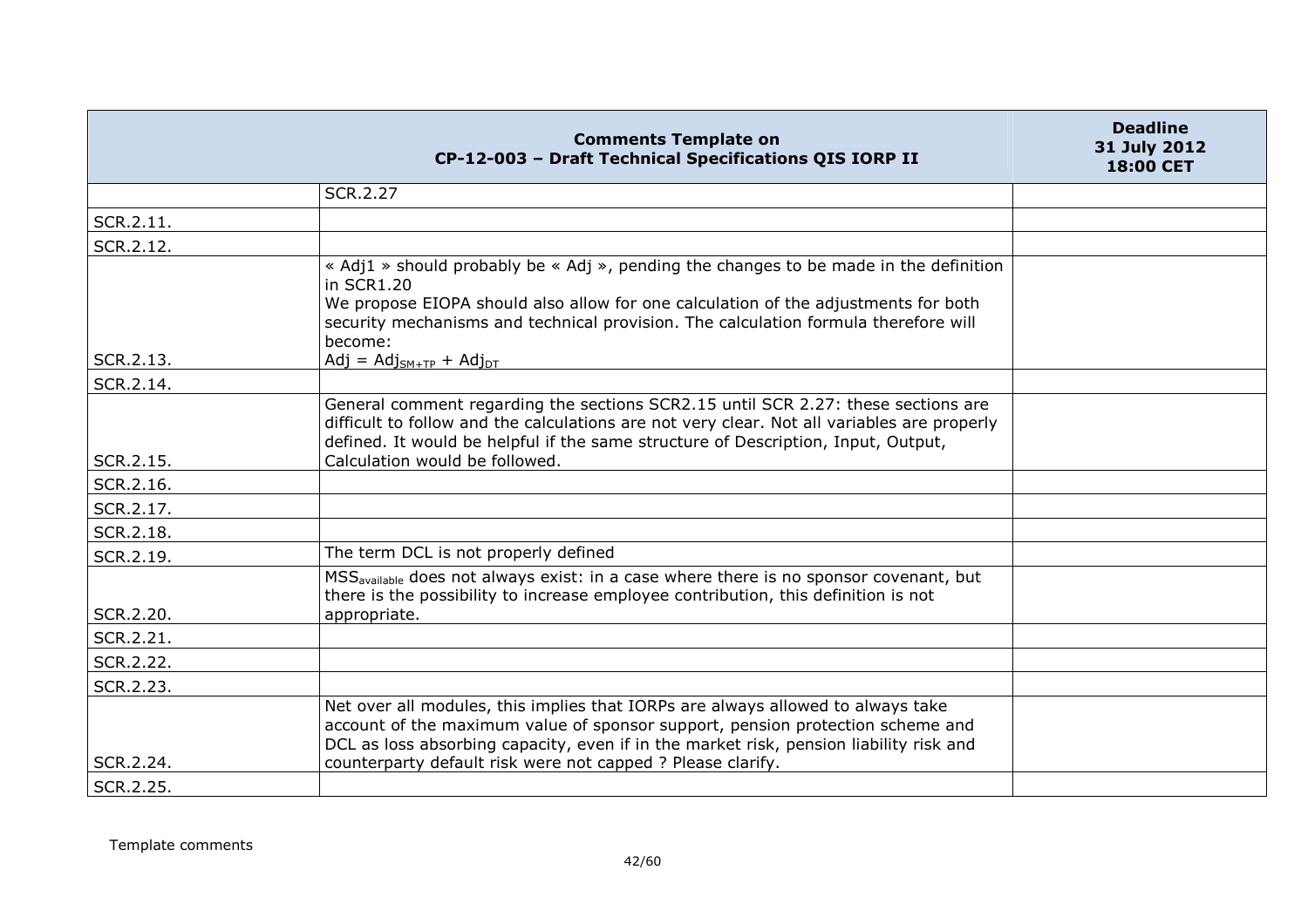|           | <b>Comments Template on</b><br>CP-12-003 - Draft Technical Specifications QIS IORP II                                                                                                                                                                                                                                                                                                  | <b>Deadline</b><br>31 July 2012<br>18:00 CET |
|-----------|----------------------------------------------------------------------------------------------------------------------------------------------------------------------------------------------------------------------------------------------------------------------------------------------------------------------------------------------------------------------------------------|----------------------------------------------|
| SCR.2.26. |                                                                                                                                                                                                                                                                                                                                                                                        |                                              |
| SCR.2.27. |                                                                                                                                                                                                                                                                                                                                                                                        |                                              |
| SCR.2.28. |                                                                                                                                                                                                                                                                                                                                                                                        |                                              |
| SCR.2.29. |                                                                                                                                                                                                                                                                                                                                                                                        |                                              |
| SCR.2.30. |                                                                                                                                                                                                                                                                                                                                                                                        |                                              |
| SCR.2.31. |                                                                                                                                                                                                                                                                                                                                                                                        |                                              |
| SCR.2.32. |                                                                                                                                                                                                                                                                                                                                                                                        |                                              |
| SCR.2.33. |                                                                                                                                                                                                                                                                                                                                                                                        |                                              |
| SCR.2.34. |                                                                                                                                                                                                                                                                                                                                                                                        |                                              |
| SCR.2.35. |                                                                                                                                                                                                                                                                                                                                                                                        |                                              |
| SCR.3.1.  | Given some of the earlier simplifications (i.e. for the risk margin) and the low<br>expected impact of operational risk for IORPs, the calculation proposed here is overly<br>complicated.                                                                                                                                                                                             |                                              |
| SCR.3.2.  | As stipulated in SCR.1.3, the technical provisions are to be understood as excluding<br>risk margin. This section is superfluous, and only leads to doubt as to whether in other<br>sections technical provisions are to be calculated including risk margin. We propose<br>EIOPA should delete, or amend the text to reflect that this only stresses the same<br>point made in SCR1.3 |                                              |
| SCR.3.3.  |                                                                                                                                                                                                                                                                                                                                                                                        |                                              |
| SCR.3.4.  |                                                                                                                                                                                                                                                                                                                                                                                        |                                              |
| SCR.3.5.  |                                                                                                                                                                                                                                                                                                                                                                                        |                                              |
| SCR.3.6.  | It is not clear why EIOPA has chosen the stated formula to calculate capital<br>requirement for operational risk. It is not clear why operational risk is increasing if the<br>amount of contributions has grown in excess of 20%. Also, it is not clear why the<br>parameter 4% has been chosen.                                                                                      |                                              |
| SCR.4.1.  |                                                                                                                                                                                                                                                                                                                                                                                        |                                              |
| SCR.4.2.  |                                                                                                                                                                                                                                                                                                                                                                                        |                                              |
| SCR.4.3.  |                                                                                                                                                                                                                                                                                                                                                                                        |                                              |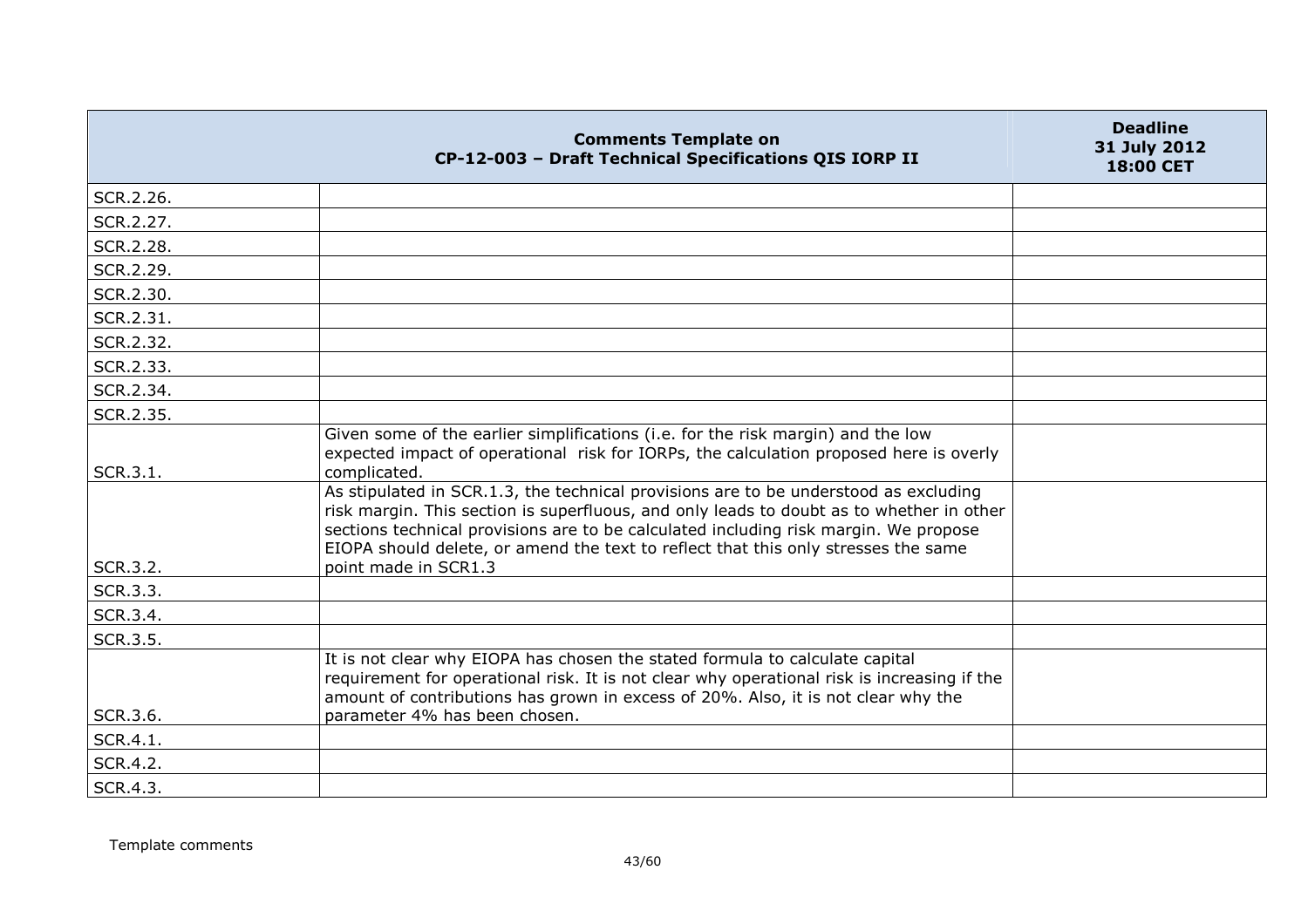|                 | <b>Comments Template on</b><br>CP-12-003 - Draft Technical Specifications QIS IORP II                                                                                                                                                                                                                                                                                                                                                                                                       | <b>Deadline</b><br>31 July 2012<br><b>18:00 CET</b> |
|-----------------|---------------------------------------------------------------------------------------------------------------------------------------------------------------------------------------------------------------------------------------------------------------------------------------------------------------------------------------------------------------------------------------------------------------------------------------------------------------------------------------------|-----------------------------------------------------|
| SCR.4.4.        | It is not clear why EIOPA assumes the value of 80% of the exposure to be appropriate<br>for thecalculation of the capital requirement for intangible assets                                                                                                                                                                                                                                                                                                                                 |                                                     |
| SCR.5.1.        | We understand that this is taken from Solvency II but it appears excessively complex<br>and we would urge EIOPA to simplify if possible.                                                                                                                                                                                                                                                                                                                                                    |                                                     |
| SCR.5.2.        | As stated earlier in SCR.2.10, allowing for the necessary simultaneous calculation of<br>the loss absorbing capacity of both security mechanisms and technical provisions, also<br>requires changes to these and following sections.                                                                                                                                                                                                                                                        |                                                     |
| SCR.5.3.        |                                                                                                                                                                                                                                                                                                                                                                                                                                                                                             |                                                     |
| SCR.5.4.        |                                                                                                                                                                                                                                                                                                                                                                                                                                                                                             |                                                     |
| <b>SCR.5.5.</b> |                                                                                                                                                                                                                                                                                                                                                                                                                                                                                             |                                                     |
| SCR.5.6.        |                                                                                                                                                                                                                                                                                                                                                                                                                                                                                             |                                                     |
| SCR.5.7.        |                                                                                                                                                                                                                                                                                                                                                                                                                                                                                             |                                                     |
| SCR.5.8.        |                                                                                                                                                                                                                                                                                                                                                                                                                                                                                             |                                                     |
| SCR.5.9.        | This is potentially very burdensome and simplification would be welcome.                                                                                                                                                                                                                                                                                                                                                                                                                    |                                                     |
| SCR.5.10.       |                                                                                                                                                                                                                                                                                                                                                                                                                                                                                             |                                                     |
| SCR.5.11.       |                                                                                                                                                                                                                                                                                                                                                                                                                                                                                             |                                                     |
| SCR.5.12.       |                                                                                                                                                                                                                                                                                                                                                                                                                                                                                             |                                                     |
| SCR.5.13.       |                                                                                                                                                                                                                                                                                                                                                                                                                                                                                             |                                                     |
| SCR.5.14.       |                                                                                                                                                                                                                                                                                                                                                                                                                                                                                             |                                                     |
| SCR.5.15.       | In I.4.11, EIOPA states that it is still considering inserting an inflation risk module.<br>While this is currently still missing, we suggest deleting the sentence « This applies to<br>both real and nominal term structures, » As the real term structure can be considered<br>to be derived from the nominal and inflation term structure, without any inflation term<br>structure and inflation risk module, it is not possible for IORPs to consider real interest<br>term structure. |                                                     |
| SCR.5.16.       |                                                                                                                                                                                                                                                                                                                                                                                                                                                                                             |                                                     |
| SCR.5.17.       |                                                                                                                                                                                                                                                                                                                                                                                                                                                                                             |                                                     |
| SCR.5.18.       |                                                                                                                                                                                                                                                                                                                                                                                                                                                                                             |                                                     |
|                 |                                                                                                                                                                                                                                                                                                                                                                                                                                                                                             |                                                     |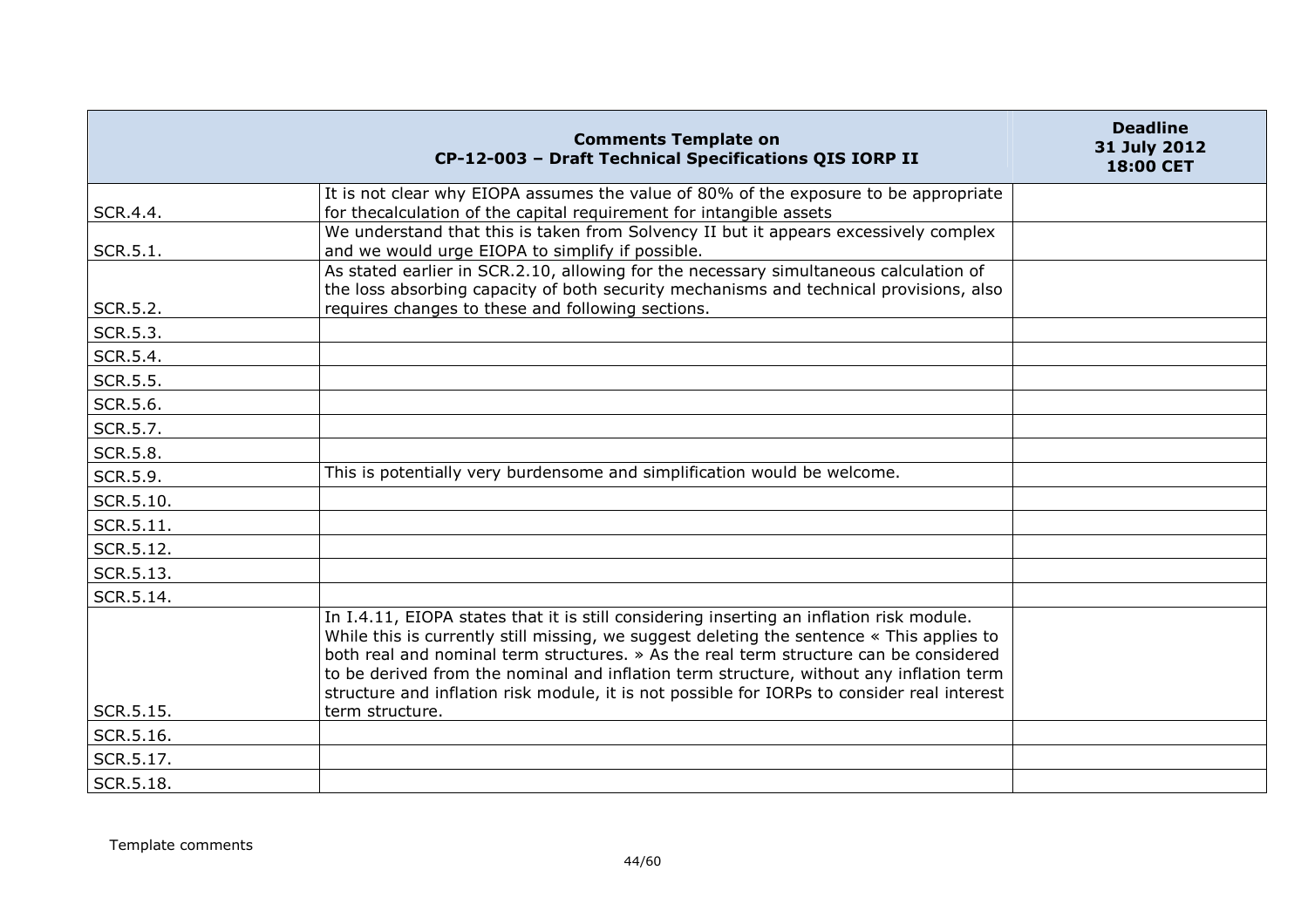|           | <b>Comments Template on</b><br>CP-12-003 - Draft Technical Specifications QIS IORP II                                                                                                                                                                                               | <b>Deadline</b><br>31 July 2012<br>18:00 CET |
|-----------|-------------------------------------------------------------------------------------------------------------------------------------------------------------------------------------------------------------------------------------------------------------------------------------|----------------------------------------------|
| SCR.5.19. |                                                                                                                                                                                                                                                                                     |                                              |
| SCR.5.20. |                                                                                                                                                                                                                                                                                     |                                              |
| SCR.5.21. |                                                                                                                                                                                                                                                                                     |                                              |
| SCR.5.22. | Are the shocks supposed to be multiplied on the market interest rate curve including<br>or excluding the Smith Wilson procedure for extrapolation ?                                                                                                                                 |                                              |
| SCR.5.23. |                                                                                                                                                                                                                                                                                     |                                              |
| SCR.5.24. |                                                                                                                                                                                                                                                                                     |                                              |
| SCR.5.25. |                                                                                                                                                                                                                                                                                     |                                              |
| SCR.5.26. |                                                                                                                                                                                                                                                                                     |                                              |
| SCR.5.27. | « Where data regarding maturities is not available ». Does EIOPA refer here to data<br>regarding cash flows or regarding interest rate maturities? The latter is redundant<br>given the Smith-Wilson extrapolation procedure, pending the answer on our question<br>under SCR.5.22. |                                              |
| SCR.5.28. |                                                                                                                                                                                                                                                                                     |                                              |
| SCR.5.29. |                                                                                                                                                                                                                                                                                     |                                              |
| SCR.5.30. | The percentage of assets invested in each equity category is also needed as input                                                                                                                                                                                                   |                                              |
| SCR.5.31. |                                                                                                                                                                                                                                                                                     |                                              |
| SCR.5.32. |                                                                                                                                                                                                                                                                                     |                                              |
| SCR.5.33. |                                                                                                                                                                                                                                                                                     |                                              |
| SCR.5.34. |                                                                                                                                                                                                                                                                                     |                                              |
| SCR.5.35. |                                                                                                                                                                                                                                                                                     |                                              |
| SCR.5.36. |                                                                                                                                                                                                                                                                                     |                                              |
| SCR.5.37. |                                                                                                                                                                                                                                                                                     |                                              |
| SCR.5.38. |                                                                                                                                                                                                                                                                                     |                                              |
| SCR.5.39. |                                                                                                                                                                                                                                                                                     |                                              |
| SCR.5.40. |                                                                                                                                                                                                                                                                                     |                                              |
| SCR.5.41. | The index 'x' is redundant and leads to confusion                                                                                                                                                                                                                                   |                                              |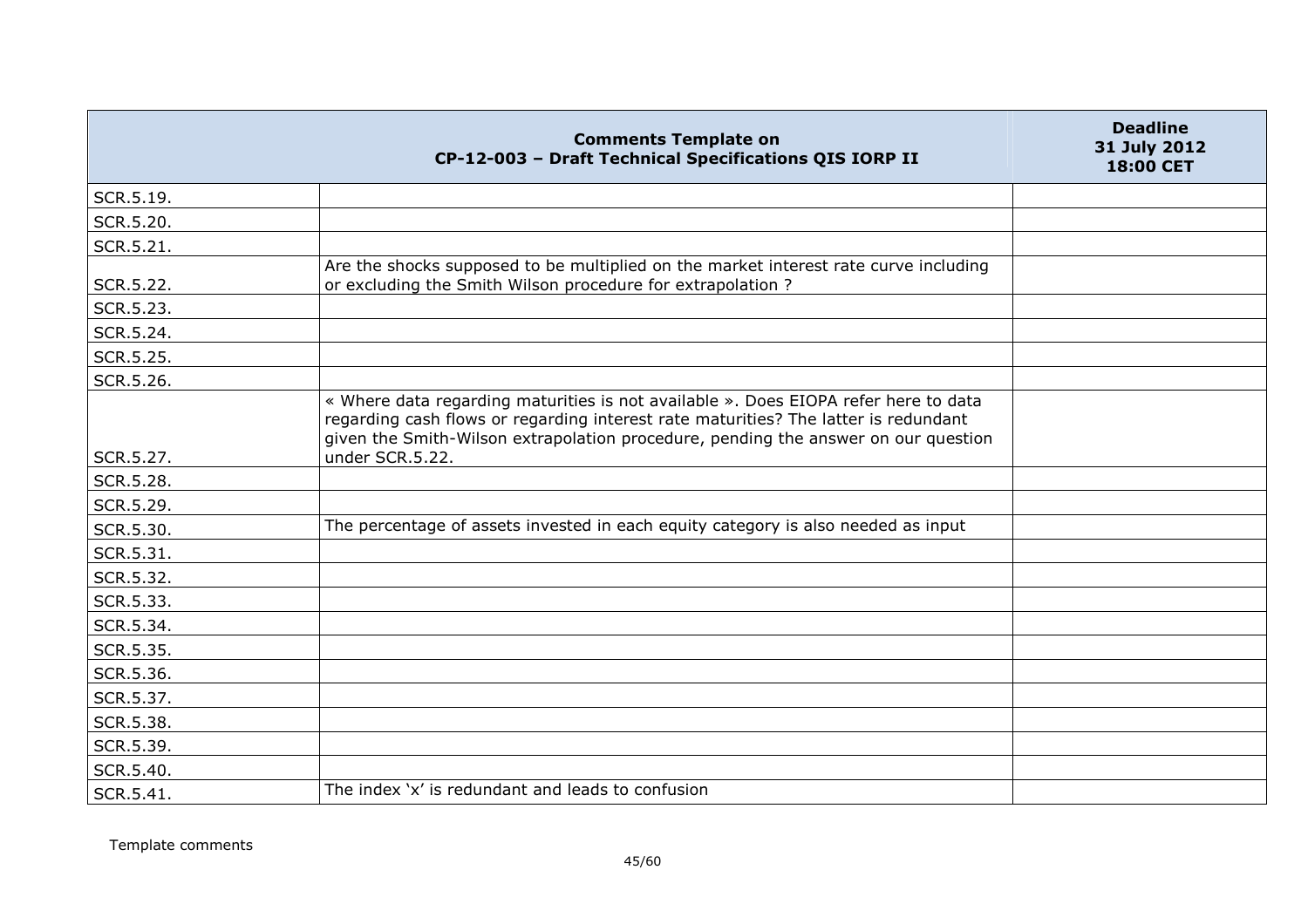|           | <b>Comments Template on</b><br>CP-12-003 - Draft Technical Specifications QIS IORP II                                                                                                                                                                                                                                                                                                                                                                                                                                                                                                                                                                                                                                                                                                                                                                                      | <b>Deadline</b><br>31 July 2012<br>18:00 CET |
|-----------|----------------------------------------------------------------------------------------------------------------------------------------------------------------------------------------------------------------------------------------------------------------------------------------------------------------------------------------------------------------------------------------------------------------------------------------------------------------------------------------------------------------------------------------------------------------------------------------------------------------------------------------------------------------------------------------------------------------------------------------------------------------------------------------------------------------------------------------------------------------------------|----------------------------------------------|
| SCR.5.42. |                                                                                                                                                                                                                                                                                                                                                                                                                                                                                                                                                                                                                                                                                                                                                                                                                                                                            |                                              |
| SCR.5.43. |                                                                                                                                                                                                                                                                                                                                                                                                                                                                                                                                                                                                                                                                                                                                                                                                                                                                            |                                              |
| SCR.5.44. |                                                                                                                                                                                                                                                                                                                                                                                                                                                                                                                                                                                                                                                                                                                                                                                                                                                                            |                                              |
| SCR.5.45. |                                                                                                                                                                                                                                                                                                                                                                                                                                                                                                                                                                                                                                                                                                                                                                                                                                                                            |                                              |
| SCR.5.46. | The idea of the duration-based approach can be supported. However, it is inconsistent<br>to decrease to stress only for equity investments and not for the other asset<br>categories (especially alternative investments).<br>Furthermore, it is debatable why there is a hard boundary on the average duration of<br>12 years. More different levels of average durations with associated stress levels<br>would be more appropriate. For example an equity stress of 25% for an average<br>duration which exceeds 8 years, a stress of 22% for an average duration which<br>exceeds 12 years and an equity stress of 15 years for an average duration which<br>exceeds 16 years. Unless EIOPA clearly indicates that the boundary is purely for the<br>purpose of this QIS and is not intended as a basis for further parameterization, we<br>suggest amending this part |                                              |
| SCR.5.47. |                                                                                                                                                                                                                                                                                                                                                                                                                                                                                                                                                                                                                                                                                                                                                                                                                                                                            |                                              |
| SCR.5.48. |                                                                                                                                                                                                                                                                                                                                                                                                                                                                                                                                                                                                                                                                                                                                                                                                                                                                            |                                              |
| SCR.5.49. |                                                                                                                                                                                                                                                                                                                                                                                                                                                                                                                                                                                                                                                                                                                                                                                                                                                                            |                                              |
| SCR.5.50. |                                                                                                                                                                                                                                                                                                                                                                                                                                                                                                                                                                                                                                                                                                                                                                                                                                                                            |                                              |
| SCR.5.51. |                                                                                                                                                                                                                                                                                                                                                                                                                                                                                                                                                                                                                                                                                                                                                                                                                                                                            |                                              |
| SCR.5.52. | The percentage of assets invested in property is also needed as input                                                                                                                                                                                                                                                                                                                                                                                                                                                                                                                                                                                                                                                                                                                                                                                                      |                                              |
| SCR.5.53. |                                                                                                                                                                                                                                                                                                                                                                                                                                                                                                                                                                                                                                                                                                                                                                                                                                                                            |                                              |
| SCR.5.54. |                                                                                                                                                                                                                                                                                                                                                                                                                                                                                                                                                                                                                                                                                                                                                                                                                                                                            |                                              |
| SCR.5.55. |                                                                                                                                                                                                                                                                                                                                                                                                                                                                                                                                                                                                                                                                                                                                                                                                                                                                            |                                              |
| SCR.5.56. |                                                                                                                                                                                                                                                                                                                                                                                                                                                                                                                                                                                                                                                                                                                                                                                                                                                                            |                                              |
| SCR.5.57. |                                                                                                                                                                                                                                                                                                                                                                                                                                                                                                                                                                                                                                                                                                                                                                                                                                                                            |                                              |
| SCR.5.58. |                                                                                                                                                                                                                                                                                                                                                                                                                                                                                                                                                                                                                                                                                                                                                                                                                                                                            |                                              |
| SCR.5.59. |                                                                                                                                                                                                                                                                                                                                                                                                                                                                                                                                                                                                                                                                                                                                                                                                                                                                            |                                              |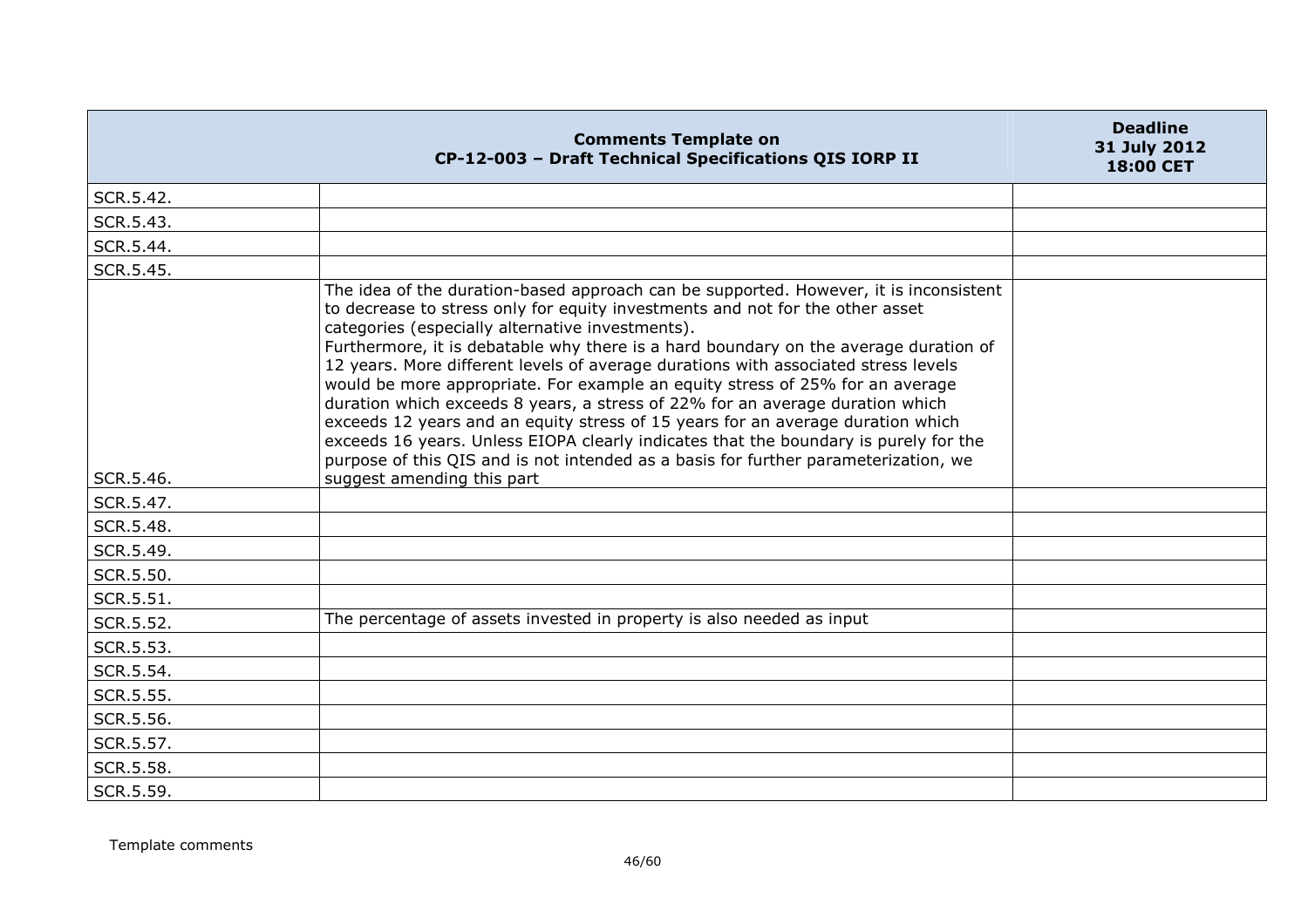|           | <b>Comments Template on</b><br>CP-12-003 - Draft Technical Specifications QIS IORP II                                                                                                                                                                                                                                                                               | <b>Deadline</b><br>31 July 2012<br>18:00 CET |
|-----------|---------------------------------------------------------------------------------------------------------------------------------------------------------------------------------------------------------------------------------------------------------------------------------------------------------------------------------------------------------------------|----------------------------------------------|
| SCR.5.60. |                                                                                                                                                                                                                                                                                                                                                                     |                                              |
| SCR.5.61. |                                                                                                                                                                                                                                                                                                                                                                     |                                              |
| SCR.5.62. | "Non-listed equity and property should be assumed to be sensitive to the currency of<br>the country where it is located or the currency of the country where the issuer of the<br>equity has its main operation, respectively."<br>Because of the use of the term 'respectively', the items non-listed equity and property<br>should be changed to avoid confusion. |                                              |
| SCR.5.63. | The percentage of assets subject to currency risk for each of the relevant currencies is<br>also needed as input                                                                                                                                                                                                                                                    |                                              |
| SCR.5.64. |                                                                                                                                                                                                                                                                                                                                                                     |                                              |
| SCR.5.65. |                                                                                                                                                                                                                                                                                                                                                                     |                                              |
| SCR.5.66. |                                                                                                                                                                                                                                                                                                                                                                     |                                              |
| SCR.5.67. |                                                                                                                                                                                                                                                                                                                                                                     |                                              |
| SCR.5.68. |                                                                                                                                                                                                                                                                                                                                                                     |                                              |
| SCR.5.69. |                                                                                                                                                                                                                                                                                                                                                                     |                                              |
| SCR.5.70. |                                                                                                                                                                                                                                                                                                                                                                     |                                              |
| SCR.5.71. |                                                                                                                                                                                                                                                                                                                                                                     |                                              |
| SCR.5.72. | What if nMKT <sub>fx,c,TP</sub> = nMKT <sub>fx,c,TP</sub> <sup>UP</sup> and nMKT <sub>fx,c,SM</sub> = nMKT <sub>fx,c,SM</sub> <sup>DOWN</sup> ?                                                                                                                                                                                                                     |                                              |
| SCR.5.73. |                                                                                                                                                                                                                                                                                                                                                                     |                                              |
| SCR.5.74. |                                                                                                                                                                                                                                                                                                                                                                     |                                              |
| SCR.5.75. |                                                                                                                                                                                                                                                                                                                                                                     |                                              |
| SCR.5.76. |                                                                                                                                                                                                                                                                                                                                                                     |                                              |
| SCR.5.77. |                                                                                                                                                                                                                                                                                                                                                                     |                                              |
| SCR.5.78. |                                                                                                                                                                                                                                                                                                                                                                     |                                              |
| SCR.5.79. |                                                                                                                                                                                                                                                                                                                                                                     |                                              |
| SCR.5.80. | is. ?????                                                                                                                                                                                                                                                                                                                                                           |                                              |
| SCR.5.81. |                                                                                                                                                                                                                                                                                                                                                                     |                                              |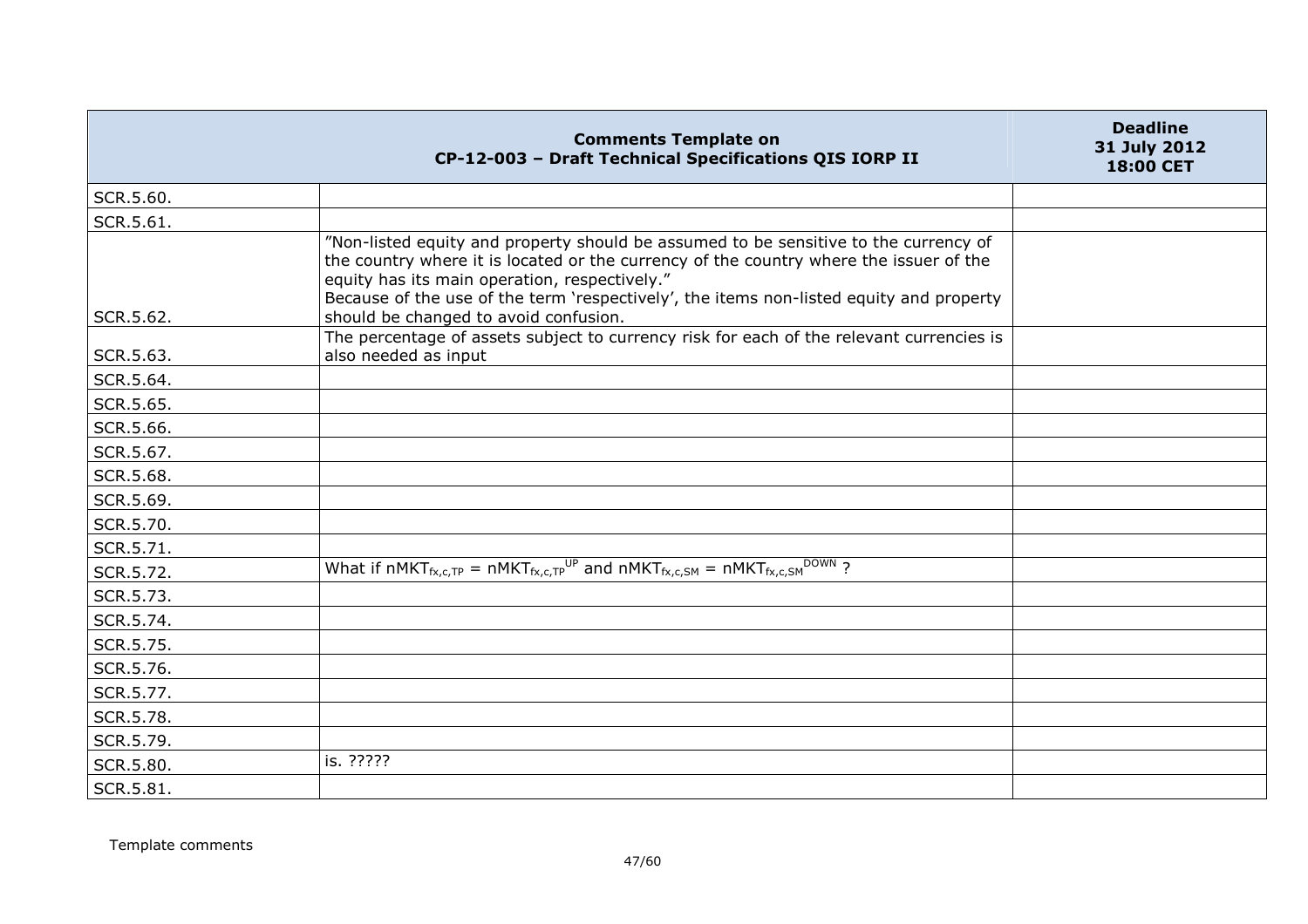|           | <b>Comments Template on</b><br>CP-12-003 - Draft Technical Specifications QIS IORP II                                                                                                                                                                                                                                                                                                                                                                                                                                                                                                                                                                                                                                                                                                                                                                                                                                               | <b>Deadline</b><br>31 July 2012<br>18:00 CET |
|-----------|-------------------------------------------------------------------------------------------------------------------------------------------------------------------------------------------------------------------------------------------------------------------------------------------------------------------------------------------------------------------------------------------------------------------------------------------------------------------------------------------------------------------------------------------------------------------------------------------------------------------------------------------------------------------------------------------------------------------------------------------------------------------------------------------------------------------------------------------------------------------------------------------------------------------------------------|----------------------------------------------|
| SCR.5.82. | There is no subsection V.1                                                                                                                                                                                                                                                                                                                                                                                                                                                                                                                                                                                                                                                                                                                                                                                                                                                                                                          |                                              |
| SCR.5.83. |                                                                                                                                                                                                                                                                                                                                                                                                                                                                                                                                                                                                                                                                                                                                                                                                                                                                                                                                     |                                              |
| SCR.5.84. |                                                                                                                                                                                                                                                                                                                                                                                                                                                                                                                                                                                                                                                                                                                                                                                                                                                                                                                                     |                                              |
| SCR.5.85. |                                                                                                                                                                                                                                                                                                                                                                                                                                                                                                                                                                                                                                                                                                                                                                                                                                                                                                                                     |                                              |
| SCR.5.86. |                                                                                                                                                                                                                                                                                                                                                                                                                                                                                                                                                                                                                                                                                                                                                                                                                                                                                                                                     |                                              |
| SCR.5.87. |                                                                                                                                                                                                                                                                                                                                                                                                                                                                                                                                                                                                                                                                                                                                                                                                                                                                                                                                     |                                              |
| SCR.5.88. | Without performing the actual calculations, as will only be done during the actual QIS,<br>it is impossible for us to assess whether the proposed shocks indeed lead to a 99.5%<br>VaR, as stated in section SCR.5.87. We therefore reserve the liberty to comment on<br>this during the QIS.<br>Furthermore, it is not clear what EIOPA intends with the Duration cap. Does this mean<br>that a duration equal to duration cap should be assumed in the case of a higher<br>duration, or that the calculation is not allowed for higher duration bonds ? If the latter,<br>please specify what the calculation should be.<br>In addition, as in section SCR.5.94, the factors for government bonds are given,<br>please refer to 'corporate bonds' here, instead of simply 'bonds'. It's questionable why<br>companies - with a same credit rating - are assumed to be more risky than<br>governments with the same credit rating. |                                              |
| SCR.5.89. |                                                                                                                                                                                                                                                                                                                                                                                                                                                                                                                                                                                                                                                                                                                                                                                                                                                                                                                                     |                                              |
| SCR.5.90. |                                                                                                                                                                                                                                                                                                                                                                                                                                                                                                                                                                                                                                                                                                                                                                                                                                                                                                                                     |                                              |
| SCR.5.91. |                                                                                                                                                                                                                                                                                                                                                                                                                                                                                                                                                                                                                                                                                                                                                                                                                                                                                                                                     |                                              |
| SCR.5.92. |                                                                                                                                                                                                                                                                                                                                                                                                                                                                                                                                                                                                                                                                                                                                                                                                                                                                                                                                     |                                              |
| SCR.5.93. | We understand that this derogation also applies in Solvency II, but it can be argued<br>that EU Government bonds and similar exposures should be treated in the same way<br>as any other assets in relation to spread risk. For Ireland this could be an important<br>issue given the existence of sovereign annuities backed by EU Government bonds<br>where the default risk is passed to the pensioners.                                                                                                                                                                                                                                                                                                                                                                                                                                                                                                                         |                                              |
|           | In SCR.5.93, reference is made to bonds issued by the European Central Bank only,                                                                                                                                                                                                                                                                                                                                                                                                                                                                                                                                                                                                                                                                                                                                                                                                                                                   |                                              |
| SCR.5.94. | while reference is made here to 'Central banks' in plural. Are national central banks                                                                                                                                                                                                                                                                                                                                                                                                                                                                                                                                                                                                                                                                                                                                                                                                                                               |                                              |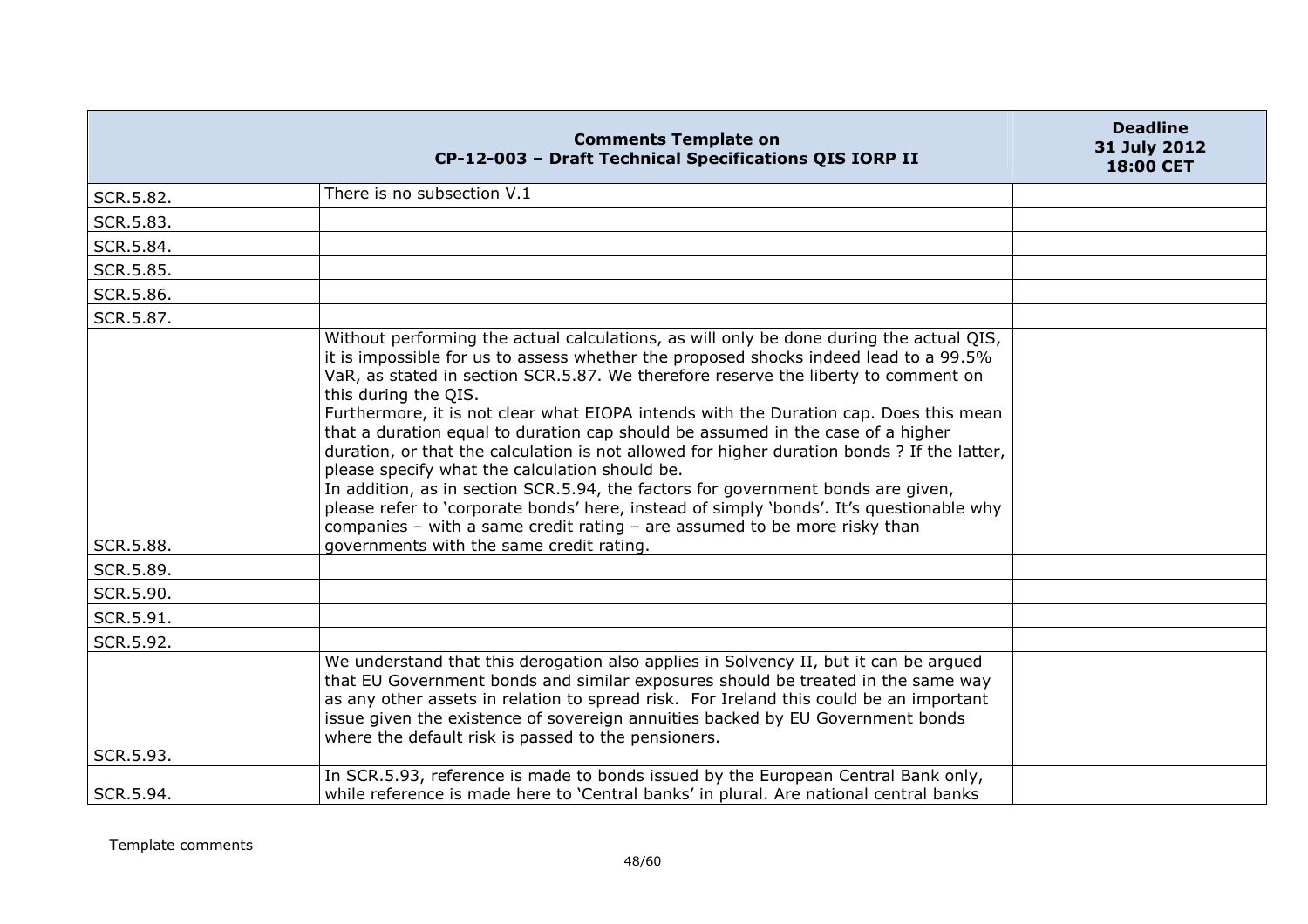|            | <b>Comments Template on</b><br>CP-12-003 - Draft Technical Specifications QIS IORP II                                                                                                                                                                                                             | <b>Deadline</b><br>31 July 2012<br>18:00 CET |
|------------|---------------------------------------------------------------------------------------------------------------------------------------------------------------------------------------------------------------------------------------------------------------------------------------------------|----------------------------------------------|
|            | also includedd or not?                                                                                                                                                                                                                                                                            |                                              |
| SCR.5.95.  |                                                                                                                                                                                                                                                                                                   |                                              |
| SCR.5.96.  |                                                                                                                                                                                                                                                                                                   |                                              |
| SCR.5.97.  | The formula is not complete. What does the formula result in ?                                                                                                                                                                                                                                    |                                              |
| SCR.5.98.  |                                                                                                                                                                                                                                                                                                   |                                              |
| SCR.5.99.  | The formula is not complete. What does the formula result in ?                                                                                                                                                                                                                                    |                                              |
| SCR.5.100. |                                                                                                                                                                                                                                                                                                   |                                              |
| SCR.5.101. |                                                                                                                                                                                                                                                                                                   |                                              |
| SCR.5.102. |                                                                                                                                                                                                                                                                                                   |                                              |
| SCR.5.103. |                                                                                                                                                                                                                                                                                                   |                                              |
| SCR.5.104. |                                                                                                                                                                                                                                                                                                   |                                              |
| SCR.5.105. |                                                                                                                                                                                                                                                                                                   |                                              |
| SCR.5.106. |                                                                                                                                                                                                                                                                                                   |                                              |
| SCR.5.107. |                                                                                                                                                                                                                                                                                                   |                                              |
| SCR.5.108. | The formula refers to $F^{up}$ , while the explanation refers to $F^{up}$ . Which one should be<br>used ?<br>Furthermore, F <sup>up</sup> has been defined twice, both in section SCR.5.88 and in SCR.5.94. It<br>is not clear which one to use. More precision in the definition is needed here. |                                              |
| SCR.5.109. |                                                                                                                                                                                                                                                                                                   |                                              |
| SCR.5.110. |                                                                                                                                                                                                                                                                                                   |                                              |
| SCR.5.111. |                                                                                                                                                                                                                                                                                                   |                                              |
| SCR.5.112. |                                                                                                                                                                                                                                                                                                   |                                              |
| SCR.5.113. |                                                                                                                                                                                                                                                                                                   |                                              |
| SCR.5.114. |                                                                                                                                                                                                                                                                                                   |                                              |
| SCR.5.115. |                                                                                                                                                                                                                                                                                                   |                                              |
| SCR.5.116. |                                                                                                                                                                                                                                                                                                   |                                              |
| SCR.5.117. |                                                                                                                                                                                                                                                                                                   |                                              |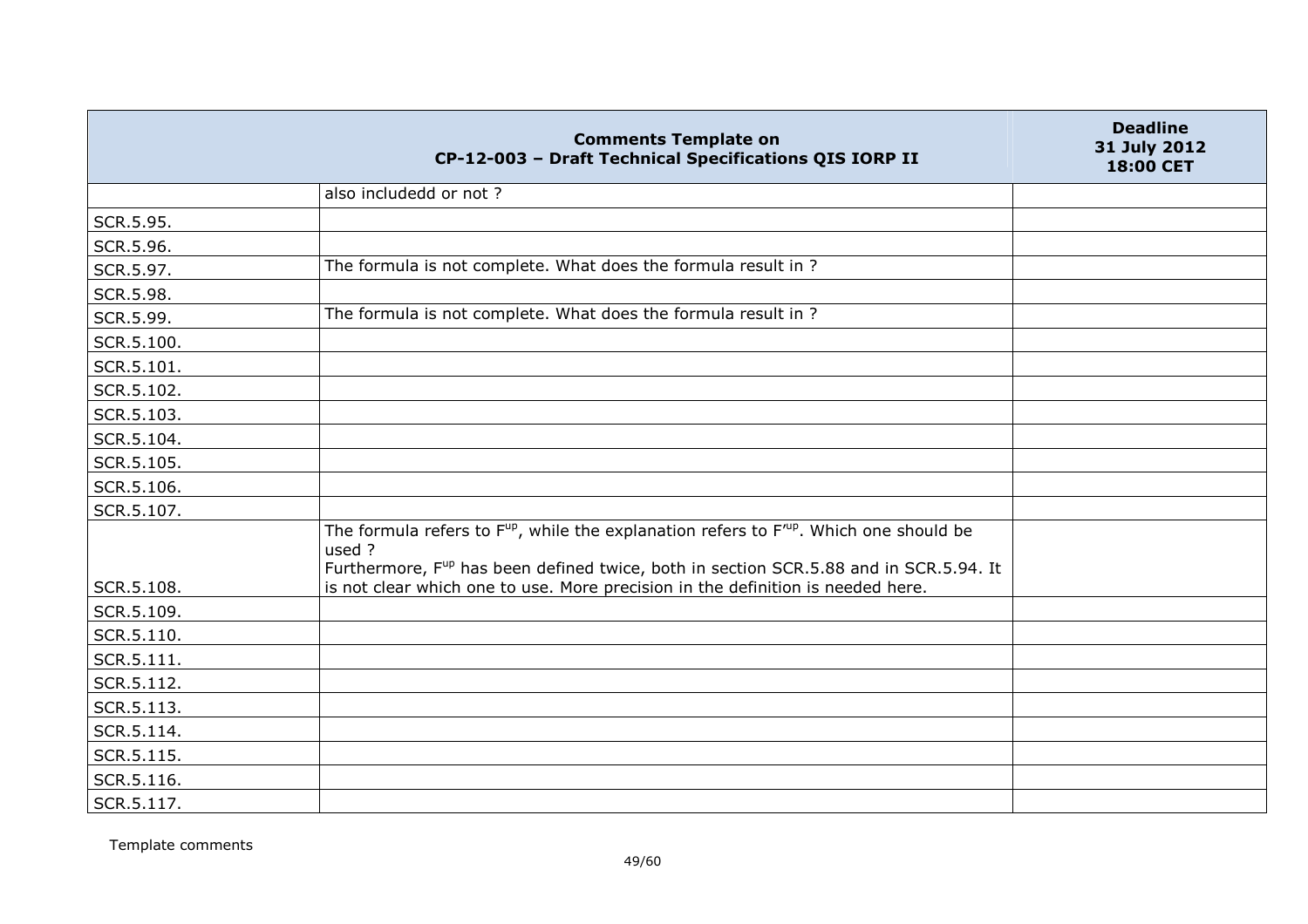|            | <b>Comments Template on</b><br>CP-12-003 - Draft Technical Specifications QIS IORP II                                                                                                                                                                                                                                                                                                                                      | <b>Deadline</b><br>31 July 2012<br><b>18:00 CET</b> |
|------------|----------------------------------------------------------------------------------------------------------------------------------------------------------------------------------------------------------------------------------------------------------------------------------------------------------------------------------------------------------------------------------------------------------------------------|-----------------------------------------------------|
| SCR.5.118. |                                                                                                                                                                                                                                                                                                                                                                                                                            |                                                     |
| SCR.5.119. |                                                                                                                                                                                                                                                                                                                                                                                                                            |                                                     |
| SCR.5.120. |                                                                                                                                                                                                                                                                                                                                                                                                                            |                                                     |
| SCR.5.121. |                                                                                                                                                                                                                                                                                                                                                                                                                            |                                                     |
| SCR.5.122. |                                                                                                                                                                                                                                                                                                                                                                                                                            |                                                     |
| SCR.5.123. |                                                                                                                                                                                                                                                                                                                                                                                                                            |                                                     |
| SCR.5.124. | It is not clear what the last sentence means. Does EIOPA mean to say that<br>government bonds should be included in the calculation of 'total assets'?                                                                                                                                                                                                                                                                     |                                                     |
| SCR.5.125. |                                                                                                                                                                                                                                                                                                                                                                                                                            |                                                     |
| SCR.5.126. |                                                                                                                                                                                                                                                                                                                                                                                                                            |                                                     |
| SCR.5.127. |                                                                                                                                                                                                                                                                                                                                                                                                                            |                                                     |
| SCR.5.128. | We understand that this derogation also applies in Solvency II, but it can be argued<br>that EU Government bonds and similar exposures should be treated in the same way<br>as any other assets in relation to market risk concentrations. For Ireland this could be<br>an important issue given the existence of sovereign annuities backed by EU<br>Government bonds where the default risk is passed to the pensioners. |                                                     |
| SCR.5.129. | In SCR.5.128, reference is made to bonds issued by the European Central Bank only,<br>while reference is made here to 'Central banks' in plural. Are national central banks<br>also included or not ?                                                                                                                                                                                                                      |                                                     |
| SCR.5.130. |                                                                                                                                                                                                                                                                                                                                                                                                                            |                                                     |
| SCR.5.131. |                                                                                                                                                                                                                                                                                                                                                                                                                            |                                                     |
| SCR.6.1.   |                                                                                                                                                                                                                                                                                                                                                                                                                            |                                                     |
| SCR.6.2.   |                                                                                                                                                                                                                                                                                                                                                                                                                            |                                                     |
| SCR.6.3.   |                                                                                                                                                                                                                                                                                                                                                                                                                            |                                                     |
| SCR.6.4.   |                                                                                                                                                                                                                                                                                                                                                                                                                            |                                                     |
| SCR.6.5.   |                                                                                                                                                                                                                                                                                                                                                                                                                            |                                                     |
| SCR.6.6.   |                                                                                                                                                                                                                                                                                                                                                                                                                            |                                                     |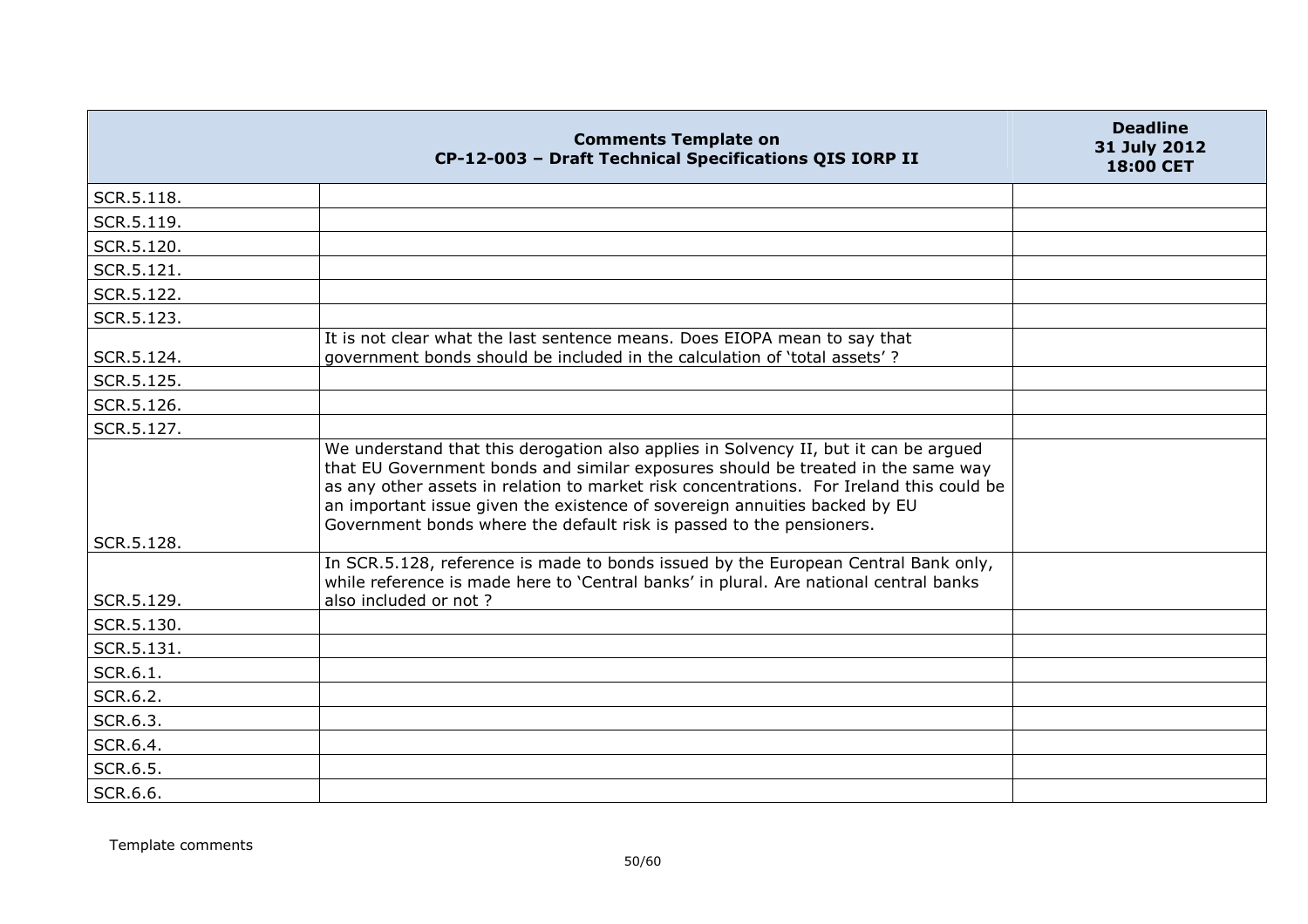|                        | <b>Comments Template on</b><br>CP-12-003 - Draft Technical Specifications QIS IORP II                                                                                                                                                                                                                        | <b>Deadline</b><br>31 July 2012<br>18:00 CET |
|------------------------|--------------------------------------------------------------------------------------------------------------------------------------------------------------------------------------------------------------------------------------------------------------------------------------------------------------|----------------------------------------------|
| SCR.6.7.               |                                                                                                                                                                                                                                                                                                              |                                              |
| SCR.6.8.               |                                                                                                                                                                                                                                                                                                              |                                              |
| SCR.6.9.               |                                                                                                                                                                                                                                                                                                              |                                              |
| SCR.6.10.              |                                                                                                                                                                                                                                                                                                              |                                              |
| SCR.6.11.              |                                                                                                                                                                                                                                                                                                              |                                              |
| SCR.6.12.              |                                                                                                                                                                                                                                                                                                              |                                              |
| SCR.6.13.              |                                                                                                                                                                                                                                                                                                              |                                              |
| SCR.6.14.              | EIOPA should be aware that most IORPs will not be familiar with calculations involving<br>loss distribution functions, as this is currently not pension practice. The specifications<br>laid out in this section will be hard if not impossible to set up for IORPs with little or no<br>experience in this. |                                              |
|                        | See our comment on section SCR.6.14<br>Also, IORPs will most likely be unfamiliar with the terms, meaning and calculation of                                                                                                                                                                                 |                                              |
| SCR.6.15.              | V <sub>inter</sub> and V <sub>intra.</sub>                                                                                                                                                                                                                                                                   |                                              |
| SCR.6.16.              |                                                                                                                                                                                                                                                                                                              |                                              |
| SCR.6.17.<br>SCR.6.18. |                                                                                                                                                                                                                                                                                                              |                                              |
| SCR.6.19.              |                                                                                                                                                                                                                                                                                                              |                                              |
| SCR.6.20.              |                                                                                                                                                                                                                                                                                                              |                                              |
| SCR.6.21.              |                                                                                                                                                                                                                                                                                                              |                                              |
| SCR.6.22.              |                                                                                                                                                                                                                                                                                                              |                                              |
| SCR.6.23.              |                                                                                                                                                                                                                                                                                                              |                                              |
| SCR.6.24.              |                                                                                                                                                                                                                                                                                                              |                                              |
| SCR.6.25.              |                                                                                                                                                                                                                                                                                                              |                                              |
| SCR.6.26.              |                                                                                                                                                                                                                                                                                                              |                                              |
| SCR.6.27.              |                                                                                                                                                                                                                                                                                                              |                                              |
| SCR.6.28.              |                                                                                                                                                                                                                                                                                                              |                                              |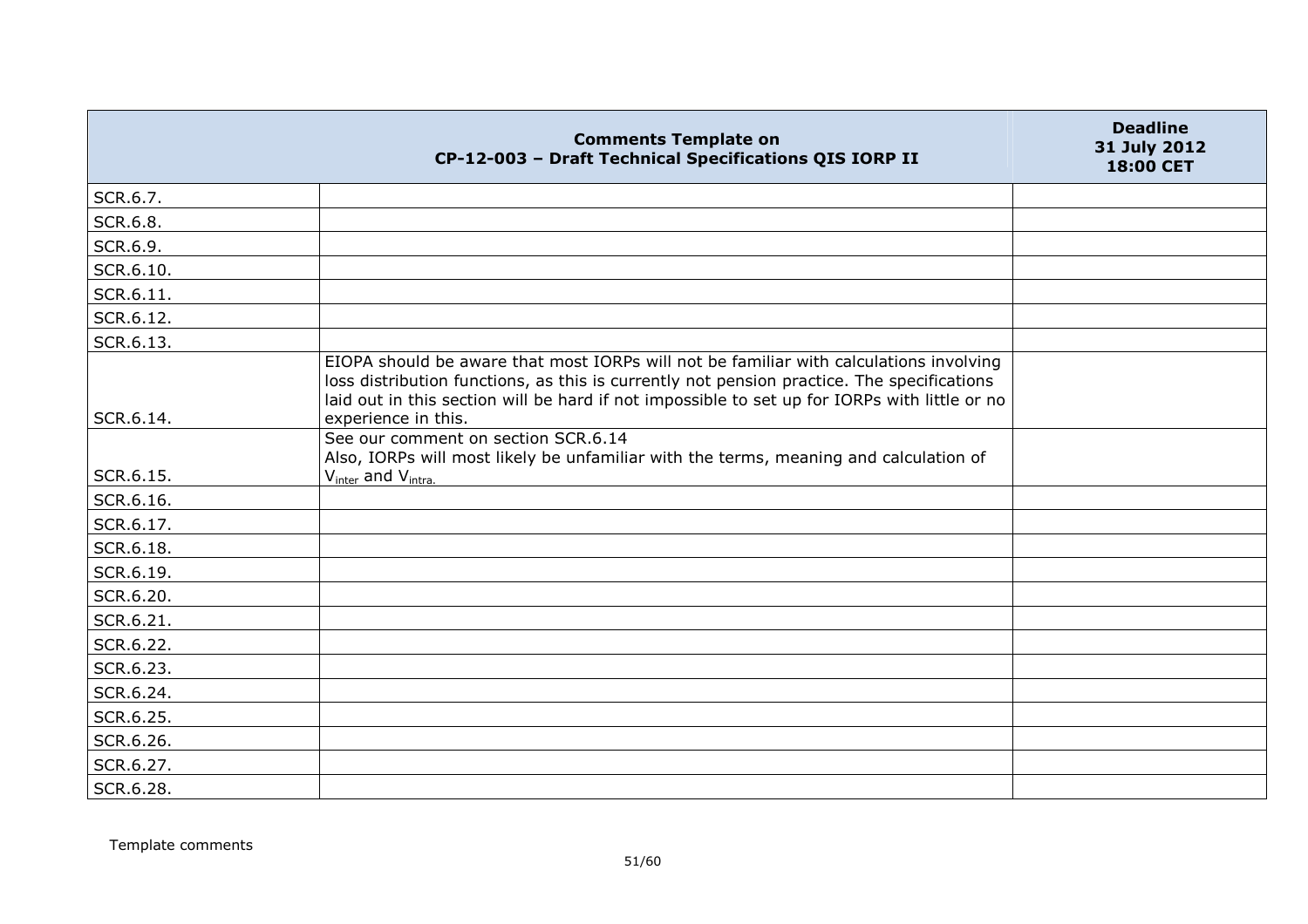|           | <b>Comments Template on</b><br>CP-12-003 - Draft Technical Specifications QIS IORP II                                                                                                                                                                                                                                                      | <b>Deadline</b><br>31 July 2012<br><b>18:00 CET</b> |
|-----------|--------------------------------------------------------------------------------------------------------------------------------------------------------------------------------------------------------------------------------------------------------------------------------------------------------------------------------------------|-----------------------------------------------------|
| SCR.6.29. |                                                                                                                                                                                                                                                                                                                                            |                                                     |
| SCR.6.30. |                                                                                                                                                                                                                                                                                                                                            |                                                     |
| SCR.6.31. |                                                                                                                                                                                                                                                                                                                                            |                                                     |
| SCR.6.32. |                                                                                                                                                                                                                                                                                                                                            |                                                     |
| SCR.7.1.  |                                                                                                                                                                                                                                                                                                                                            |                                                     |
| SCR.7.2.  |                                                                                                                                                                                                                                                                                                                                            |                                                     |
| SCR.7.3.  |                                                                                                                                                                                                                                                                                                                                            |                                                     |
| SCR.7.4.  |                                                                                                                                                                                                                                                                                                                                            |                                                     |
| SCR.7.5.  | Again, please also allow for an integral calculation of the loss absorbing capacity in(?)<br>both security mechanisms and technical provisions.                                                                                                                                                                                            |                                                     |
| SCR.7.6.  |                                                                                                                                                                                                                                                                                                                                            |                                                     |
| SCR.7.7.  | The index 'x' is redundant and leads to confusion<br>More generally, this appears to be copied directly from Solvency II, which begs the<br>question as to whether the same correlations etc are appropriate for an insurance<br>company selling products in the market and an IORP providing benefits for an<br>employed workforce.       |                                                     |
| SCR.7.8.  |                                                                                                                                                                                                                                                                                                                                            |                                                     |
| SCR.7.9.  |                                                                                                                                                                                                                                                                                                                                            |                                                     |
| SCR.7.10. |                                                                                                                                                                                                                                                                                                                                            |                                                     |
| SCR.7.11. |                                                                                                                                                                                                                                                                                                                                            |                                                     |
| SCR.7.12. |                                                                                                                                                                                                                                                                                                                                            |                                                     |
| SCR.7.13. |                                                                                                                                                                                                                                                                                                                                            |                                                     |
| SCR.7.14. |                                                                                                                                                                                                                                                                                                                                            |                                                     |
| SCR.7.15. | The fact that no input is required to calculate the capital requirement for mortality risk<br>seems strange. If EIOPA means that no input is required, because all required<br>information is already available from previous sections, it would be advisable to state<br>so. However, this is not entirely clear from the specifications. |                                                     |
| SCR.7.16. |                                                                                                                                                                                                                                                                                                                                            |                                                     |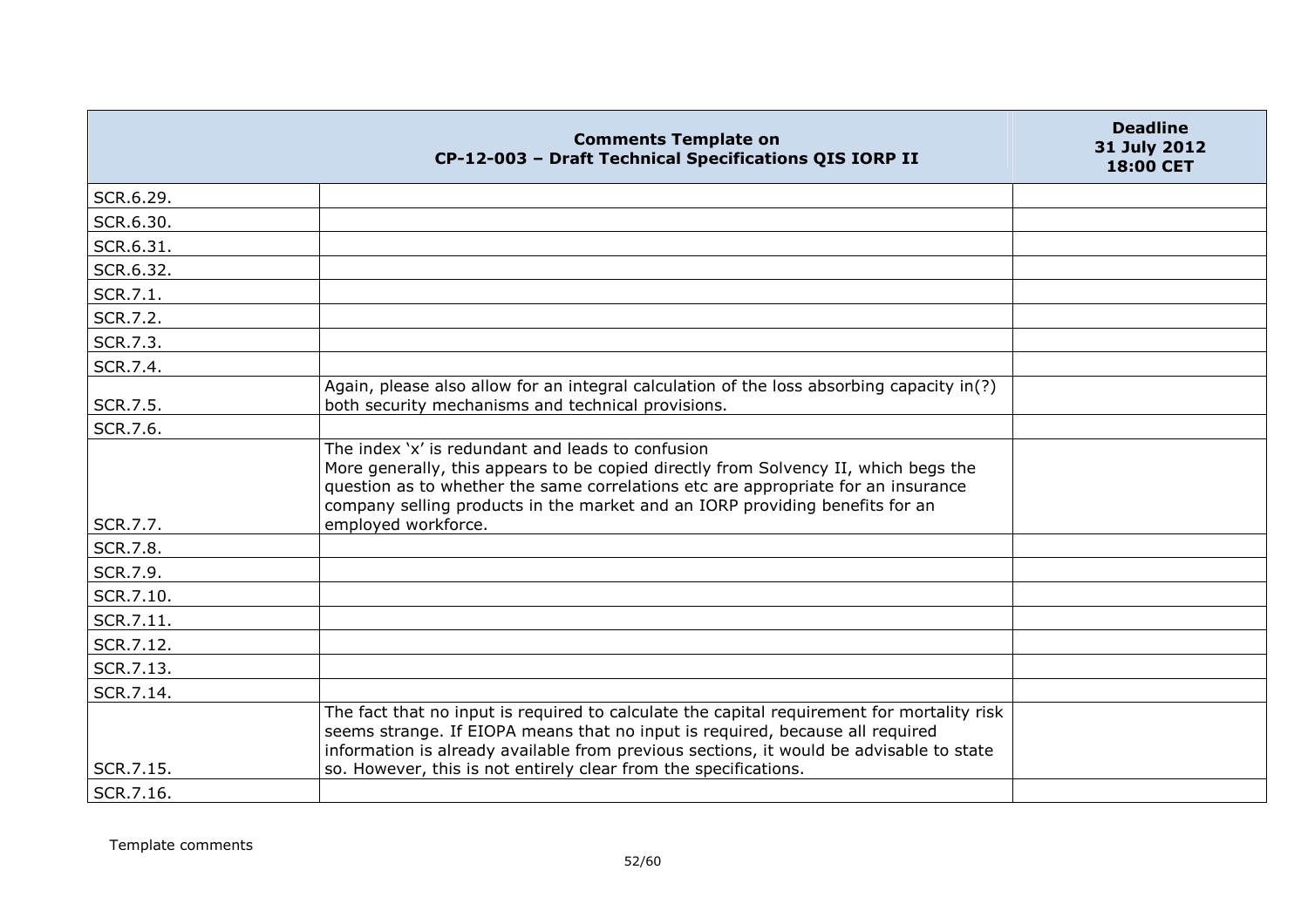|                        | <b>Comments Template on</b><br>CP-12-003 - Draft Technical Specifications QIS IORP II                                                                                                                                                                                                                                                                                                                                                                                                                                                                                                                                                      | <b>Deadline</b><br>31 July 2012<br>18:00 CET |
|------------------------|--------------------------------------------------------------------------------------------------------------------------------------------------------------------------------------------------------------------------------------------------------------------------------------------------------------------------------------------------------------------------------------------------------------------------------------------------------------------------------------------------------------------------------------------------------------------------------------------------------------------------------------------|----------------------------------------------|
| SCR.7.17.              |                                                                                                                                                                                                                                                                                                                                                                                                                                                                                                                                                                                                                                            |                                              |
| SCR.7.18.              |                                                                                                                                                                                                                                                                                                                                                                                                                                                                                                                                                                                                                                            |                                              |
| SCR.7.19.              |                                                                                                                                                                                                                                                                                                                                                                                                                                                                                                                                                                                                                                            |                                              |
| SCR.7.20.              |                                                                                                                                                                                                                                                                                                                                                                                                                                                                                                                                                                                                                                            |                                              |
| SCR.7.21.              |                                                                                                                                                                                                                                                                                                                                                                                                                                                                                                                                                                                                                                            |                                              |
| SCR.7.22.              |                                                                                                                                                                                                                                                                                                                                                                                                                                                                                                                                                                                                                                            |                                              |
| SCR.7.23.              |                                                                                                                                                                                                                                                                                                                                                                                                                                                                                                                                                                                                                                            |                                              |
| SCR.7.24.              |                                                                                                                                                                                                                                                                                                                                                                                                                                                                                                                                                                                                                                            |                                              |
| SCR.7.25.              |                                                                                                                                                                                                                                                                                                                                                                                                                                                                                                                                                                                                                                            |                                              |
| SCR.7.26.              |                                                                                                                                                                                                                                                                                                                                                                                                                                                                                                                                                                                                                                            |                                              |
| SCR.7.27.              |                                                                                                                                                                                                                                                                                                                                                                                                                                                                                                                                                                                                                                            |                                              |
| SCR.7.28.              |                                                                                                                                                                                                                                                                                                                                                                                                                                                                                                                                                                                                                                            |                                              |
|                        | In SCR.1.11, EIOPA states that all parameters and shocks are calibrated to yield a<br>99.5% VaR. Given the fact that mortality and longevity are complementary risks, it<br>cannot be compatible that for mortality risk, as stated in SCR.7.17, this calibration<br>yields a shock of 15% and for longevity this same calibration yields 20%. This is<br>especially strange since EIOPA asks IORPs in HBS.4.2 to take into account any<br>foreseeable trend in longevity. Given the fact that this trend is taken into account,<br>deviation around this trend is symmetric. The assumed stress scenario is very huge<br>and unrealistic. |                                              |
| SCR.7.29.              |                                                                                                                                                                                                                                                                                                                                                                                                                                                                                                                                                                                                                                            |                                              |
| SCR.7.30.<br>SCR.7.31. |                                                                                                                                                                                                                                                                                                                                                                                                                                                                                                                                                                                                                                            |                                              |
|                        |                                                                                                                                                                                                                                                                                                                                                                                                                                                                                                                                                                                                                                            |                                              |
| SCR.7.32.              |                                                                                                                                                                                                                                                                                                                                                                                                                                                                                                                                                                                                                                            |                                              |
| SCR.7.33.              |                                                                                                                                                                                                                                                                                                                                                                                                                                                                                                                                                                                                                                            |                                              |
| SCR.7.34.              |                                                                                                                                                                                                                                                                                                                                                                                                                                                                                                                                                                                                                                            |                                              |
| SCR.7.35.              |                                                                                                                                                                                                                                                                                                                                                                                                                                                                                                                                                                                                                                            |                                              |
| SCR.7.36.              |                                                                                                                                                                                                                                                                                                                                                                                                                                                                                                                                                                                                                                            |                                              |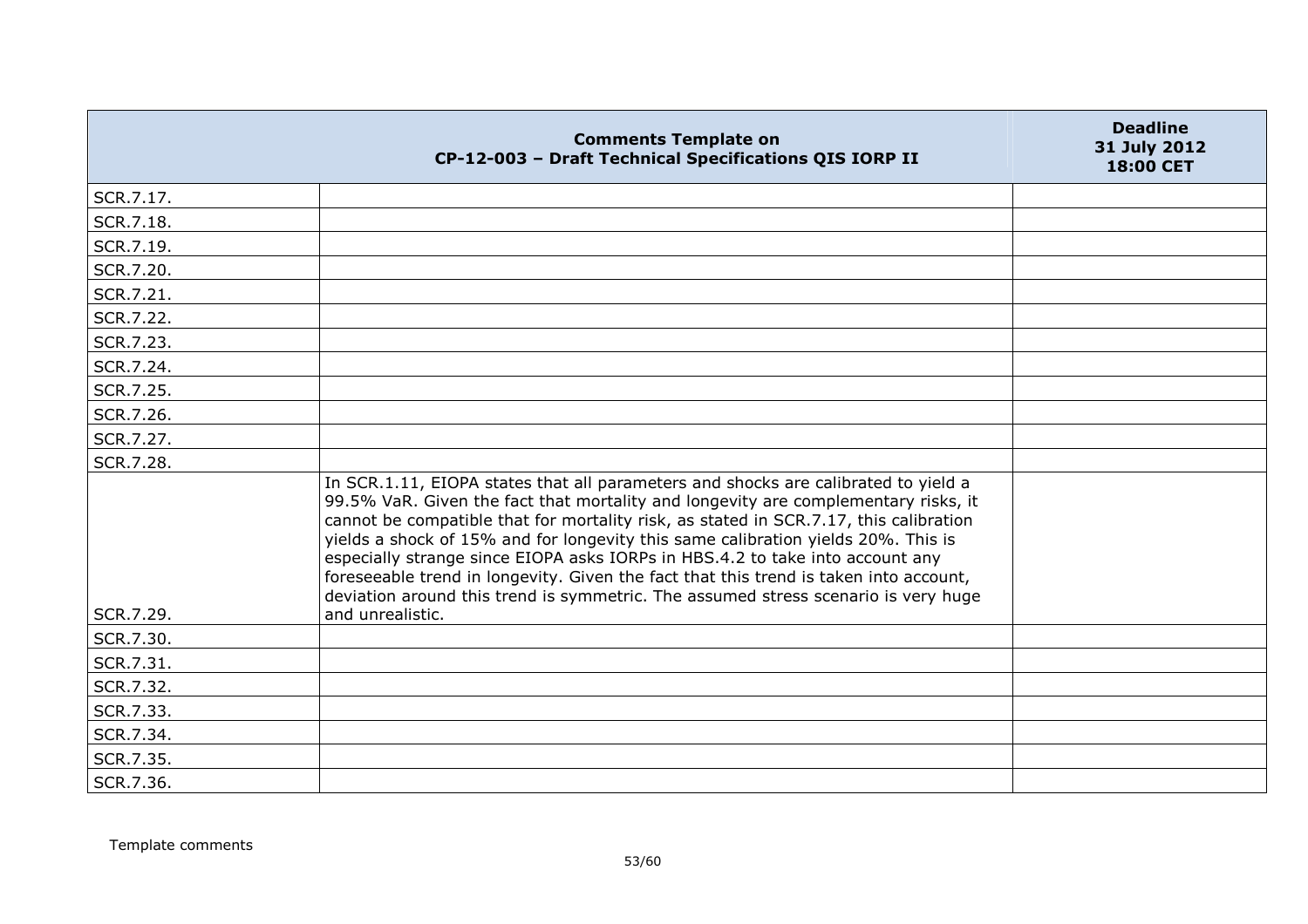|           | <b>Comments Template on</b><br>CP-12-003 - Draft Technical Specifications QIS IORP II                                                                                                                                                                         | <b>Deadline</b><br>31 July 2012<br>18:00 CET |
|-----------|---------------------------------------------------------------------------------------------------------------------------------------------------------------------------------------------------------------------------------------------------------------|----------------------------------------------|
| SCR.7.37. |                                                                                                                                                                                                                                                               |                                              |
| SCR.7.38. |                                                                                                                                                                                                                                                               |                                              |
| SCR.7.39. | This appears to be copied directly from Solvency II, which begs the question as to<br>whether the same risks arise for an insurance company selling disability products in<br>the market and an IORP providing disability benefits for an employed workforce. |                                              |
| SCR.7.40. |                                                                                                                                                                                                                                                               |                                              |
| SCR.7.41. |                                                                                                                                                                                                                                                               |                                              |
| SCR.7.42. |                                                                                                                                                                                                                                                               |                                              |
| SCR.7.43. |                                                                                                                                                                                                                                                               |                                              |
| SCR.7.44. |                                                                                                                                                                                                                                                               |                                              |
| SCR.7.45. |                                                                                                                                                                                                                                                               |                                              |
| SCR.7.46. |                                                                                                                                                                                                                                                               |                                              |
| SCR.7.47. |                                                                                                                                                                                                                                                               |                                              |
| SCR.7.48. |                                                                                                                                                                                                                                                               |                                              |
| SCR.7.49. |                                                                                                                                                                                                                                                               |                                              |
| SCR.7.50. |                                                                                                                                                                                                                                                               |                                              |
| SCR.7.51. |                                                                                                                                                                                                                                                               |                                              |
| SCR.7.52. |                                                                                                                                                                                                                                                               |                                              |
| SCR.7.53. |                                                                                                                                                                                                                                                               |                                              |
| SCR.7.54. |                                                                                                                                                                                                                                                               |                                              |
| SCR.7.55. |                                                                                                                                                                                                                                                               |                                              |
| SCR.7.56. |                                                                                                                                                                                                                                                               |                                              |
| SCR.7.57. |                                                                                                                                                                                                                                                               |                                              |
| SCR.7.58. |                                                                                                                                                                                                                                                               |                                              |
| SCR.7.59. |                                                                                                                                                                                                                                                               |                                              |
| SCR.7.60. |                                                                                                                                                                                                                                                               |                                              |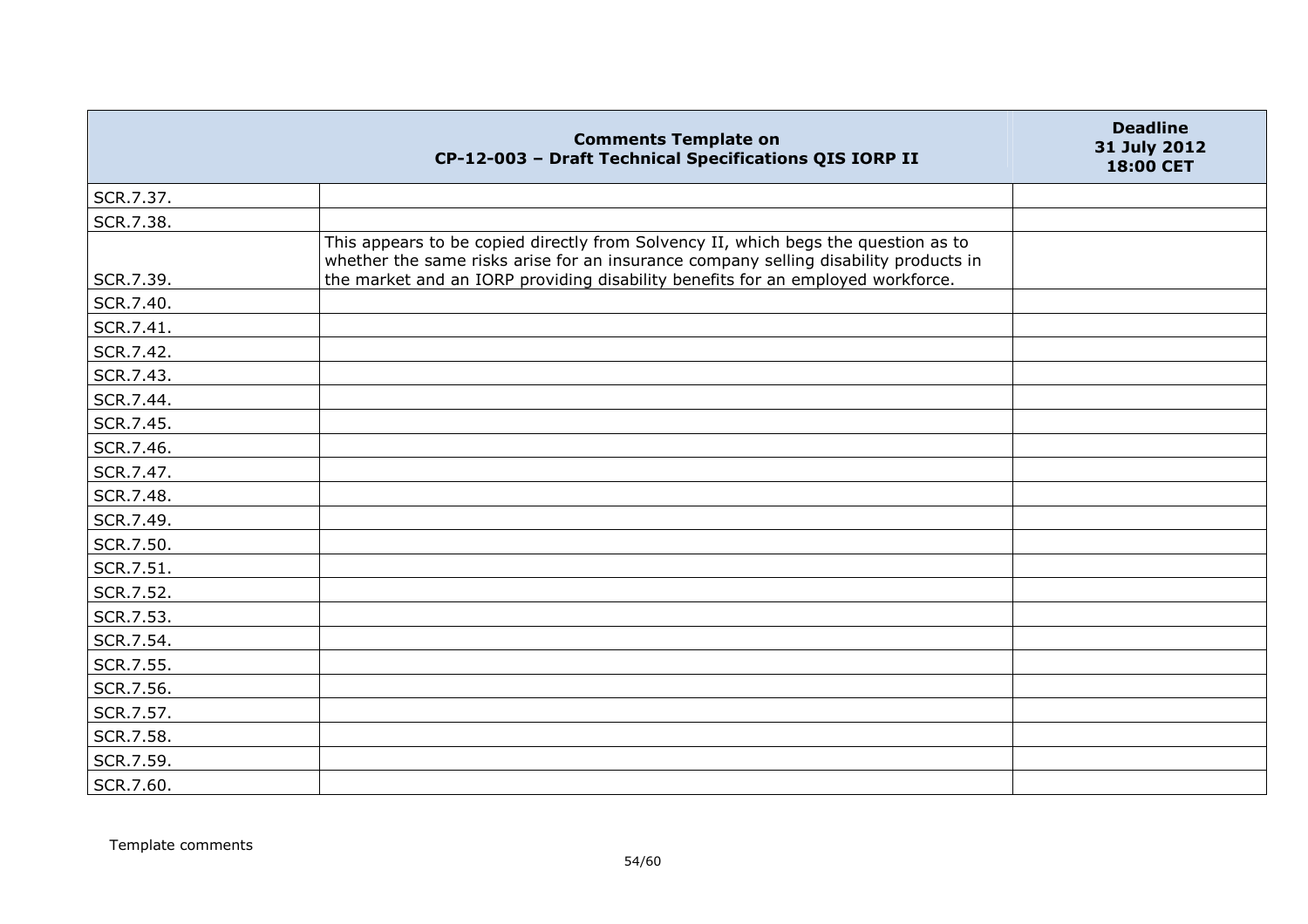|           | <b>Comments Template on</b><br>CP-12-003 - Draft Technical Specifications QIS IORP II                                                                                              | <b>Deadline</b><br>31 July 2012<br>18:00 CET |
|-----------|------------------------------------------------------------------------------------------------------------------------------------------------------------------------------------|----------------------------------------------|
| SCR.7.61. |                                                                                                                                                                                    |                                              |
| SCR.7.62. |                                                                                                                                                                                    |                                              |
| SCR.7.63. |                                                                                                                                                                                    |                                              |
| SCR.7.64. |                                                                                                                                                                                    |                                              |
| SCR.7.65. |                                                                                                                                                                                    |                                              |
| SCR.7.66. |                                                                                                                                                                                    |                                              |
| SCR.7.67. |                                                                                                                                                                                    |                                              |
| SCR.7.68. |                                                                                                                                                                                    |                                              |
| SCR.7.69. |                                                                                                                                                                                    |                                              |
| SCR.7.70. |                                                                                                                                                                                    |                                              |
| SCR.7.71. |                                                                                                                                                                                    |                                              |
| SCR.7.72. |                                                                                                                                                                                    |                                              |
| SCR.7.73. |                                                                                                                                                                                    |                                              |
| SCR.7.74. |                                                                                                                                                                                    |                                              |
| SCR.7.75. |                                                                                                                                                                                    |                                              |
| SCR.7.76. |                                                                                                                                                                                    |                                              |
| SCR.7.77. |                                                                                                                                                                                    |                                              |
|           | We consider that catastrophe risk is unlikely to be material for IORPs but if it is to be<br>considered, the risks arising for an insurance company selling products in the market |                                              |
| SCR.7.78. | and an IORP providing benefits for an employed workforce are likely to be different.                                                                                               |                                              |
| SCR.7.79. |                                                                                                                                                                                    |                                              |
| SCR.7.80. |                                                                                                                                                                                    |                                              |
| SCR.7.81. |                                                                                                                                                                                    |                                              |
| SCR.7.82. |                                                                                                                                                                                    |                                              |
| SCR.7.83. |                                                                                                                                                                                    |                                              |
| SCR.7.84. |                                                                                                                                                                                    |                                              |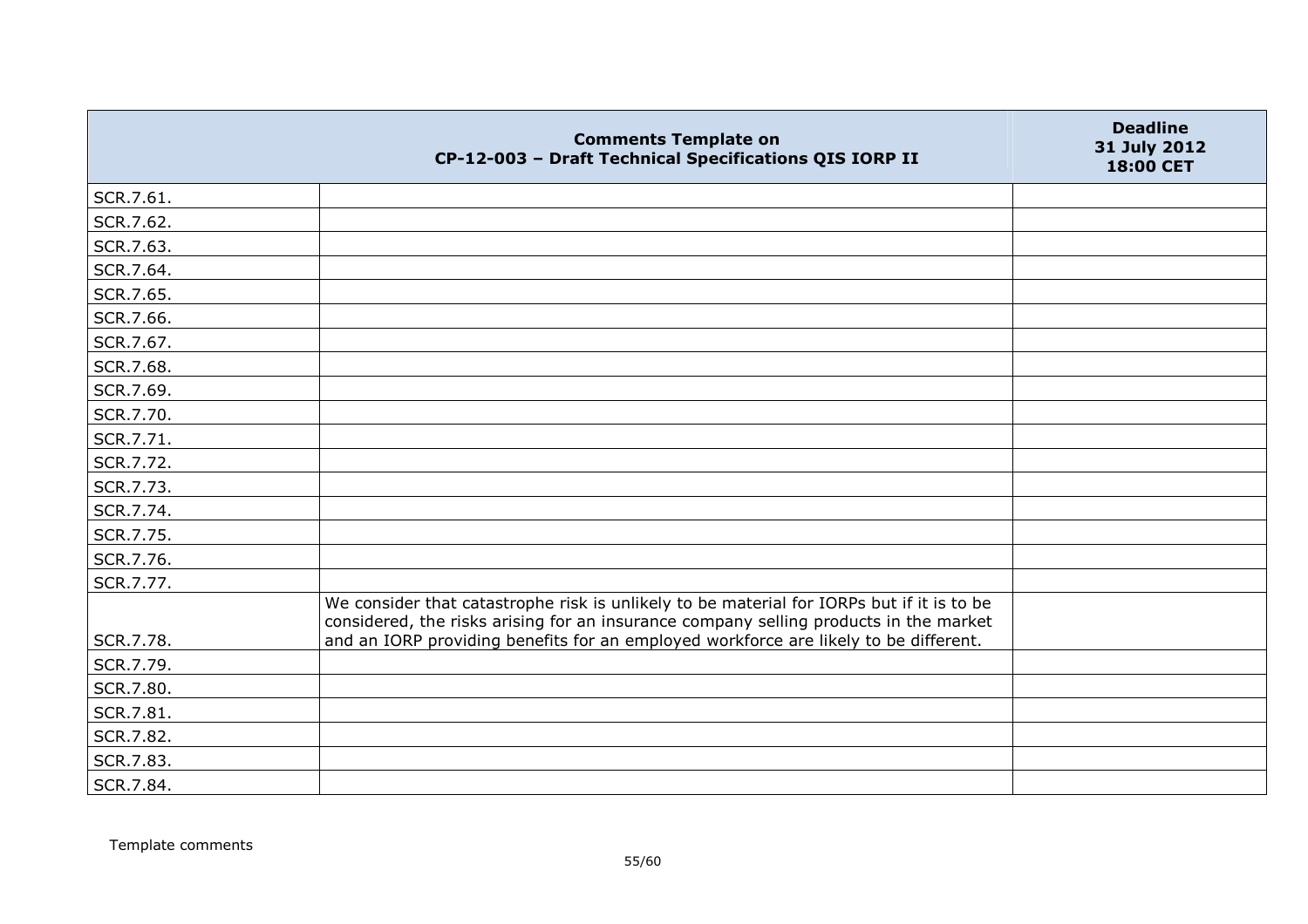|           | <b>Comments Template on</b><br>CP-12-003 - Draft Technical Specifications QIS IORP II | <b>Deadline</b><br>31 July 2012<br>18:00 CET |
|-----------|---------------------------------------------------------------------------------------|----------------------------------------------|
| SCR.7.85. |                                                                                       |                                              |
| SCR.7.86. |                                                                                       |                                              |
| SCR.7.87. |                                                                                       |                                              |
| SCR.8.1.  |                                                                                       |                                              |
| SCR.8.2.  |                                                                                       |                                              |
| SCR.8.3.  |                                                                                       |                                              |
| SCR.8.4.  |                                                                                       |                                              |
| SCR.8.5.  |                                                                                       |                                              |
| SCR.8.6.  |                                                                                       |                                              |
| SCR.8.7.  |                                                                                       |                                              |
| SCR.9.1.  |                                                                                       |                                              |
| SCR.9.2.  |                                                                                       |                                              |
| SCR.9.3.  |                                                                                       |                                              |
| SCR.9.4.  |                                                                                       |                                              |
| SCR.9.5.  |                                                                                       |                                              |
| SCR.9.6.  |                                                                                       |                                              |
| SCR.9.7.  |                                                                                       |                                              |
| SCR.9.8.  |                                                                                       |                                              |
| SCR.9.9.  |                                                                                       |                                              |
| SCR.9.10. |                                                                                       |                                              |
| SCR.9.11. |                                                                                       |                                              |
| SCR.9.12. |                                                                                       |                                              |
| SCR.9.13. |                                                                                       |                                              |
| SCR.9.14. |                                                                                       |                                              |
| SCR.9.15. |                                                                                       |                                              |
| SCR.9.16. |                                                                                       |                                              |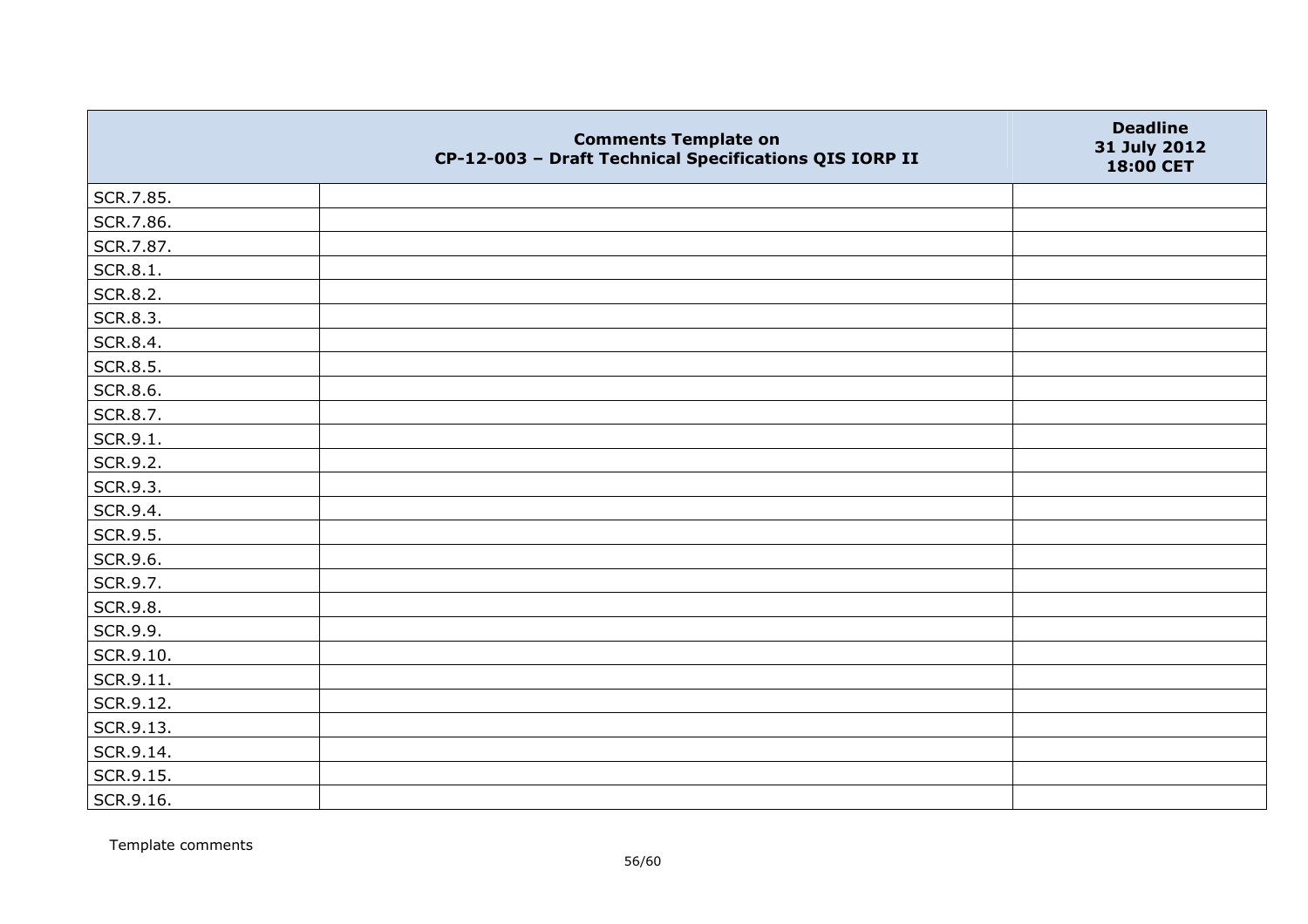|           | <b>Comments Template on</b><br>CP-12-003 - Draft Technical Specifications QIS IORP II | <b>Deadline</b><br>31 July 2012<br>18:00 CET |
|-----------|---------------------------------------------------------------------------------------|----------------------------------------------|
| SCR.9.17. |                                                                                       |                                              |
| SCR.9.18. |                                                                                       |                                              |
| SCR.9.19. |                                                                                       |                                              |
| SCR.9.20. |                                                                                       |                                              |
| SCR.9.21. |                                                                                       |                                              |
| SCR.9.22. |                                                                                       |                                              |
| SCR.9.23. |                                                                                       |                                              |
| SCR.9.24. |                                                                                       |                                              |
| SCR.9.25. |                                                                                       |                                              |
| SCR.9.26. |                                                                                       |                                              |
| SCR.9.27. |                                                                                       |                                              |
| SCR.9.28. |                                                                                       |                                              |
| SCR.9.29. |                                                                                       |                                              |
| SCR.9.30. |                                                                                       |                                              |
| SCR.9.31. |                                                                                       |                                              |
| SCR.9.32. |                                                                                       |                                              |
| SCR.9.33. |                                                                                       |                                              |
| SCR.9.34. |                                                                                       |                                              |
| SCR.10.1. |                                                                                       |                                              |
| SCR.10.2. |                                                                                       |                                              |
| SCR.10.3. |                                                                                       |                                              |
| SCR.10.4. |                                                                                       |                                              |
| SCR.10.5. |                                                                                       |                                              |
| SCR.10.6. |                                                                                       |                                              |
| SCR.10.7. |                                                                                       |                                              |
| SCR.10.8. |                                                                                       |                                              |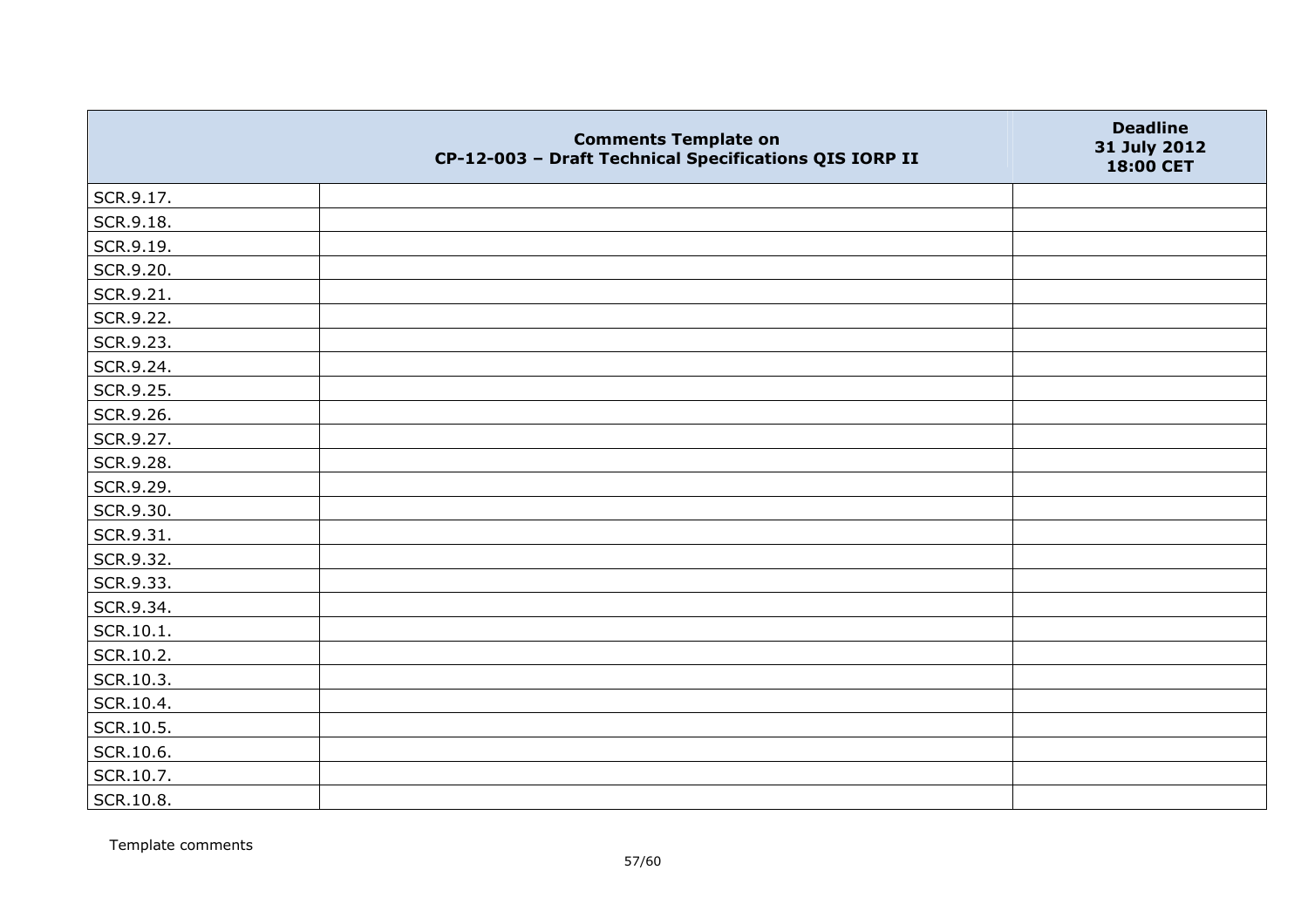|                 | <b>Comments Template on</b><br>CP-12-003 - Draft Technical Specifications QIS IORP II | <b>Deadline</b><br>31 July 2012<br>18:00 CET |
|-----------------|---------------------------------------------------------------------------------------|----------------------------------------------|
| SCR.10.9.       |                                                                                       |                                              |
| SCR.10.10.      |                                                                                       |                                              |
| SCR.10.11.      |                                                                                       |                                              |
| MCR.1.1.        |                                                                                       |                                              |
| MCR.2.1.        |                                                                                       |                                              |
| MCR.2.2.        |                                                                                       |                                              |
| MCR.2.3.        |                                                                                       |                                              |
| MCR.2.4.        |                                                                                       |                                              |
| MCR.2.5.        |                                                                                       |                                              |
| MCR.2.6.        |                                                                                       |                                              |
| MCR.2.7.        |                                                                                       |                                              |
| MCR.2.8.        |                                                                                       |                                              |
| MCR.2.9.        |                                                                                       |                                              |
| PRO.1.1.        |                                                                                       |                                              |
| PRO.2.1.        |                                                                                       |                                              |
| PRO.2.2.        |                                                                                       |                                              |
| PRO.2.3.        |                                                                                       |                                              |
| PRO.2.4.        |                                                                                       |                                              |
| PRO.2.5.        |                                                                                       |                                              |
| PRO.2.6.        |                                                                                       |                                              |
| PRO.3.1.        |                                                                                       |                                              |
| <b>PRO.3.2.</b> |                                                                                       |                                              |
| PRO.3.3.        |                                                                                       |                                              |
| PRO.3.4.        |                                                                                       |                                              |
| PRO.3.5.        |                                                                                       |                                              |
| PRO.3.6.        |                                                                                       |                                              |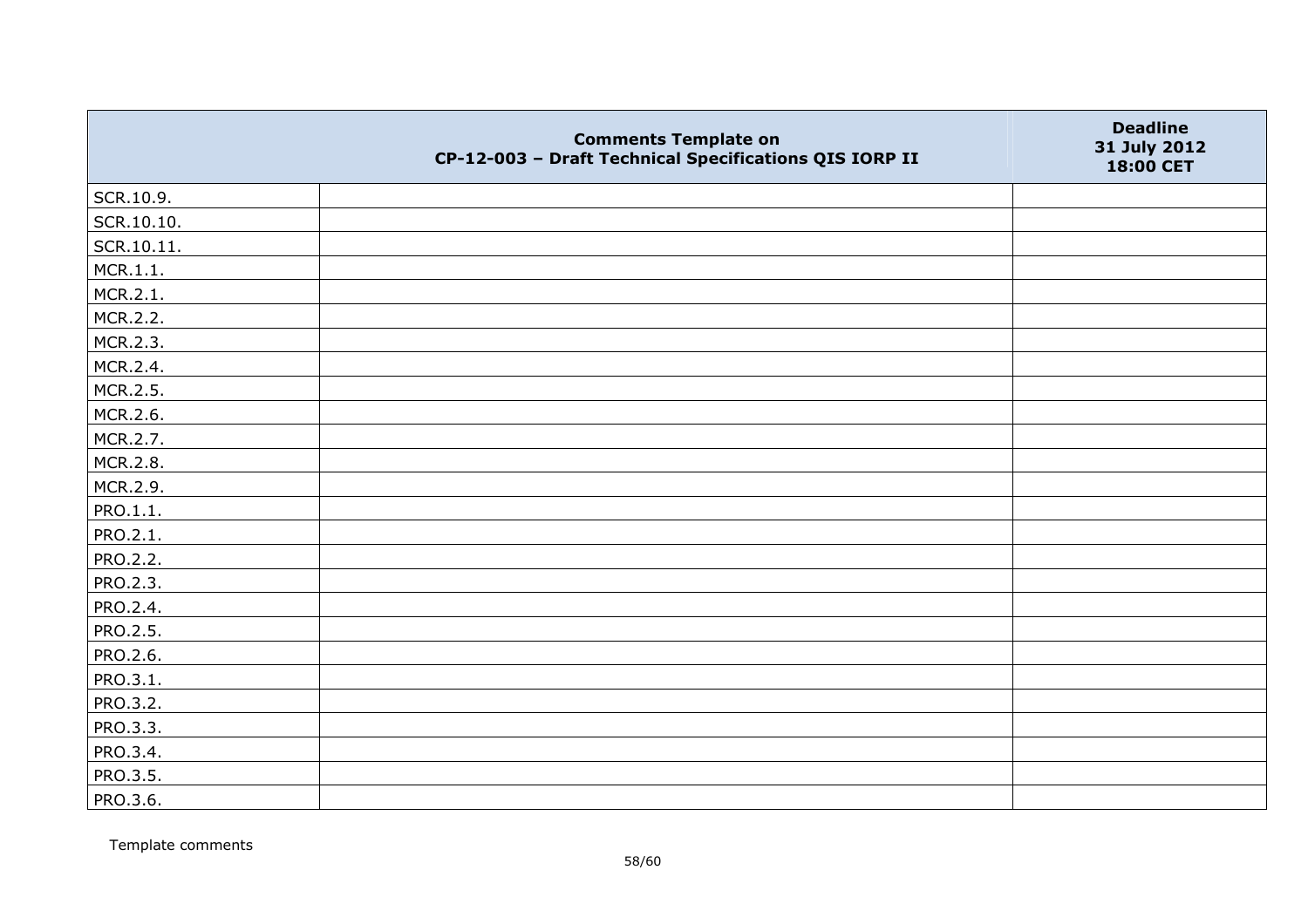|           | <b>Comments Template on</b><br>CP-12-003 - Draft Technical Specifications QIS IORP II | <b>Deadline</b><br>31 July 2012<br>18:00 CET |
|-----------|---------------------------------------------------------------------------------------|----------------------------------------------|
| PRO.3.7.  |                                                                                       |                                              |
| PRO.3.8.  |                                                                                       |                                              |
| PRO.3.9.  |                                                                                       |                                              |
| PRO.3.10. |                                                                                       |                                              |
| PRO.3.11. |                                                                                       |                                              |
| PRO.3.12. |                                                                                       |                                              |
| PRO.3.13. |                                                                                       |                                              |
| PRO.3.14. |                                                                                       |                                              |
| PRO.3.15. |                                                                                       |                                              |
| PRO.3.16. |                                                                                       |                                              |
| PRO.3.17. |                                                                                       |                                              |
| PRO.3.18. |                                                                                       |                                              |
| PRO.3.19. |                                                                                       |                                              |
| PRO.3.20. |                                                                                       |                                              |
| PRO.3.21. |                                                                                       |                                              |
| PRO.3.22. |                                                                                       |                                              |
| PRO.3.23. |                                                                                       |                                              |
| PRO.3.24. |                                                                                       |                                              |
| PRO.3.25. |                                                                                       |                                              |
| PRO.3.26. |                                                                                       |                                              |
| PRO.3.27. |                                                                                       |                                              |
| PRO.3.28. |                                                                                       |                                              |
| PRO.4.1.  |                                                                                       |                                              |
| PRO.4.2.  |                                                                                       |                                              |
| PRO.4.3.  |                                                                                       |                                              |
| PRO.4.4.  |                                                                                       |                                              |